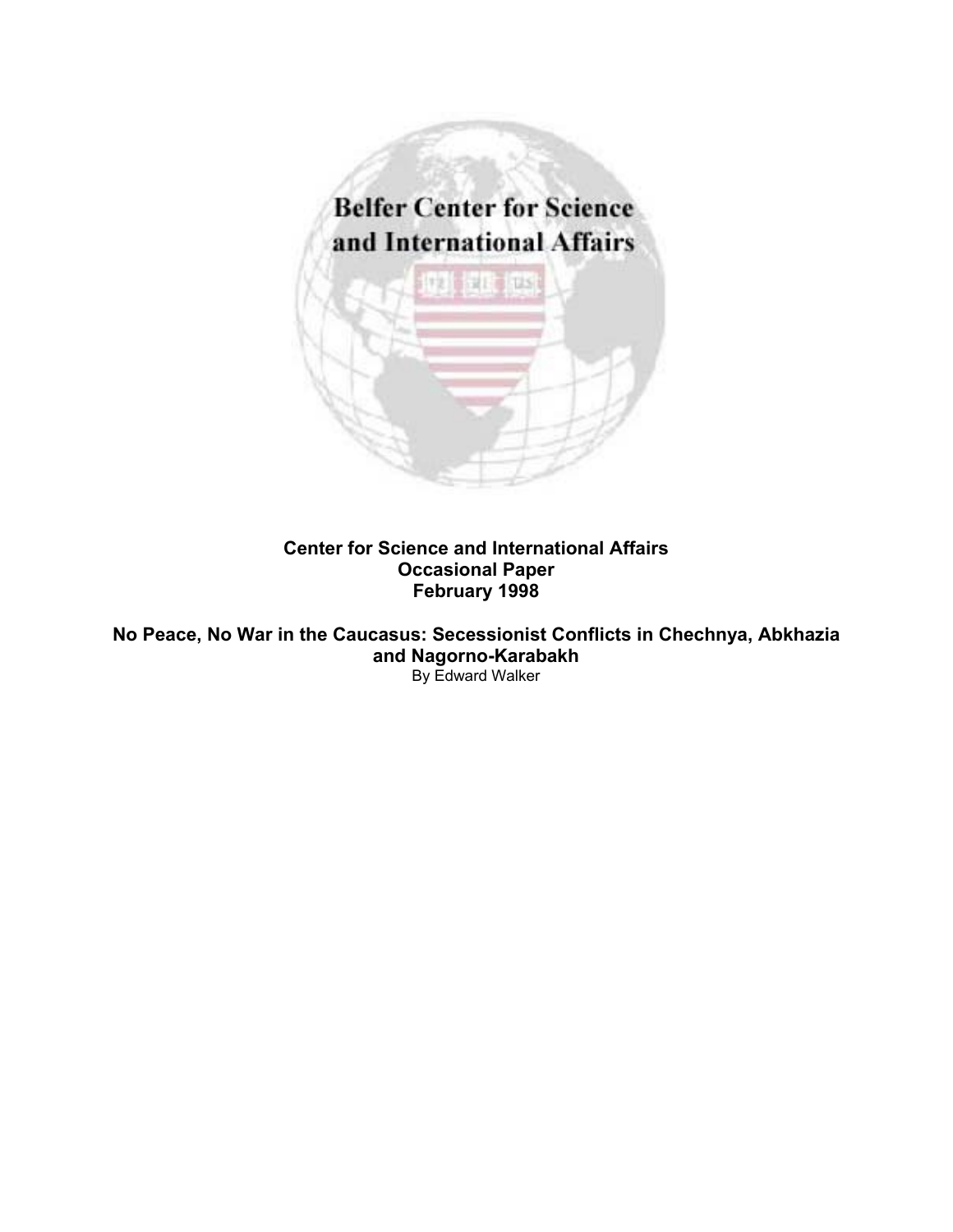The attached monograph by Dr. Edward Walker was commissioned by the Strengthening Democratic Institutions Project as part of its 1996-1997 seminar series on the "Caucasus and the Caspian" at the Kennedy School of Government's Belfer Center for Science and International Affairs.

The series was convened as a follow-up to the Project's 1995 report on conflict in the North Caucasus region: *Russia's Tinderbox: Conflict in the North Caucasus and its Implications for the Future of the Russian Federation*. The purpose of the seminars is to explore broader strategic issues in the Caucasus and the Caspian basin, including: oil and pipeline politics in the Caspian; the war in Chechnya; the ongoing conflicts in Georgia, Nagorno-Karabakh, and North Ossetia-Ingushetia; the role of the Russian military; Russia's relations with Turkey, Iran and other regional powers; and increasing US engagement in the region.

This monograph offers a current analysis of the three most important secessionist conflicts in the Caucasus: Chechnya, Abkhazia and Nagorno-Karabakh. In Chechnya, after the outbreak of war in 1994, the ferocious resistance of the Chechens, the collapse of the Russian military, and a popular backlash in Moscow against the war resulted in a tentative peace treaty in August 1996. Since then, neither Russia nor Chechnya has been able to find a creative middle ground that can reconcile the Chechen desire for independence with Russian fears of a "domino effect" and the rupture of the territorial integrity of the Russian Federation. In Nagorno-Karabakh, a cease-fire has held since May 1994. Both Armenia and Azerbaijan have gradually been moved toward a compromise solution by the OSCE, but the Karabakh Armenians are holding out for the ultimate ruling of the political status of the territory. In February 1998, just after Dr. Walker completed his paper, domestic disagreement in Armenia over prospect of a compromise solution for Nagorno-Karabakh resulted in the resignation of President Levon Ter-Petrossian. In Georgia, civil war and military collapse forced Tbilisi to end its assault on Abkhazia in 1993, but neither Moscow nor a United Nations mission has since been able to bring the two sides together. In their state of "no peace, no war," the three conflicts continue to pose the most serious obstacle to the long-term stability and development of the Caucasus region.

Dr. Edward Walker is the Executive Director of the Program in Soviet and Post-Soviet Studies at UC Berkeley and one of the leading US scholars on the Caucasus. He is currently on leave as a National Fellow at the Hoover Institution, Stanford University, where he is writing a book on secessionist movements and autonomy arrangements in the former Soviet Union, with case studies on Chechnya, Nagorno-Karabakh, Tatarstan, Abkhazia, Crimea and Transdniester. In addition to the Caucasus, his previous research has focused on constitutionalism, federalism, and center-periphery relations in Russia. Dr. Walker received his Ph.D. in Political Science from Columbia University in 1993, and has a Masters from the School for Advanced International Studies at Johns Hopkins and a B.A. from Harvard.

Harvard's Strengthening Democratic Institution's Project (SDI) works to catalyze and provide support for three historic transformations taking place in Russia and the other republics of the former Soviet Union: to sustainable democracies, free market economies and cooperative international relations. The Project is a private, non-profit research initiative funded by Carnegie Corporation of New York. Views expressed by individuals associated with the Project represent their own professional judgments and are not offered on behalf of any governments or other institutions. SDI publications can be ordered from Elena Kostritsyna at elena kostritsyna@harvard.edu or fax: (617) 496-8779. Two of the maps in this report were used with the permission of Human Rights Watch, at 350 Fifth Ave., New York, NY 10115.

> Fiona Hill Associate Director February 1998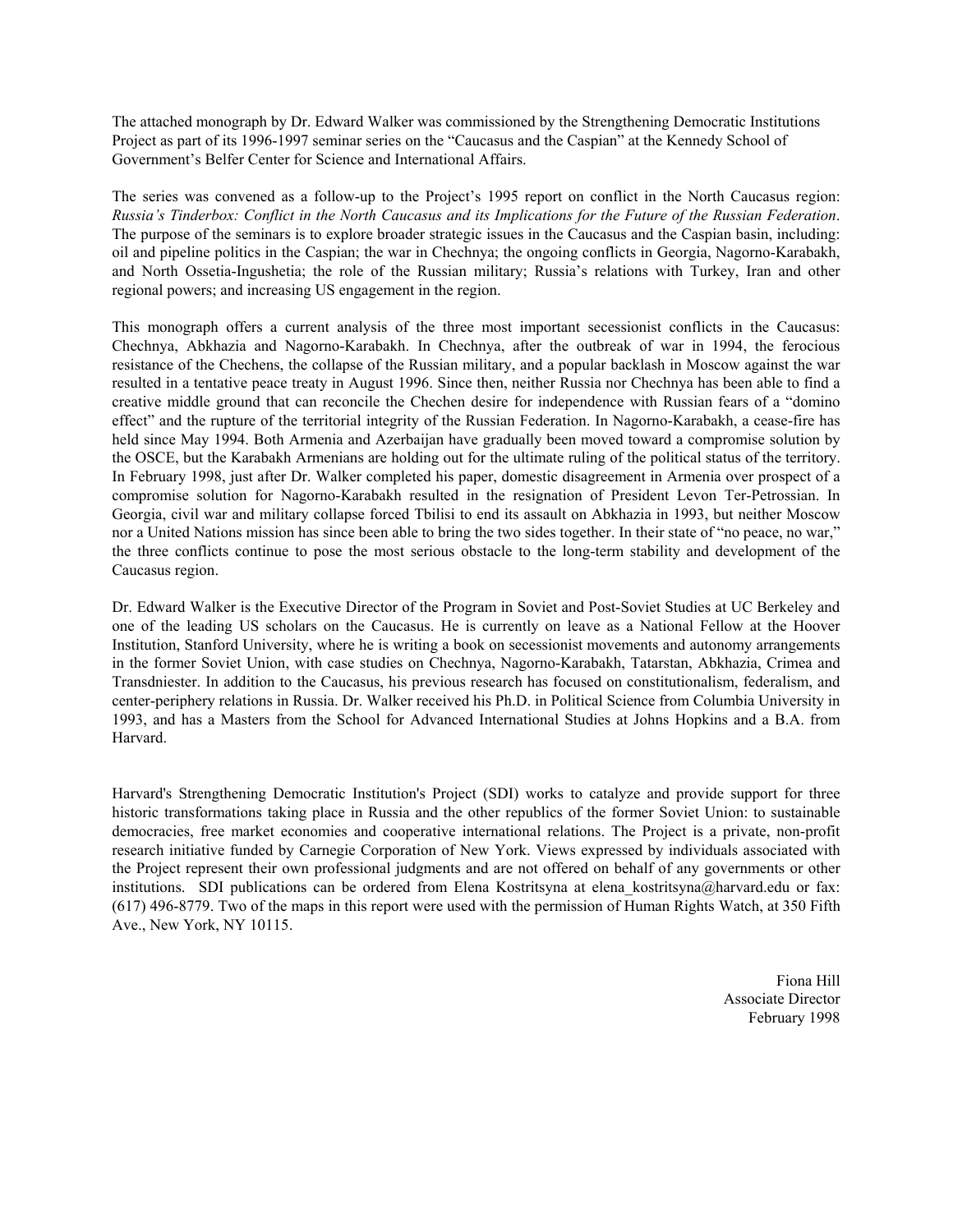### *Introduction*

The author is grateful to the Hoover Institution on War, Revolution and Peace for providing him with the opportunity to conduct research for this paper as a National Fellow in 1997-1998. He would also like to thank the Ford Foundation for funding the Berkeley Program on the Caucasus and Caspian littoral, which made possible research trips to the region in 1996 and 1997.

After the implosion of the Soviet Union in December 1991, the USSR's fifteen union republics quickly won international recognition as independent states. Seats at the UN's General Assembly, however, did not mean that sovereignty for the successor states was uncontested. Along with various border disputes between and within the new states, Azerbaijan, Moldova, Georgia, and Russia found themselves confronting armed challenges from secessionists demanding independence for Nagorno-Karabakh, Transdniester, South Ossetia, Abkhazia, and Chechnya. I use the term "secession" to denote separation from an existing internationally-recognized state either with the intent of establishing a new internationally-recognized state or joining a different one, and I intend no pejorative connotation in using the term. Similarly, I will use the terms "national government" or "national state" to refer to the internationally recognized state that is asserting its sovereignty over the disputed region without implying that it is a "nation state" or otherwise ethnically homogeneous. I should also note that the names of the secessionist entities in the three cases under review here are controversial. The Chechen government calls Chechnya "The Chechen Republic of Ichkeria" and may reconstitute itself as "The Islamic Republic of Chechnya," Karabakh calls itself "The Republic of Nagorno Karabakh" and is often referred to by Armenian nationalists as "Artsakh," while Abkhazia's self-designation is "The Republic of Abkhazia." I will refer to them simply as Chechnya, Abkhazia, and Karabakh. Finally, given their self-designation as "republics," I will refer to them as "republics" without implying anything about their actual form of government and despite the fact that Karabakh was an "autonomous oblast," not an "autonomous republic," in the Soviet period.

Strikingly, the outcomes of these five conflicts, at least for the moment, have been similar. Without exception, secessionists have triumphed on the battlefield and control their respective territories (and, in the case of Karabakh, a considerable piece of Azerbaijani territory beyond the borders of Karabakh as well). Despite their military success, however, the secessionists have failed to win international recognition—indeed, not one secessionist movement has been recognized by a single state, no matter how sympathetic. Even Armenia, which has been supporting the Karabakh secessionists both politically and materially, has been careful not to incur the wrath of the international community by formally recognizing Karabakh independence. Notably, during a recent visit to Yerevan, the speaker of the Lebanese parliament, Nabih Berri, announced that Lebanon would recognize Karabakh if the Karabakh electorate voted in a referendum for independence under UN sponsorship (*RFE/RL Newsline*, 16 September 1997). In practice, however, the United Nations would never agree to sponsor such a referendum unless all parties agreed, including Baku, which is extremely unlikely. As a result, his statement was probably meant to signal a desire for improved political ties with Armenia and not Lebanese willingness to be the first state to take the dramatic step of unilateral recognition.

There are other similarities as well. In all five cases, cease-fires have ended most of the violence but settlements on legal status remain elusive. Instead, national governments continue to insist on their territorial integrity, while secessionists assert their right to national self-determination. Nevertheless, it has become increasingly clear that the international community will deny diplomatic recognition as long as national governments refuse to accept the demands of the separatists. Foreign governments and international organizations (IOs) may condemn the use of excessive force and the violation of human rights by national governments; they may try to promote dialogue and compromise; and individual states or IOs may agree to help monitor or enforce cease-fires or peace settlements. But, fearful of promoting secessionist wars around the globe, the international community will not accept the unilateral secession of a territory from an existing state with recognized external borders. Having won on the battlefield but not at the negotiating table, the secessionists therefore find themselves in a state of "no peace, no war."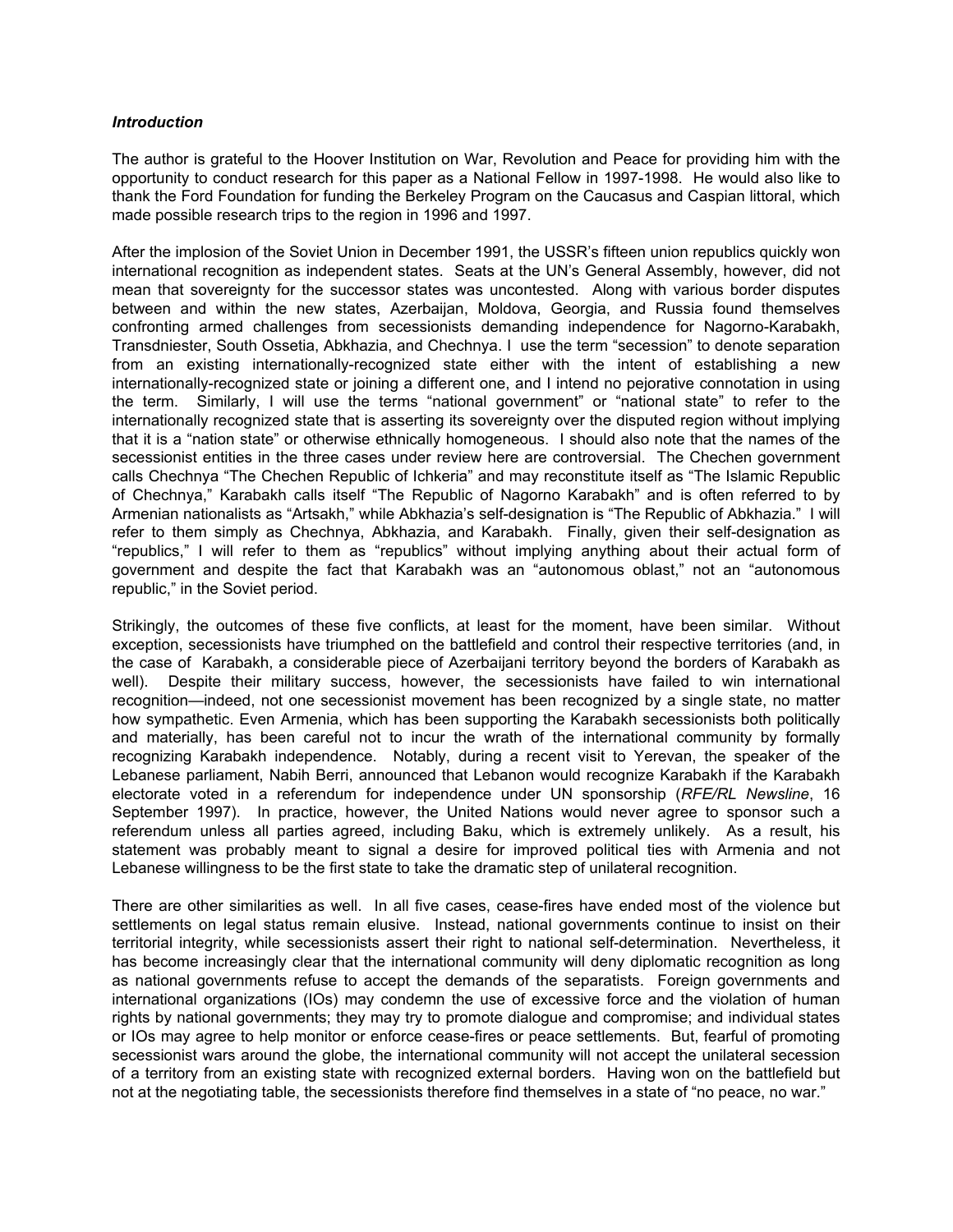This is not to say that the likelihood that "no peace, no war" will persist is equal between cases. On the contrary, the risks of both renewed fighting and opportunities for a political settlement vary considerably. What follows is an assessment of those risks and opportunities in three of the five cases—Chechnya, Abkhazia, and Karabakh. I argue that the stand-off between Russia and Chechnya is very likely to endure because Moscow has no interest in renewed fighting but legal and political obstacles to an agreement on status are great. In contrast, "no peace, no war" in Abkhazia is quite unstable—while there is a substantial risk of renewed fighting, there is also an opportunity for a political agreement in the foreseeable future. Finally, I argue that that the parties to the conflict in Karabakh are unlikely to reach agreement on status in the foreseeable future. On the other hand, there is still a possibility that a "firststage" agreement over Karabakh can be reached, although deepening rift between the Karabakh and Armenian governments, as well as growing political turmoil within the Armenia government, makes a firststage agreement this year unlikely. If no such agreement is reached, the risks of renewed fighting will be significant and likely to increase over time, particularly after Azerbaijan's presidential elections this fall.

## *Obstacles to War and Peace in Chechnya*

The cease-fire currently in effect in Chechnya dates from an August 1996 agreement signed by then Russian Security Council Secretary Aleksandr Lebed and Chechen Chief of Staff (now President) Aslan Maskhadov. With presidential elections approaching in the summer of 1996, Yeltsin apparently concluded early that spring that he needed to convince the Russian electorate that an end to the war in Chechnya was in sight. On 31 March 1996, he issued an order to the Russian military to cease offensive military operations, and on 27 May 1996 acting Chechen President Zelikhan Yandarbiev and Russian Prime Minister Viktor Chernomyrdin signed a cease-fire agreement that provided for an exchange of prisoners and a Russian troop withdrawal.

While the cease-fire doubtless contributed to Yeltsin's victory in the second round of Russia's presidential elections that July, it broke down immediately thereafter. The Chechens quickly took the offensive and launched a daring and shockingly successful attack on Grozny on 6 August 1996. The humiliating defeat induced Yeltsin to appoint Lebed, who had come in a close third in the first round of the presidential elections and had then agreed to support Yeltsin in exchange for a position in the Administration, as his special envoy to Chechnya. Lebed took on his new charge with characteristic gusto and after visiting Grozny announced that Russia was no longer in a position to win the war by military means and that a withdrawal of Russian troops and negotiations with Chechen resistance leaders were therefore unavoidable.

Despite opposition from Russian military commanders and the hard-line Interior Minister, Anatolii Kulikov, Lebed arranged for a series of meetings with Maskhadov, the outcome of which was a cease-fire agreement of 31 August 1996 signed in the Dagestani village of Khasavyurt. The text of this so-called "Khasavyurt agreement" included the following important provision:

An agreement (*soglashenie*) on the basics of mutual relations (*vzaimootnosheniia*) between the Russian Federation and the Chechen Republic, defined in accordance with universally recognized principles and norms of international law, must be reached by 31 December 2001. "Rossiisko-Chechenskii Dogovor o prekrashenii voennykh deistvii," reproduced in *The Search for Peace in Chechnya: A Sourcebook 1994-1996*, produced by Diane Curran, Fiona Hill, and Elena Kostritsyna, Strengthening Democratic Institutions Project, John F. Kennedy School of Government, Harvard University, March 1997.

The agreement also called for the formation of a special commission to bring about an end to "combat operations," the gradual withdrawal of Russian troops from the republic, an exchange of prisoners, and cooperative efforts to reconstruct Chechnya's devastated economy.

Unlike earlier cease-fires, the Khasavyurt agreement held and was followed by the withdrawal of Russian troops from the republic. By the beginning of 1997, all Russian troops had left the republic and resistance forces had assumed uncontested control of Chechnya. To consolidate their political position, the new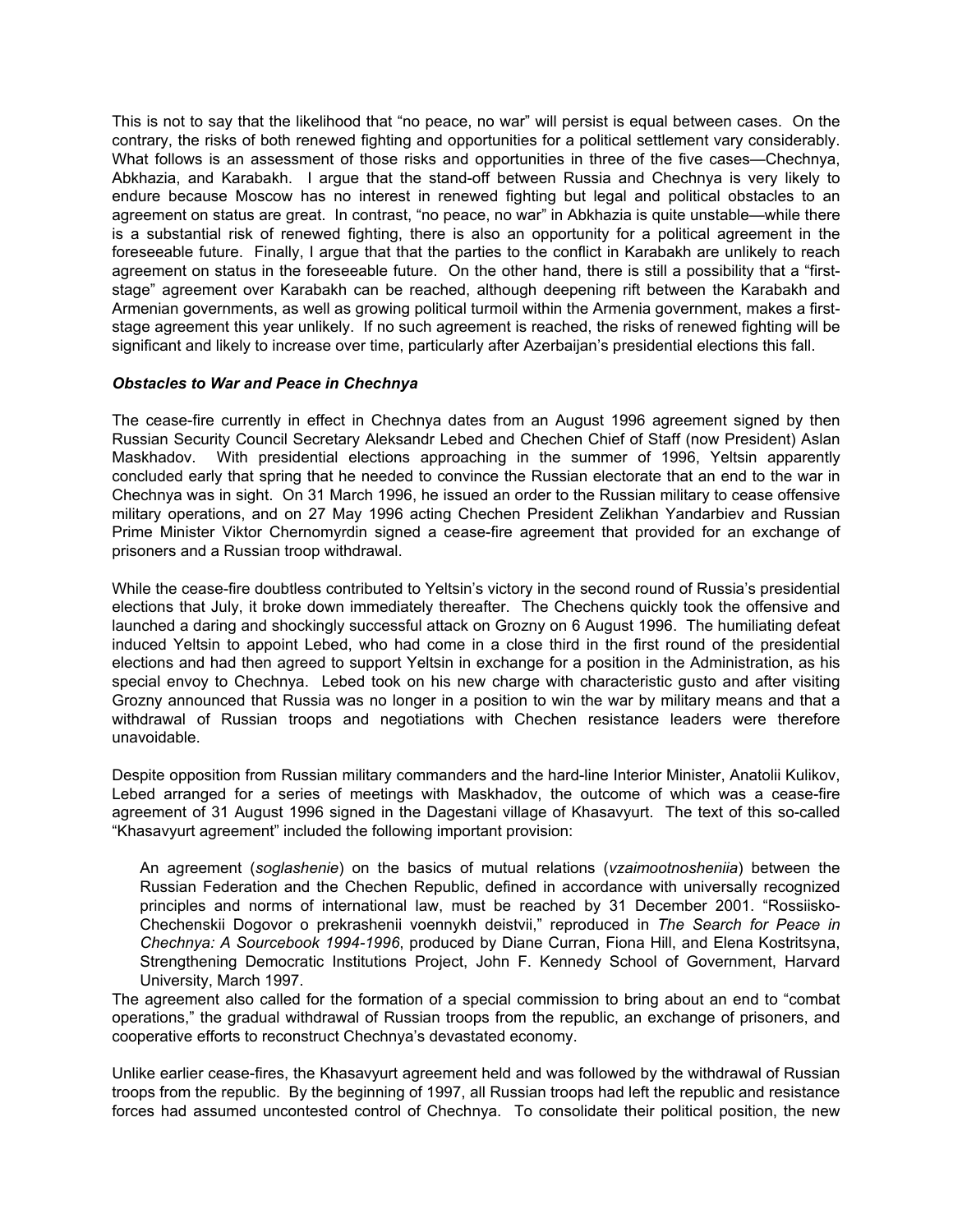authorities in Grozny held presidential elections on 27 January 1997. Maskhadov, who had directed Chechen military operations during the war and then negotiated the cease-fire agreement with Lebed, won the election handily, defeating four other candidates, including the more radical acting President, Zelikhan Yandarbiev, and Shamil Basayev, the Chechen field commander who in July 1995 had led the Chechen raid on the town of Budennovsk in Russia's Stavropol krai that had resulted in numerous civilian causalities. The results of the election are analyzed by Alaoudin Chilaev in "Chechnya: Towards Independence," *War Report*, January/February 1997, pp. 12-13.

While negotiations over the implementation of the Khasavyurt agreement began soon after its signing, both Yeltsin and Chernomyrdin were careful not to endorse the agreement formally. Only in early October did Yeltsin indicate his approval of Lebed's undertakings in Chechnya, and he then distanced himself from the agreement by firing Lebed in late October. And while Chernomyrdin signed an agreement with the Chechens on 3 October establishing a joint commission to implement the Khasavyurt Agreement, he took the opportunity to emphasize the "inviolability of Russia's territorial integrity" and later made clear that the government did not consider the Khasavyurt agreement to be legally binding.

Not until 12 May 1997 did Yeltsin himself put his signature on an agreement with Grozny. Entitled "Treaty on Peace and the Principles of Mutual Relations between the Russian Federation and the Chechen Republic of Ichkeria," the terse agreement included only three provisions: the first stipulated that both sides had "renounced forever (*navsegda*) the use of force and the threat to use force in resolving all disputed issues"; the second affirmed that they both agreed "to construct (*stroit'*) relations in accordance with the generally-recognized principles and norms of international law, and to deal with one another on the basis of specific agreements"; while the third indicated that the treaty would "serve as the basis for additional treaties and agreements on the entire complex of mutual relations." The text of the treaty can be found in Otto Latsis, "Dogovor s Chechnei: Kto Pobedil, Kto Proigral?," *Izvestia*, 14 May 1997. Two intergovernmental agreements were signed that same day, one of which dealt with economic cooperation and was signed by Chernomyrdin and Maskhadov (who was then serving as both Chechen President and Prime Minister), while a second dealt with the mechanism for effecting financial transfers between the Russian central bank and the Chechen government and was signed by the heads of the Russian Central Bank and the Chechen National Bank.

Having won a military victory against improbable odds, and having suffered enormous losses in defeating an invading army, the Chechens have understandably concluded that their republic is now de facto, if not yet de jure, independent. Accordingly, they have refused, and will continue to refuse for the foreseeable future, to accept any compromise with Moscow over the republic's status—defending independence is now a matter of honor for Chechen politicians. Moreover, Chechen officials believe that both the Khasavyurt and 12 May 1997 agreements are tantamount to recognition of Chechen independence, particularly in view of the provisions stipulating that future relations between Moscow and Grozny are to be governed by "generally-recognized principles and norms of international law." They have therefore refused to take any steps, including symbolic ones such as carrying Russian passports abroad, that might compromise Chechen sovereignty. The five-year delay provided for the Khasavyurt agreement, they believe, is simply a face-saving device designed to allow Russia's leaders to prepare the Russian electorate for Chechen independence.

Accordingly, Grozny is taking every opportunity to remind Moscow of its powerlessness. It has refused to send representatives to Russia's Council of the Federation or State Duma or to participate in any way in the Russian government. Chechen officials are being dispatched to foreign countries in search of political and economic support, while the republic has begun issuing its own passport. However, few if any governments will accept those passports as valid without permission from Moscow—doing so would suggest recognition of Chechen independence. And for this same reason Moscow will refuse to grant such permission. Various compromises have been suggested that would allow Chechen officials and even citizens to travel abroad without having to use the new passports being issued by the Russian Federation. One possibility is to allow Chechens to continue to use their Soviet-era international passports, although this is impossible for the many Chechen officials who did not obtain Soviet-era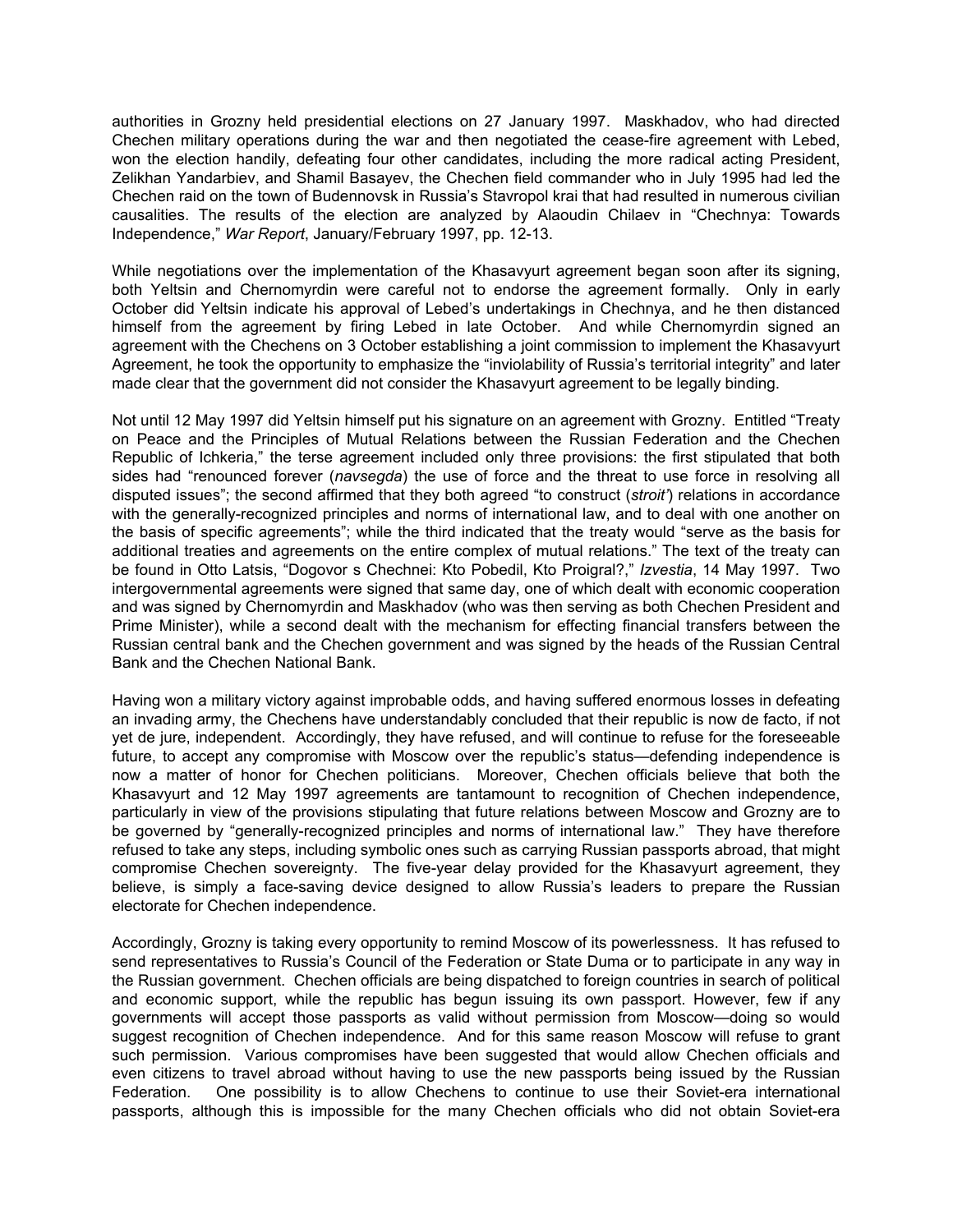passports because they never traveled abroad during the Soviet period. Another possibility is for Moscow to allow Chechens to use their Soviet-era internal passports The passport issue is particularly significant because it forces other governments to become directly involved, at least implicitly, in the status question. To date it has been resolved on an ad hoc basis, which has allowed Chechen officials to travel abroad. For example, during his recent visit to the US, Chechen President Maskhadov reportedly used a Moscowissued passport (although whether it was a Soviet or Russian Federation passport is unclear). Which passport to use has also been a problem for the Abkhaz. The Chechens have also refused to allow Russian police officials on Chechen soil to investigate the many kidnappings that have taken place inside the republic and in neighboring regions (in addition to many Russians, there are an additional 70 foreigners from countries such as Britain, Hungary, Poland, and Turkey, who are being held for ransom in Chechnya, and most non-governmental organizations and western news organizations have forbidden their employees to enter the republic). In addition, Chechnya has proven to be a tough negotiator regarding an agreement on transit fees for "early oil" from Azerbaijan that is to pass through Chechnya on route to the Russian Black Sea port of Novorossisk. The Chechen government has also begun to enforce Islamic law (*shar'ia*) within the republic, as dramatically highlighted by the televised public execution of two Chechens for murder in September 1997 and its subsequent decision to ban alcohol in the republic. The use of the death penalty in Chechnya creates an awkward foreign policy problem for Moscow. Russia has promised to end capital punishment as a condition of admittance into the Council of Europe. Russian insistence that Chechnya is still part of the Russian Federation along with its inability to enforce a ban on capital punishment in Chechnya could make it difficult for the Council to accept Russian membership. Of course, Russia might persuasively argue that it had indeed banned capital punishment and that its continued use in Chechnya is illegal and that Russia should not be punished for something it can do nothing about. When asked about Russian objections to the executions, the Chechen vicepresident, Vakha Arsanov, reportedly stated, "I spit on Russia." Quoted in *The New York Times*, 10 January 1997. In addition, President Maskhadov has indicated that Chechnya will soon declare itself an Islamic Republic, renaming itself "the Islamic Republic of Chechnya." Meanwhile, the government has begun to post street signs in Chechen using Arabic scripts (which few Chechens can read), and it has announced plans to establish a system of Islamic banks, to replace the ruble with its own currency, and to force female students and government employees to wear Islamic clothing. Finally, border clashes have continued between Russian and Chechen forces, particularly in western Dagestan, the most recent of which led the hard-line Russian Interior Minister, Anatolii Kulikov, to threaten preemptive strikes into Chechen territory to "destroy" Chechen "bandits." *RFE/RL Newsline*, 7 January 1997.

Nevertheless, Moscow is in no position to resume hostilities, as most Russian officials readily admit. The war was an unmitigated disaster for Yeltsin personally and for Russia generally. It was responsible for some 40,000-100,000 deaths and enormous destruction and suffering both within the republic and in neighboring regions. Estimates of casualties from the war in Chechnya vary greatly (indeed, considerably more so than in Abkhazia and Karabakh). For most of 1996, the Western media used a figure of 40,000 deaths, despite the fact that fighting was continuing for much of the year. Nor was there any indication where this figure came from. In a speech to Duma on 2 October, Lebed claimed that some 80,000 to 100,000 people had been killed in the fighting, including 3,726 Russian troops, with a an additional 17,892 troops wounded and 1,906 missing (*RFE/RL Newsline*, 3 October 1996). Roughly the same figures were cited by then Chechen President Zelikhan Yandarbiev the following week, and subsequently by Sergei Kovalev, former chair of Yeltsin's Human Rights Commission (see, for example, "Russia After Chechnya," *The New York Review of Books*, 17 July 1997. Russia's Interior Minister, Anatolii Kulikov, however, has argued the total number of deaths was closer to 18,000 (*RFE/RL Newsline*, 14 October 1996). Politically, the war only deepened Chechen enmity toward Moscow, making it all but inconceivable that Chechnya will ever become a normal "subject of the federation." It also dealt a severe blow to Russia's international prestige, placed additional burdens on an already strained federal budget, and badly damaged Yeltsin's approval ratings. Finally, it laid bare the weakness of the Russian military, undermining military morale and prestige as well as the credibility of the federal government's ability to impose its will on recalcitrant regional governments elsewhere. Demoralized, underfunded, and on the political defensive, the Russian military would be inviting yet another disaster were it to resume war in Chechnya.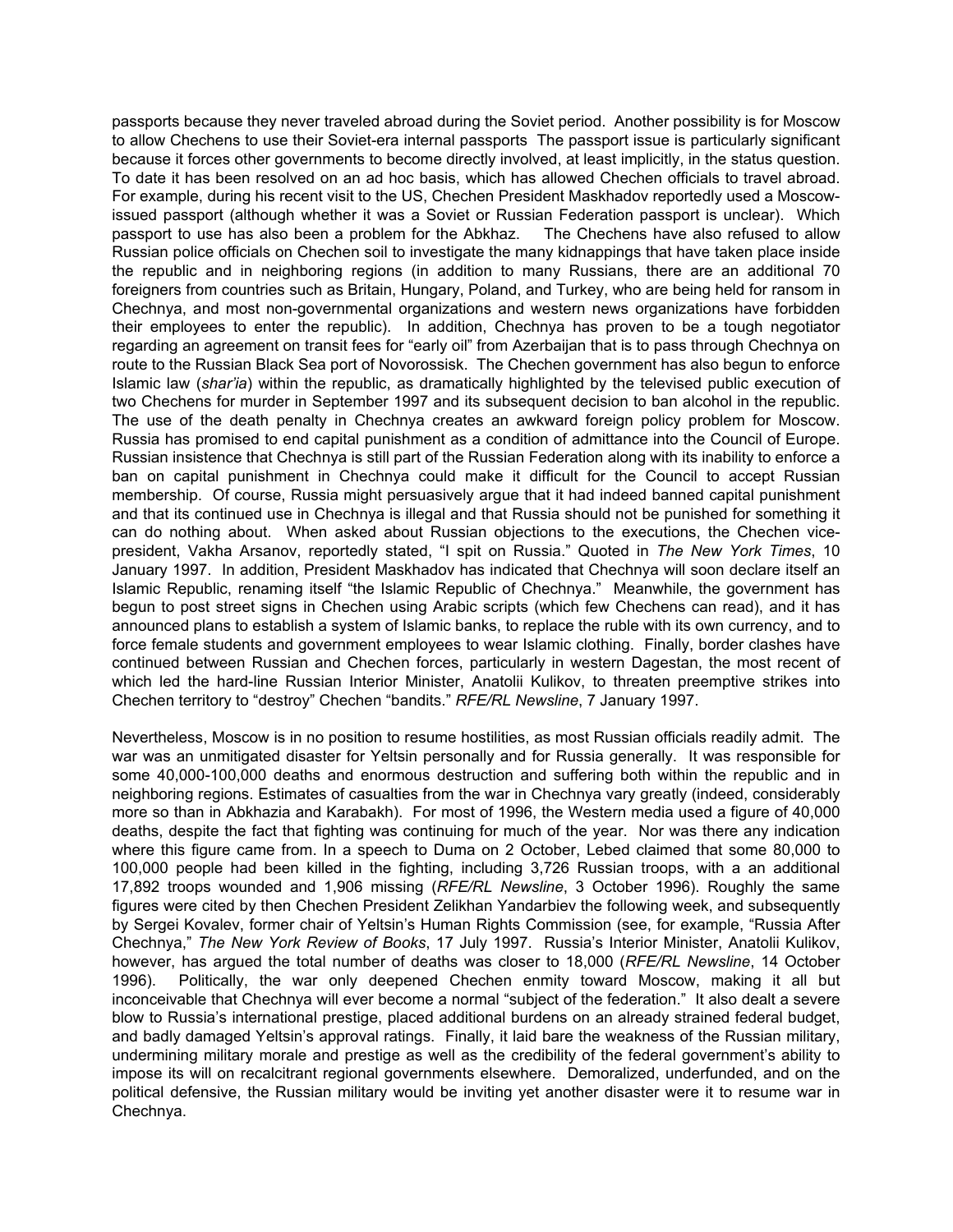Lacking the means and the will to impose its authority on Chechnya, Russia might indeed be better off recognizing Chechen independence. In view of its small size, economic weakness, and vulnerable location (while Chechnya shares a border with Georgia, the Caucasus range renders the border impassable for most of the year and open only to foot and donkey traffic in the summer), an independent Chechnya might be forced eventually to agree to some kind of compromise relationship with Moscow, possibly entailing an "associated" status for the republic similar to Puerto Rico's relationship with the United States or Britain's relationship with its "Dependent Territories."

Unfortunately, neither recognition of Chechen independence nor associated status is politically possible for Moscow. This is not because the Russian people are deeply opposed to Chechen independence. On the contrary, the war was extremely unpopular, and while most Russians are not particularly sympathetic to the Chechens, they have been angered and humiliated by Russia's military ineptitude and by the decision to wage a brutal and devastating war that proved unwinnable. Nor do Russians believe that Chechnya is "sacred" Russian territory, and most would readily accept Chechen secession if it meant greater stability and prosperity for Russia. Finally, unlike President Shevardnadze of Georgia or President Aliev of Azerbaijan, Yeltsin does not have to deal with a large community of displaced persons (DPs) demanding repatriation and the restoration of lost property. While many ethnic Russians have indeed fled the republic, they represent only a tiny portion of the Russian electorate and remain scattered and politically weak.

It is not, therefore, Russian public opinion that stands in the way of Chechen independence or associated status—rather, it is the Russian constitution, on the one hand, and the dynamics of Russian elite politics on the other.

The constitutional obstacles to Chechen independence or associated status are considerable. I have analyzed the constitutional aspects of Chechen independence in greater detail in "Constitutional Obstacles to Peace in Chechnya," *East European Constitutional Review*, vol. 6, no. 1 (Winter 1997), pp. 55-60. Article 65.1 of the Russian constitution unequivocally identifies "the Chechen Republic" as one of Russia's twenty-one republics. Nor does the constitution include provisions for secession—on the contrary, Article 4.1 specifies that the "sovereignty of the Russian Federation extends to its entire territory," while Article 4.3 requires that the Russian Federation "ensure the integrity and inviolability of its territory." The constitution also makes associated status for Chechnya impossible unless it is substantially amended. Again, Art. 65.1 identifies Chechnya as a subject of the Federation; Article 4.2 states that the constitution and Russian federal laws "shall have priority throughout the territory of the Russian Federation;" Article 6 specifies that citizenship is "uniform and equal," that each citizen has, "throughout [Russian] territory, all rights and freedoms," and that "no citizen of the Russian Federation shall be deprived of citizenship or the right to change it." Finally, the constitution provides for a host of individual rights, liberties, and duties, including the right to "participate in the management of state affairs both directly and through their representatives" (Art. 32.1) and "the right to elect and be elected to bodies of state authority. . . and to participate in referendums" (Art. 32.2). Even associated status for Chechnya, let alone independence, would be unconstitutional without a host of amendments.

While Yeltsin may not be a stickler for the observation of constitutional niceties, neither can he openly flaunt the constitution or accept its amendment to accommodate a deal with the Chechens. It is, of course, very much *his* constitution, having been ratified only after the bloodshed of November 1993 and by an extremely narrow (and disputed) margin in the referendum of 12 December 1993. Moreover, Article 80.2 charges the president with being the "guarantor" of the constitution, and as such he is obligated to take "measures to protect the sovereignty, independence, and state integrity of the Russian Federation and to ensure the coordinated action and interaction of bodies of state authority." Should Yeltsin move to grant Chechnya its independence, he would therefore be vulnerable to impeachment unless he were to call simultaneously for the amendment of the constitution. The speaker of the Russian Duma, Genadii Seleznev, recently threatened to initiate impeachment proceedings against Yeltsin if he attempts to recognize Chechen independence (*RFE/RL Newsline*, 2 September 1997). This will be very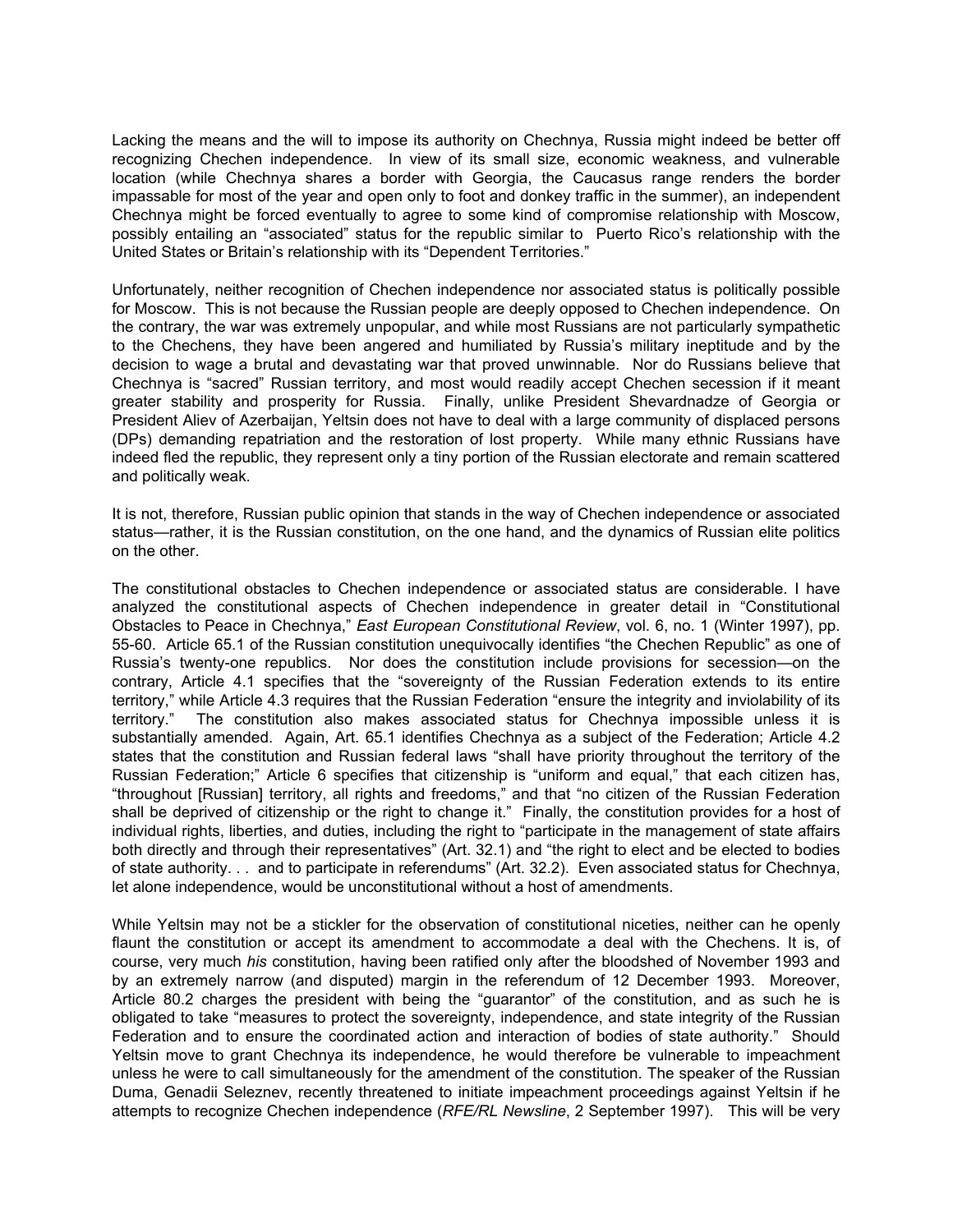difficult, however. To initiate the impeachment process, at least one third of the Duma's deputies must approve an initiative to bring the matter to a vote, and a "special commission" established by the Duma must then endorse the motion. At that point, at least two thirds of all deputies to the Duma must then vote to bring charges formally; the Supreme Course must rule that the president's actions are indeed criminal; and the Constitutional Court must agree that the procedures for bringing charges have been observed. Finally, at least two-thirds of all members of the Federation Council must vote to remove the president from office, and this vote must take place no later than three months after the Duma votes to bring charges. A failure by the Supreme Court, the Constitutional Court, or the Federation Council to address the issue in a timely fashion therefore brings an end to the process. Nevertheless, initiating impeachment proceedings would mean that Yeltsin could no longer dissolve parliament or force new parliamentary elections, which might induce the Duma to take such a step if it felt it had reasonable legal grounds for doing so.

It is, however, extremely difficult to amend the Russian constitution. See Robert Sharlet, "The Politics of Constitutional Amendment in Russia," *Post-Soviet Affairs*, 1997, vol. 13, no. 3, pp. 197-227. Amending Chapters 3-8 requires approval by at least three-fourths of the Members of the Federation Council, twothirds of the Deputies of the State Duma, and two-thirds of the legislatures of all 89 members of the Federation. Conceivably, the Constitutional Court might rule that all that was required to accommodate Chechen independence was to remove it from the list of subjects of the Federation in Art. 65.1, in which case this procedure, difficult as it is, might be all that was needed. However, the Court might well rule that accommodating a change in status requires amendments to Articles 4.1 and 4.3 in Chapter 1, which were intended to ensure the inviolability of Russia's territorial integrity. Amendments to these "fundamental" provisions require a vote by three-fifths of the total number of the members of the Federation Council and deputies of the Duma to convene a Constitutional Assembly (Art. 135). Procedures for constituting the Assembly are supposed to be specified by a federal constitutional law, which has yet to be passed. Once convened, the Assembly must either endorse the constitution as a whole or adopt a new constitution through a two-thirds vote of Assembly delegates. Given the weakness of Russia's democratic institutions, convening a constitutional assembly charged with adopting an entirely new constitution would constitute an enormous political risk for the country, the outcome of which would be anyone's guess.

It is hardly surprising, then, that Yeltsin stated unequivocally on 25 December 1995, "As long as I am president, I will not allow any changes to the constitution." *RFE/RL Newsline*, 29 December 1997. Amending the constitution would allow Yeltsin's opponents to reopen fundamental questions about Russia's precarious democracy and the extensive powers of the president. And while many factions of the Russian political elite have demanded that the constitution be amended, they are very far from agreeing on the substance of any amendments. Moreover, although Yeltsin does not have the right to veto an amendment, he can effectively block any amendments by provoking a crisis with the Duma and disbanding it if it appears intent upon initiating the amendment process. Yeltsin also has low approval ratings and few allies in a conservative parliament that is very opposed to Chechen independence, and he also confronts a foreign policy establishment that would be quick to attack him for undermining Russia's position in the Caucasus by allowing the Chechens to secede. In particular, many Russian officials fear that recognizing Chechen independence would have a domino effect, inducing other Russian republics, and perhaps even some of its non-ethnically defined regions, to press for independence, thereby threatening the disintegration of the federation. My own view is that this fear is exaggerated and that Russian acceptance of Chechen independence would not lead other republics to press for secession. Intergovernmental relations within Russia have stabilized considerably since 1992-1993, and the leaders of its other republics, including those in the North Caucasus, as well as most of the peoples residing in those republics, wish to avoid a "Chechen scenario." For an elaboration of these arguments, see Edward W. Walker, "The Dog that Didn't Bark: Tatarstan and Asymmetrical Federalism in Russia," *The Harriman Review*, vol. 9, no. 4, Winter 1996, pp. 1-35.) It *is* true, however, that instability in Chechnya could spill over into other neighboring republics, particularly Dagestan, but this instability is unlikely to manifest itself in demands for independence—most Dagestanis fear that the brittle ethnic balance in their republic would unravel should the republic press for independence. And while they opposed the Russian intervention in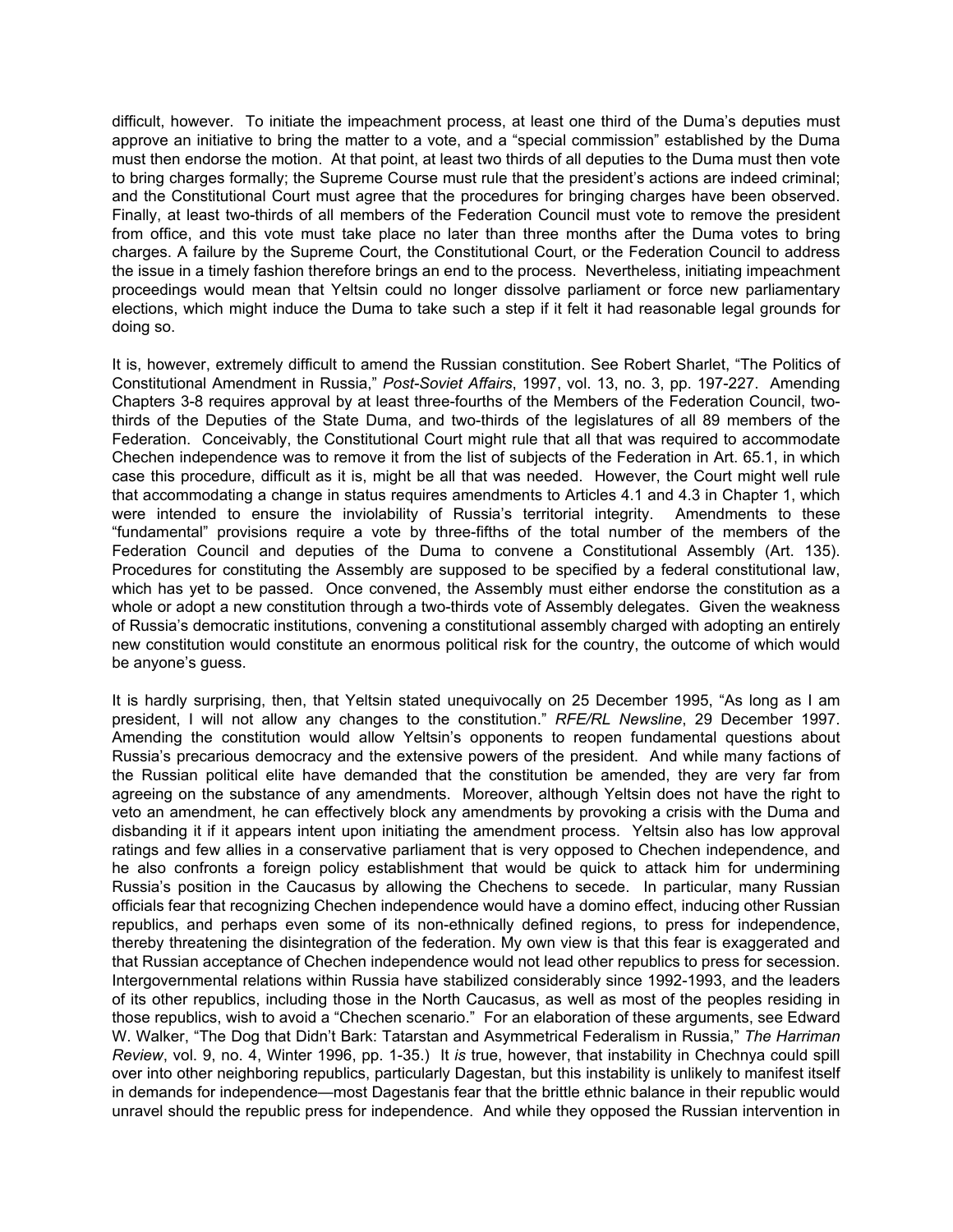Chechnya and were sympathetic to the plight of the Chechens during the war (despite pre-war resentment over Chechen lawlessness and the frequent robberies of passengers on the railroad through Chechnya to Makhachkala), they also resent Chechen irredentist claims on areas of eastern Dagestan that were traditionally settled by Chechens. See Anna Matveeva, "Dagestan," *Former Soviet South Briefing Paper*, The Royal Institute of International Affairs, no. 13, May 1997. Most importantly, Yeltsin needs to deal with a host of problems, including inadequate tax collection, wage arrears, and rampant crime and corruption. There is therefore a great deal on Yeltsin's political plate already, and trying to convince a hostile parliament and two-thirds of Russia's regional legislatures to accept Chechen independence is simply beyond his political capacity. As a result, he has repeatedly made clear his commitment to the inviolability of Russia's borders, stating that Chechen "sovereignty" must be realized within Russia's borders and flatly rejecting Chechen demands that the two governments sign an international treaty defining their relationship.

Yeltsin's preferred solution to his Chechen dilemma is to postpone negotiations over status until after the end of his second, and presumably final, term in office. The hope in Grozny that Yeltsin is preparing the Russian people for de jure recognition before the five-year deadline provided for in the Khasavyurt Agreement is therefore unrealistic. In fact, even most of the accord's Moscow supporters accept that the agreement has no status under Russian law. It was signed by Lebed, who at the time was Secretary of the Security Council, and neither the Council itself nor the position of Secretary is provided for in the constitution or federal law (both the Council and its Secretary were established by presidential decree). Nor does the position of Secretary require approval by parliament, which means that the Khasavyurt accord is not even an intergovernmental "agreement" (*soglashenie*) signed by heads of government (e.g., the Russian prime minister) or government ministers, or an "interstate treaty" between federal and regional executives on the mutual delegation of powers, as provided for by the constitution. The Russian constitution provides for two kinds of treaties—international treaties (*mezhdunarodnie dogovory*), which are signed by heads of state (for Russia, the president) and have to be ratified by a majority vote in the upper house of the Russian parliament (the Council of the Federation); and "treaties" (*dogovory*) on the mutual delegation of powers between the subjects of the federation (republics and regions) and the federal government, which are signed by the Russian president and the "heads of state" of the regions and republics (i.e., "governors" in the case of the regions, and "presidents" in the case of republics). Some 37 of these treaties have been signed to date. The accord's self-designation as a "treaty" (*dogovor*) is therefore without legal foundation. Even less is it an international treaty, which the constitution specifies must be ratified by the Federation Council. Finally, the statement that Chechnya's status will eventually be resolved "in accordance with universally recognized principles and norms of international law" is in effect boilerplate language stipulating that the agreement will not violate any of the international legal agreements to which Russia is a party. In short, the agreement has only political, not legal, significance, and even this political significance is limited—neither Yeltsin nor Chernomyrdin ever officially endorsed it, and Lebed was fired shortly after signing it.

Yeltsin is thus under no real political pressure to reach an agreement with the Chechens on status. On the contrary, an agreement formally recognizing Chechen independence would give his opponents yet another opportunity to attack him by challenging his legal authority for doing so, thereby reminding the Russian electorate of who was responsible for the war. It is therefore very unlikely that Yeltsin will push for an agreement on status with the Chechens during his remaining years in office. Instead, the Russian government will try to find common ground on more immediate economic and political issues, signing bilateral agreements on specific issues. If the Chechens prove irreconcilable, as appears increasingly likely, or if the political situation inside the republic continues to deteriorate, Moscow will then intensify its efforts to isolate the republic by routing transportation routes, communications, and pipelines around it.

It is possible, although unlikely, that Yeltsin will run for a third term. If he does and wins, he will continue to confront the same legal and political obstacles to an agreement with the Chechens that he faces today. So too will any successor, even one who believes that Russia would be better off recognizing Chechen independence. And it is far from clear that Yeltsin's successor will actually prove more sympathetic to the Chechens. Aleksandr Lebed, Yurii Luzhkov, and Gregorii Yavlinskii (all possible presidential contenders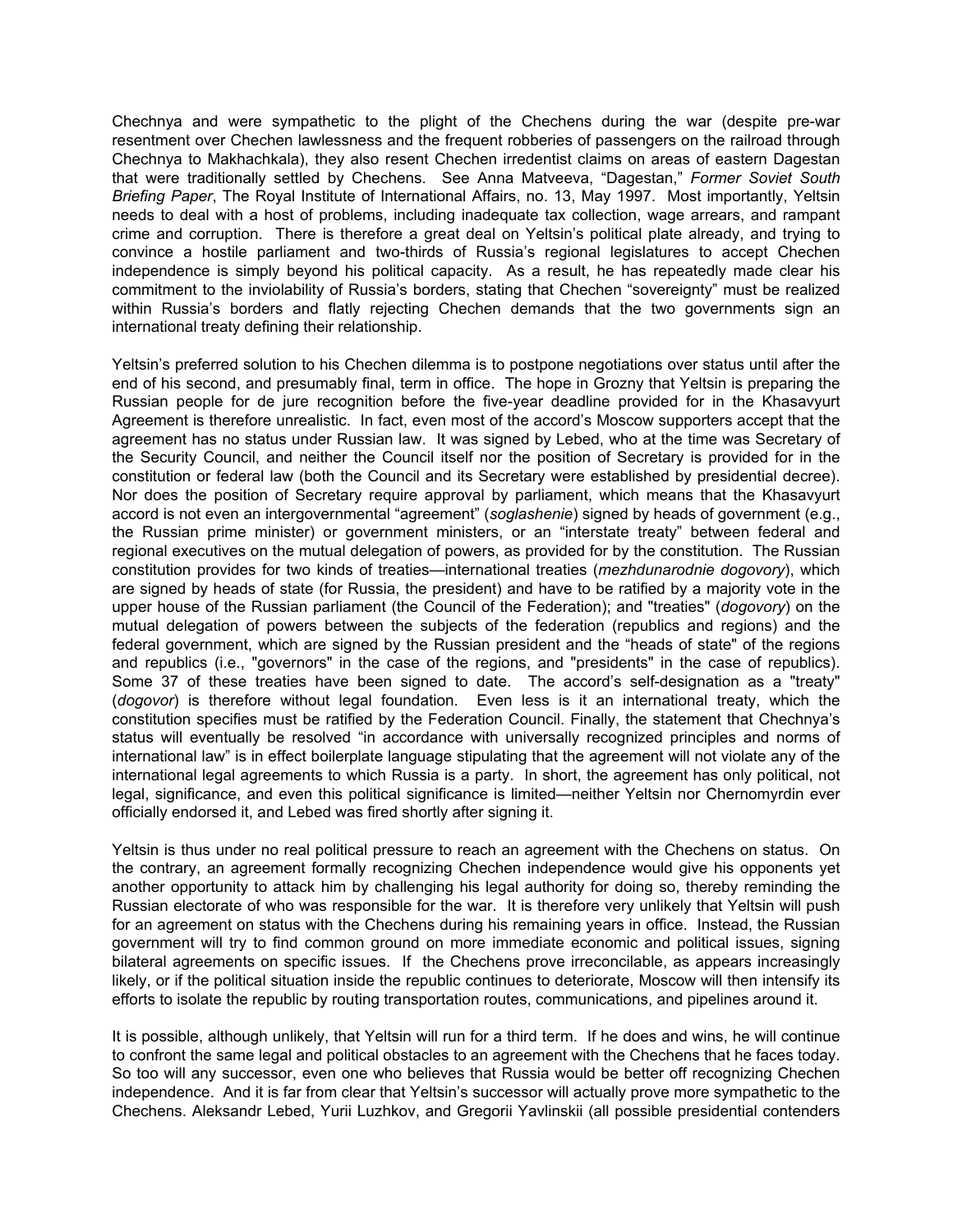in 2000) have all argued that the war was a tragic mistake and that Chechnya should be granted its independence. Whether they would in fact prove willing to take on the legal and political obstacles to Chechen independence should one of them become Russia's president (and Yavlinskii is a real long shot) can be doubted. Of the three, the one the most likely to accept such a political burden is in my view Lebed. On the other hand, neither is Russia about to launch another invasion of the republic, regardless of the saber-rattling of people like Interior Minister Kulikov, and it will be a very long time indeed, if ever, before the Chechens consider any compromise on independence. As a result, today's "no war, no real peace" is likely to last for the foreseeable future, and Chechnya will remain an acute problem and a source of instability for Russia's fledgling democracy for years to come.

## *Risks of War and Pressures for Peace in Abkhazia*

In September 1993, Georgian troops suffered a humiliating defeat in Abkhazia at the hands of a curious coalition of Abkhaz, North Caucasian (particularly Chechen), and Russian irregular forces supported by elements of the Russian military. For background on the war, see Georgi M. Derlugian, "The Tale of Two Resorts: Abkhazia and Ajaria Before and Since the Soviet Collapse," Working Paper #6.2, Center for German and European Studies and the Institute of International Studies, UC Berkeley, March 1995; Elizabeth Fuller, "Abkhazia on the Brink of Civil War?," *RFE/RL Research Report*, vol. 1, no. 35, 4 September 1992; Catherine Dale, "Turmoil in Abkhazia," *RFE/RL Research Report*, vol. 2, no. 3, 27 August 1993; and Ghia Nodia, "Causes and Visions of Conflict in Abkhazia," Working Paper, Berkeley Program in Soviet and Post-Soviet Studies, UC Berkeley, forthcoming, spring 1998. The defeat was particularly galling for Georgians because the Abkhaz had constituted a small minority in the republic prior to the war—out of a total population of 525,061 in 1989, 239,872 (45.7 percent) were ethnic Georgians and 93,267 (17.8 percent) were Abkhaz. Moreover, the Abkhaz represented only 1.8 percent of the population in Georgia as a whole. *Natsional'nyi sostav naseleniia SSSR*, Goskomstat SSSR, Moscow, 1991, p. 116. In addition, there were 76,541 Armenians (14.6 percent) and 74,914 Russians (14.2 percent) resident in Abkhazia, according to the 1989 census, many of whom were retired military personnel. I should also note that the notion of "ethnic Georgian" is somewhat problematic. Not only are there strong regional identities in the mountainous country, but linguists consider there to be three distinct Kartvelian languages--Georgian, Mingrelian, and Svan (all mutually unintelligible). However, speakers of all three languages were categorized as "Georgians" by Soviet nationality policy (e.g., there was no possibility of describing oneself as "Mingrelian" or "Svan" in Soviet internal passports). Most Georgianspeaking Georgians argue that the Mingrelians and Svans consider themselves every bit as Georgian as Georgian-speakers, but I know of no survey research confirming this. Notably, the former president of Georgia, Zviad Gamsarkhurdia, was from Mingrelia (as was Beria, Stalin's last head of the secret police), and many of Gamsarkhurdia's supporters (the "Zviadisti") came from Mingrelia. Mingrelian and Svan speakers are particularly relevant to the Abkhaz conflict because Mingrelia and Svanetia are contiguous to Abkhazia, and many of the "Georgians" living in Abkhazia prior to the war, particularly in Gali district (see below), were Mingrelian-speaking, while the people living in the Kodori Gorge area were, and still are, mostly Svans. Interestingly, the Abkhaz have been trying to improve relations with Mingrelians, apparently in an effort to drive them apart from the Georgian-speaking majority (two Abkhaz members of parliament are Mingrelians). Human rights workers report that many Mingrelians, including most of the villagers who have returned to Gali, are in fact fed up by war, although others are profiting from largescale smuggling operations. To simplify matters, I will henceforth use the term "Georgian" to refer to all citizens of Georgia other than the Abkhaz.

The Georgian defeat and the flight of its troops from Sukhumi, the Abkhaz capital, prompted the exodus of virtually the entire population of ethnic Georgians from the republic. Taking advantage of the chaos that ensued, troops loyal to Zviad Gamsarkhurdia, the former Georgian president who had been ousted in a coup in December 1991, launched an uprising in western Georgia. By mid-October, Gamsarkhurdia's forces were advancing on Kutaisi in central Georgia and threatening to move on to Tbilisi. To deal with the threat, the Georgian government was forced to call upon Russian troops to repress the rebellion, in exchange for which Tbilisi promised to comply with Russian insistence that it join the CIS. Shortly thereafter, talks began over a treaty providing Russia with military bases on Georgian territory.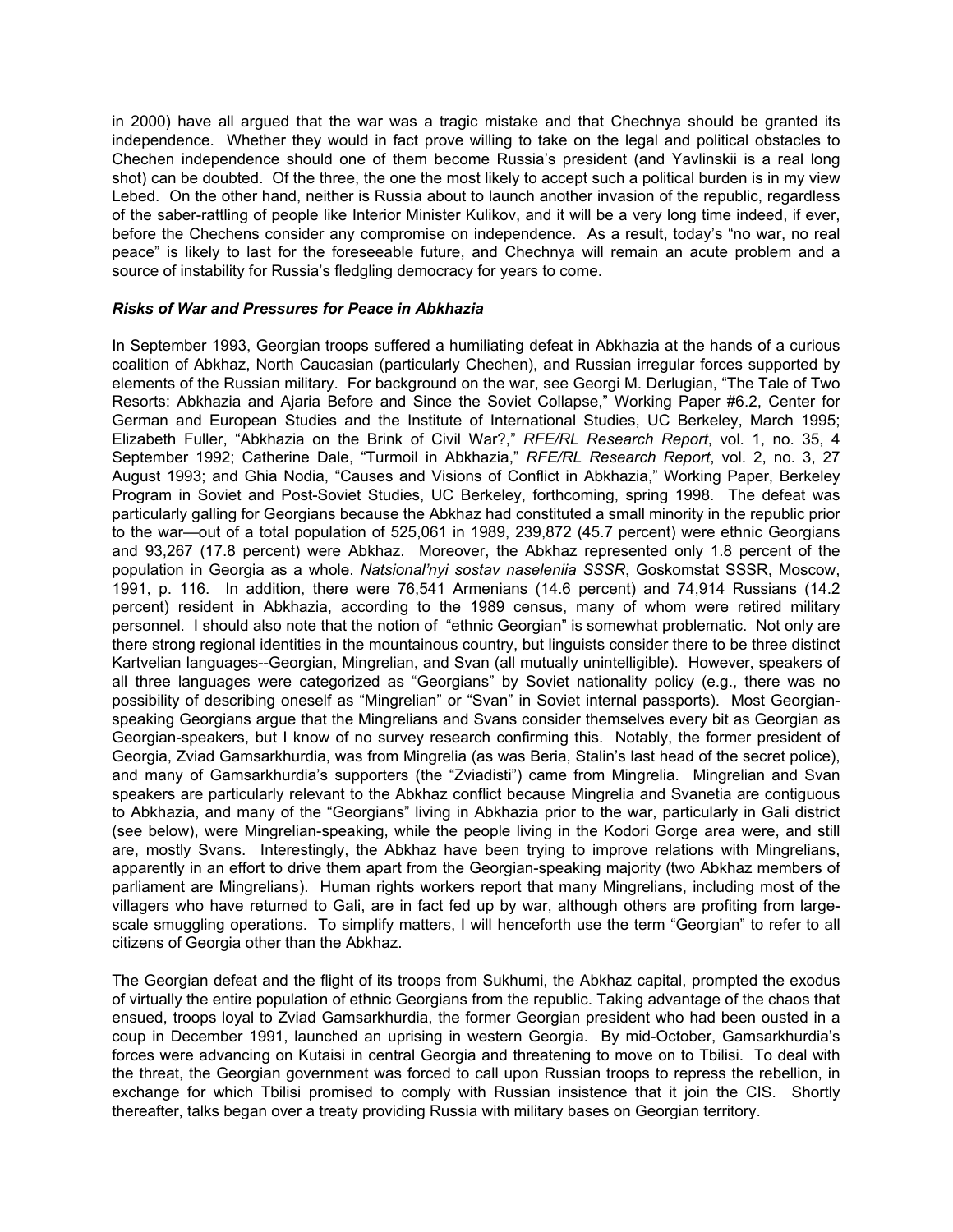UN-sponsored talks between Abkhazia and Georgia got underway in Geneva that November, and a formal cease-fire was signed on 1 December 1993. Additional rounds of talks led to a 4 April 1994 agreement to deploy a peacekeeping force (PKF) to separate the combatants and help repatriate the estimated 180,000 to 240,000 "displaced persons" (DPs) who had fled the fighting and were now being housed in horrific conditions in Tbilisi and elsewhere in Georgia. The UN distinguishes between "refugees," who are forced to flee fighting or political persecution across international borders, and "internally displaced persons" (IDPs), who are forced to flee fighting or political persecution but who do not cross international borders. I use the "DP" to refer to both. The exact title of the agreement was, "Agreement on the Voluntary Return of Displaced Persons," which allowed the parties to finesse the question of whether ethnic Georgians who had fled into Georgia were refugees, thereby implying that Abkhazia was an independent state, or IDPs, implying that it was not. (The fact that many refugees had fled into Russia as well as Georgia meant that some of the DPs were indeed refugees under UN terminology.) These issues created some difficulties for the UN High Commission on Refugees (UNHCR) when it became active in Abkhazia because formally the UNHCR's mandate is for refugees only. It therefore had to obtain a special mandate from the UN Secretary General to operate in Abkhazia. With regard to the number of DPs from the conflict, the figures are, as elsewhere, disputed. See, for example, "Georgia/Abkhazia: Violations of the Laws of War and Russia's Role in the Conflict," *Human Rights Watch Arms Project*, vol. 7, no. 7, March 1995. I give what I take is a reasonable range given the fact that there were only 239,872 Georgians in Abkhazia prior to the war, that most of the non-Georgians who fled the fighting (Russians, Armenians, Greeks, and Abkhaz) did not go to Georgia, and that some of the DPs who did arrive in Georgia have since left. However, disagreements over which international organizations would sponsor the PKF (the United Nations or the CIS), which countries would contribute troops, and where the PKF would be deployed prevented implementation of the April accord. Shevardnadze was already pressing vigorously for an international PKF operating under a UN or even an CSCE (OSCE) mandate, but the Western powers, and particularly the United States, were reluctant to take on another peacekeeping operation or become involved in a conflict bordering directly on Russia. It was therefore not until 14 May 1994 that an agreement was reached on the specifics of the PKF deployment. The agreement called for the establishment of a demilitarized zone (referred to as "the Security Zone") stretching for 12 kilometers on each side of the Inguri River (the Inguri had marked the southern, and most accessible, part of the border between the Abkhaz Autonomous Soviet Socialist Republic and the rest of Georgia in the Soviet period). In addition, heavy weapons would be withdrawn from a Restricted Weapons Zone extending for another 12 km on each side of the Security Zone. The PKF would operate under a CIS mandate, and troops were to come from a number of CIS states. The PKF was charged not only with monitoring the cease-fire but also with helping to ensure "the safe return of refugees and displaced persons, especially in the Gali District," by policing the Security and Restricted Weapons Zones as well as "other areas" subject to the agreement of all parties.

To support the PKF, the UN Security Council subsequently agreed to expand the mandate of the UN Observer Mission in Georgia (UNOMIG) to include monitoring the activities of the CIS PKF. UN observers had been dispatched to Abkhazia for the first time in the summer of 1993 to monitor a Russian-brokered cease-fire of 27 July 1993 that subsequently broke down. The mandates of the PKF and UNOMIG were repeatedly extended, and by early 1997, some 1500 peacekeeping troops and 136 UNOMIG observers were stationed in Abkhazia. The UNHCR also established a small mission in the republic, headquartered in Sukhumi, while the OSCE (formerly CSCE) has had a limited role in providing humanitarian assistance and contributing to efforts to reach a political settlement. See S. Neil MacFarlane, Larry Minear, and Stephen D. Shenfield, "Armed Conflict in Georgia: A Case-Study of Humanitarian Assistance," Occasional Paper #21, Thomas J. Watson Jr. Institute for International Studies, 1996.

As it turned out, however, a number of the key provisions of the May 1994 agreement were never implemented. First, Russia ended up contributing the overwhelming majority of troops for the PKF, and indeed all 1500 PKF troops in Abkhazia today are Russian military personnel. Initially Armenia and (curiously) Georgia also contributed a limited number of units to the PKF, although all PKF officers were Russian. Second, the Abkhaz allowed only a very limited number of Georgians to return to their homes,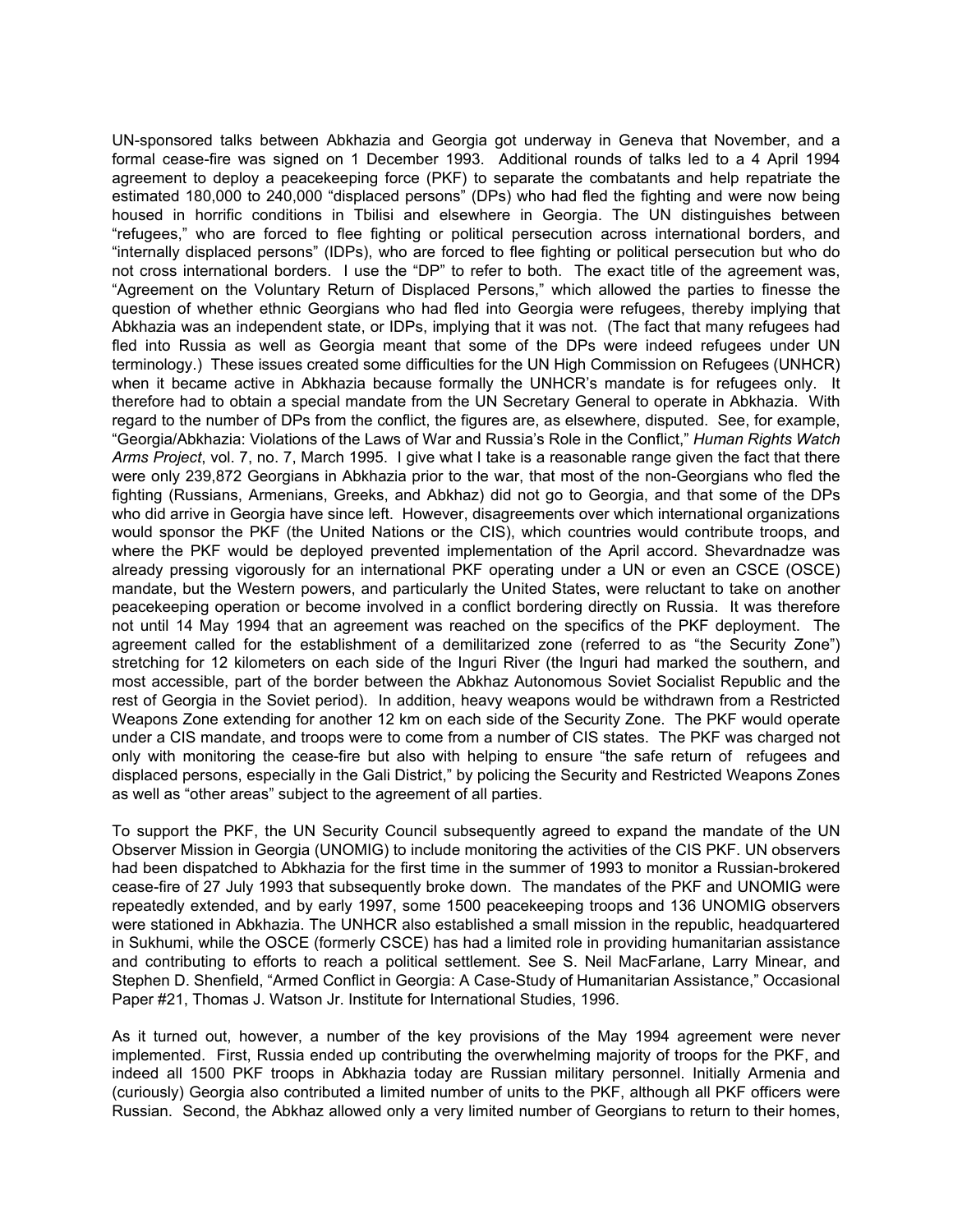arguing that they had a right to screen returning DPs to prevent the repatriation of war criminals, that economic conditions in Abkhazia did not allow for the rapid return of such a large number of refugees, and that they could not provide for the safety of the returnees in view of Abkhaz enmity toward Georgians in the wake of the war. By early 1997, the Abkhaz were reportedly processing only some 200 DP applications a month.

Prior to the PKF's deployment, Tbilisi had been very concerned that the PKF not entrench the status quo, becoming in effect an Abkhaz border guard that did nothing to reverse what Tbilisi characterized as "ethnic cleansing" of Georgians from the republic. Georgian President Eduard Shevardnadze repeatedly insisted that the April 1994 agreement on repatriation be implemented and that the PKF police all of Gali as well as southern Ochamchire district. The Abkhaz refused, however, arguing that the May 1994 agreement had specified that all parties had to agree to any expansion of the PKF's mandate.

Nevertheless, while Abkhazia's officially-sponsored repatriation program proceeded at a snail's pace, a significant number of DPs began to return quietly to Gali district, where in 1989 the region's population had been 93.8 percent Georgian and only 0.8 percent Abkhaz. For an excellent survey of internal displacement patterns and living conditions for DPs in Georgia and Abkhazia, see Catherine Dale, "Georgia/Abkhazia: Forced Migration, Internal Displacement—and a Return to Peace?," *Refugee Survey Quarterly*, Autumn 1997. The exodus of ethnic Georgians had left Gali largely depopulated immediately after the war, but by mid-1997 an estimated 50,000-60,000 Georgian villagers had returned to the district under a low-profile repatriation program run by the UNHCR. Information on internal conditions in Abkhazia was obtained through interviews with Ekber Menemencioglu, Chief of Mission, UNHCR, Georgia, Tbilisi, 12 June 1997; Martin Schümar, United Nations Volunteers Coordinator in Georgia, Tbilisi, 11 June 1997; and Henry T. Wooster, US Member, OSCE Mission to Georgia, 13 June 1997. See also Catherine Dale, "Georgia/Abkhazia," op.cit. In many respects the program was a considerable success, with conditions in Gali improving as villagers returned to farm their land under the informal protection of the UNHCR. Unfortunately, the program also increased tensions in the district. Returned Georgian villagers were harassed by the Abkhaz militia, who undertook frequent patrols into Gali to demonstrate Abkhaz sovereignty over the district. The often unruly Abkhaz militiamen conducted document checks and forced villagers to "register" with the Abkhaz government and pay "taxes." In addition, Georgian villagers feared that the Abkhaz would attempt to enforce conscription in the district, coercing young Georgians to serve in the Abkhaz militia. As a result, the patrols led to frequent violence. To defend themselves, Georgian villagers took to placing anti-personnel mines around their villages, which helped to deter Abkhaz raids but also constituted a substantial hazard to neighboring villagers as well as to PKF and UNOMIG personnel.

Adding to the tension in Gali was the activity of a Georgian irregular force known as the White Legion. White Legion guerrillas were attacking not only the Abkhaz militia and sabotaging economic targets in Abkhazia, but they were also targeting Russian PKF troops on the grounds that the PKF was preventing Georgia from exercising its right to use force to preserve its territorial integrity. The Abkhaz governmentin-exile in Tbilisi (see below) reportedly has an additional 3,000 irregular troops under its command, most of whom are former policemen who fled Abkhazia in 1992-1993. The White Legion also objected to the fact that PKF troops had been escorting Abkhaz militia on their patrols, apparently in an effort to minimize violence. While UNOMIG observers reported that the Abkhaz militia were indeed better behaved when escorted by PKF troops, the White Legion argued that Russian troops were siding with the Abkhaz, just as they had in 1992-1993, and that they were therefore legitimate military targets. Raids into Gali by the White Legion's well-trained guerrillas, who were equipped with sophisticated weapons, including remotecontrolled anti-tank and anti-personnel mines, had led to the deaths of over 40 Russian troops by the summer of 1997, and their military proficiency convinced the Abkhaz, as well as many Western observers, that the White Legion was being trained, equipped, and otherwise supported by the Georgian government, the latter's denials notwithstanding.

By the summer of 1997, Georgian-Abkhaz relations were thus extremely tense, to the point where many observers were predicting an imminent resumption of hostilities. In particular, it was feared that an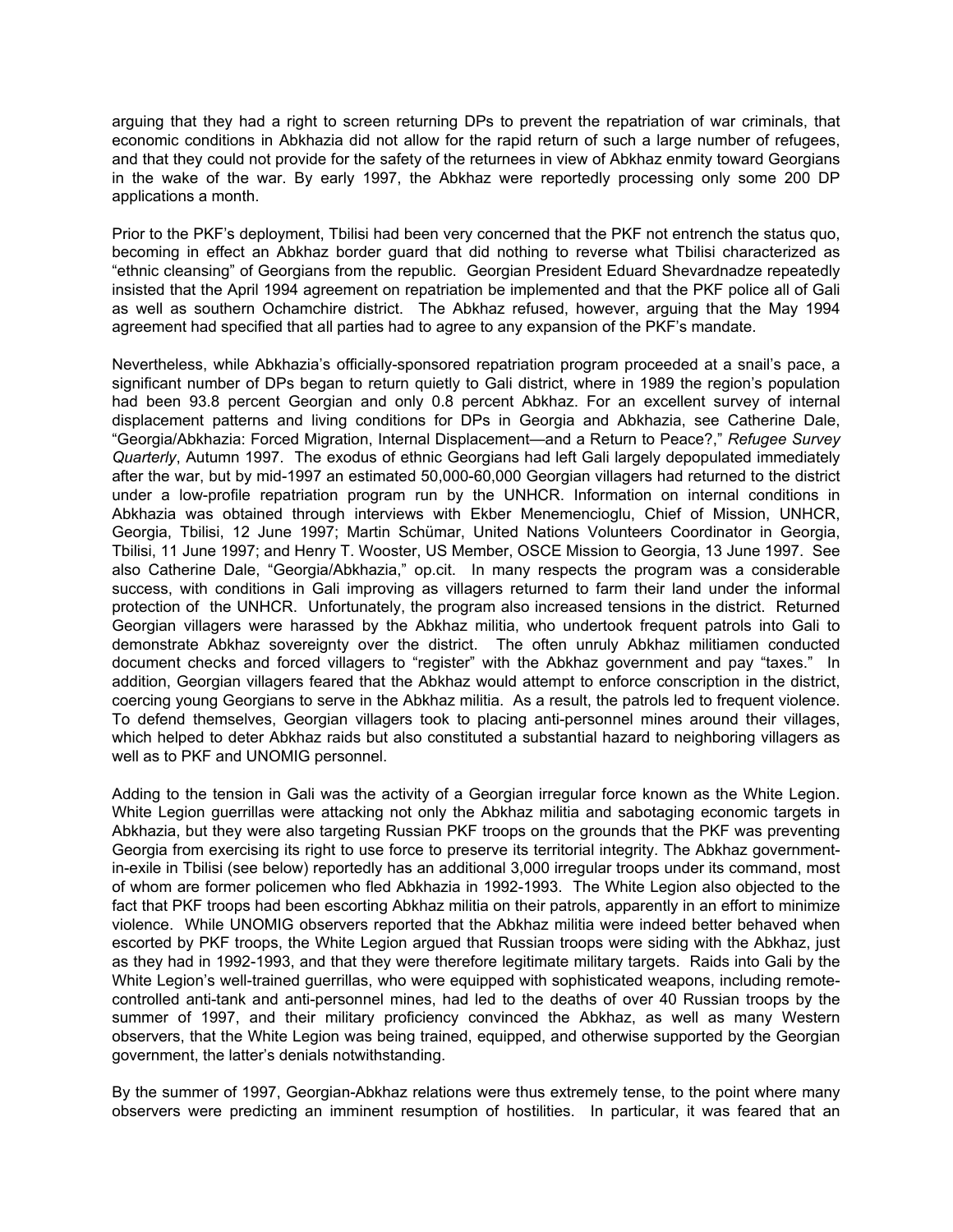expansion of the Security Zone, as demanded by Georgia, would lead to new violence. Sukhumi was adamantly opposed to a PKF redeployment, and were the PKF to begin to redeploy without Sukhumi's permission, the Abkhaz militia might intensify their raids on Georgian villages and begin attacking the PKF. Rather than accepting the risk that this would pose to its troops, Moscow might prefer to withdraw the PKF. Alternatively, Tbilisi might insist on the PKF's withdrawal because of its refusal, or inability, to fulfill its mandate. In either case, Georgian villagers in Gali would be even more vulnerable to Abkhaz harassment, and in the event of a massacre of Georgian villagers by the Abkhaz militia, or of a major clash between Abkhaz and White Legion forces, Shevardnadze might have no choice but to order an invasion.

Fortunately, both the Georgians and the Abkhaz have a significant interest in avoiding another war. For the Georgians, renewed fighting in Abkhazia would threaten the dramatic political and economic progress the country has made under Shevardnadze's leadership. The anarchy that prevailed in 1992-1993 is now a memory, and Georgia had the fastest growing economy in the CIS in 1996 and one of the fastest in 1997. To sustain this recovery, however, it will need substantial foreign investment. Particularly important is the completion of a pipeline bringing so-called "early oil" from Azerbaijan's Caspian oil fields to the Georgian port of Supsa. If this project proves successful, Georgia may benefit in the future from the construction of larger capacity pipelines for delivering the enormous reserves of oil and gas in the Caspian Basin to the international marketplace. All this, and indeed foreign investment in general, would be jeopardized by a resumption of the Abkhaz war.

Nor could Georgia be confident that it would win such a war. The Abkhaz reportedly have some 4,000 to 5,000 regular troops and claim to be able to mobilize another 30,000 reservists, most of whom participated in the 1992-1993 war. The Georgian military, on the other hand, has an estimated 50,000 troops in uniform, most of whom have had limited, if any, combat experience, and who reportedly remain poorly trained. The Georgians also have a limited number of tanks and armored vehicles to carry out an offensive into enemy-held territory. Neither can Tbilisi be confident that Moscow, or factions of Russia's security apparatus acting independently, would not once again provide material support, intelligence, advice, or more to the Abkhaz in the event of war, while the Muslim peoples in Russia's North Caucasus might again provide arms and irregular troops. And even if the Georgian army managed to occupy Sukhumi, the Abkhaz would likely retreat to the north, as they did in 1992, and wage a guerrilla war that would sap the strength of Georgia's military and destabilize Georgia politically. It is with good reason, then, that Shevardnadze has repeatedly asserted that it is imperative that Tbilisi's conflict with the Abkhaz be resolved by peaceful means. At the same time, Shevardnadze and Georgia's Defense Minister, Vardiko Nadabaidze, have asserted on numerous occasions that the Georgian military is ready and able to restore Georgian sovereignty in Abkhazia by force, while Shevardnadze has stated that, in the absence of progress at the negotiating table, Tbilisi will eventually be forced to resort to "other means" to restore its territorial integrity. Nevertheless, sources in Georgia indicate that the Georgian military is well aware of its limitations and that most senior officers believe that Georgia is not yet ready to launch an offensive into Abkhazia.

The Abkhaz, too, have a considerable incentive to avoid another round of fighting. While less devastating in absolute terms than the conflict in Chechnya, the fighting in Abkhazia in 1992-1993 caused some 6,000-8,000 deaths and destroyed much of the republic's infrastructure, industrial capacity, and housing stock. Causality figures are unreliable and vary considerably, as would be expected in this kind of "disorderly" war. The figure cited above was provided by Paata Zakareishvili, Chief of Staff of the Georgian Parliamentary Committee on Human Rights, Tbilisi, 28 May 1996. A similar estimate derived from interviews of both Abkhaz and Georgian sources is given in the Human Rights Watch Reported cited above ("Georgia/Abkhazia: Violations of Law," op.cit, p. 5). More fighting would only lead to greater devastation and increased emigration. Moreover, while the Georgian military is still underfunded, internal order and a rapidly improving Georgian economy have allowed Tbilisi to improve its military capabilities. As a result, the Georgians would likely prove a more formidable foe than in 1992-1993, when the "army" was little more than a cluster of paramilitary forces and other irregular troops.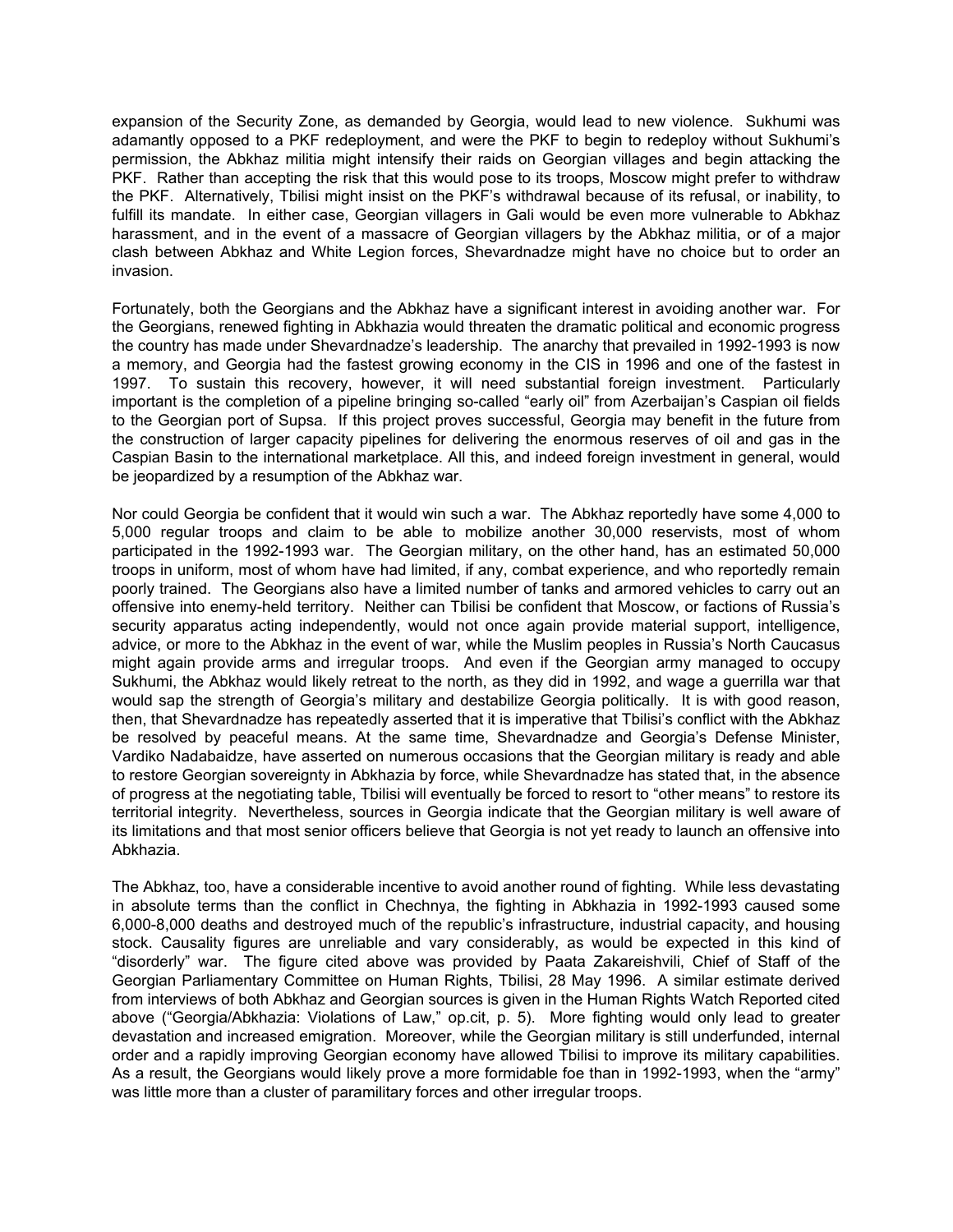Moreover, conditions inside Abkhazia are very bad. After Georgia joined the CIS and signed its militarybasing treaty with Moscow, Russia agreed to implement a CIS-mandated blockade of Abkhazia, which it did relatively conscientiously by imposing restrictions on frontier crossings and inspecting vessels entering Abkhaz waters to prevent anything other than food and consumer goods from entering the republic. Nevertheless, like most blockades it was only partially effective. Significant smuggling across the border continued, particularly exchange of Russian consumer goods for Abkhaz fruits, nuts, and vegetables, and as a result most consumer goods could be found in Abkhaz markets, albeit at very high prices given Abkhaz income levels. Even before Moscow began to enforce the blockade, however, Abkhazia's economy had been devastated by the war. Its tourist industry had been destroyed (tourism had been a major part of the Abkhazia's economy before the war—the republic's beautiful and mountainous coastline and excellent beaches made it one of the Soviet Union's most desirable vacation spots), while the interruption of rail service from Russia had isolated the republic and interrupted trade not only with Georgia but with its large neighbor to the north as well. Moreover, war and deteriorating living conditions had caused the republic's population to fall by some 70 percent, from 535,061 in 1989 to an estimated 145,000 today. The latter figure may be even lower—the Abkhaz are wary of population estimates because they fear that evidence of continuing out-migration will demoralize the Abkhaz and encourage Georgia to invade. Nevertheless, employees of human rights organizations active in the region report that many ethnic Abkhaz appear to have left the republic, and that the number of those remaining may be 65,000 or less. The number of ethnic Armenians in Abkhazia, however, has reportedly decreased less than others, and reports of Armenians moving into Georgian villages have contributed to tensions between Georgians and Armenians. Losses of skilled labor and white collar workers have been particularly acute. Economic activity inside the republic, with the exception of mostly subsistence agriculture and petty smuggling, has come to a virtual standstill, while the absence of legitimate employment together with new smuggling opportunities help account for a significant increase in crime in the republic. On 25 May 1997, ITAR-TASS reported that Ardzinba had declared a 11 p.m. to 6 a.m. curfew to prevent factional fighting between Abkhaz criminal organizations.

Perhaps most importantly, Abkhazia's ability to defend itself has been undermined by its loss of support from abroad. The Chechen debacle has made Moscow far more chary of supporting secessionists elsewhere, particularly along Russia's volatile North Caucasus border. While some Russian officials doubtless still hope that continuing instability in Georgia will increase Tbilisi's dependence on Moscow, thereby making it more likely that pipelines carrying Caspian oil and gas will be routed through Russia, more liberal-minded officials in Moscow argue that Russian interests have been ill-served by heavyhandedness in the Caucasus and hope for a stabilization of the region. Accordingly, Moscow has been attempting to improve its relations with Georgia and Azerbaijan in an effort to enhance Russia's political position and economic penetration of the region. Even Russian conservatives have cause to be concerned about a possible deterioration of relations with Tbilisi, which might lead to Georgian renunciation of the still unratified military-basing agreement with Russia; the replacement of a CISmandated PKF by a UN- or OSCE-mandated force with non-Russian troops; Georgian withdrawal from the CIS and closer relations between Georgia and Ukraine or between Georgia and the West; or increased Georgian support for the Chechens. Georgia has been very careful in its dealings with the Chechens, both because it does not want to support separatists givens the conflict in Abkhazia and because it does not want to add another source of tension with Moscow. As a result, Shevardnadze has repeatedly affirmed Georgia's support for Russia's territorial integrity, while in practical terms Tbilisi has made clear that it will not provide Chechnya with an air corridor over its territory without permission from Moscow. In addition, it has given a lukewarm reception to Chechen proposals that a road be built between Chechnya and Georgia over the Caucasus range (an extremely expensive proposition, and one that Georgians would be very wary of regardless because of their fear of a significant inflow of Chechen refugees). Nevertheless, many Georgians also point out that there is poetic justice in recent Chechen suggestions that Chechnya and Georgia form a federation given that the Abkhaz have occasionally expressed a desire to become a member of the Russian Federation.

Finally, the Abkhaz can no longer count on substantial support from Muslim sympathizers in the North Caucasus. An envoy of the Confederation of the Peoples of the Caucasus, which had supported the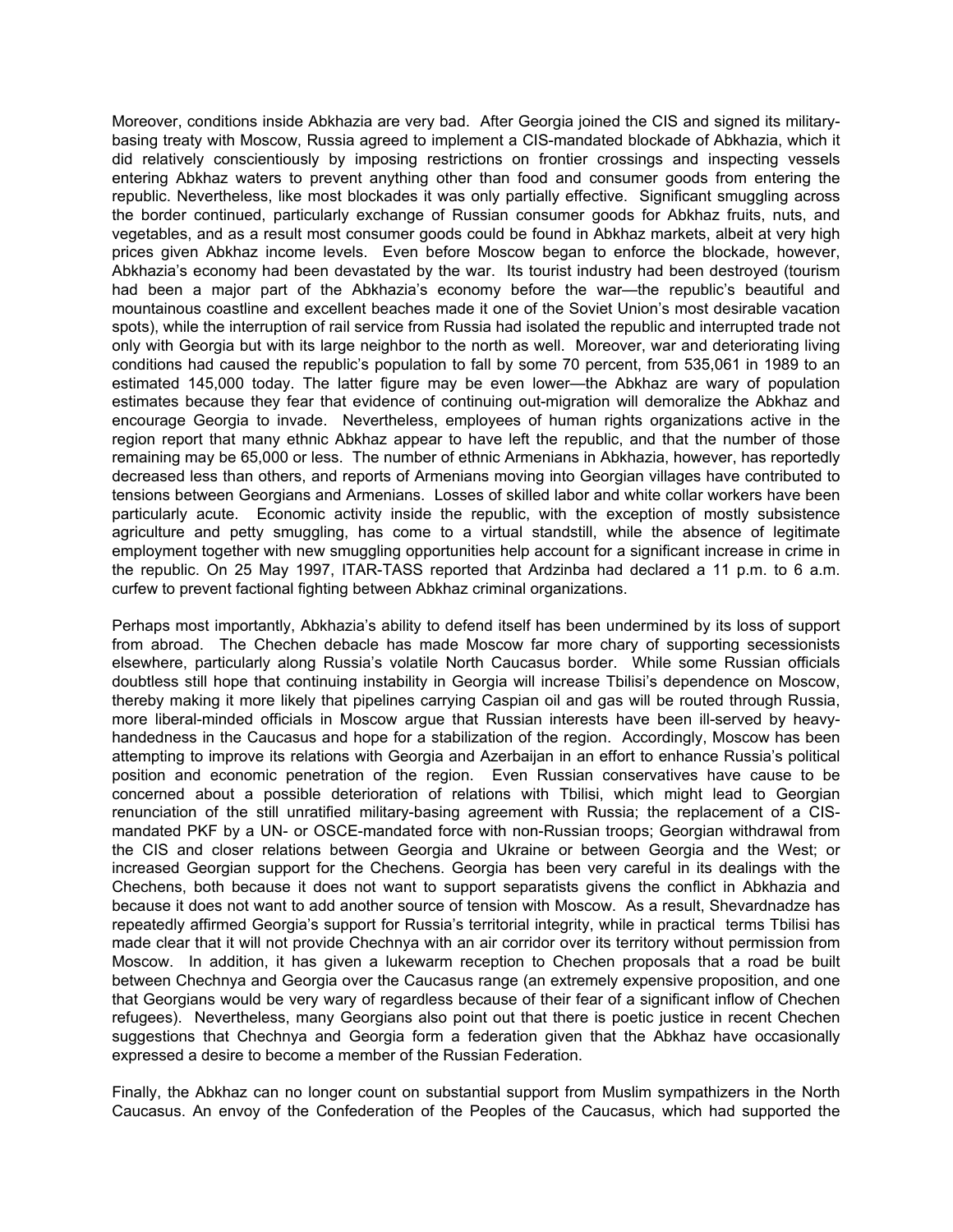Abkhaz during the war and arranged for numerous volunteers from Russia's North Caucasus region to cross the border into Abkhazia to fight the Georgians, recently arrived in Tbilisi and offered the Georgians membership in the organization, indicating that the organization now supported Georgia's territorial integrity (*Resonance*, no. 8, 13 January 1998, p. 2, abstracted in the CIPDD Press Digest, 13 January 1998). Relations with the Chechens in particular have soured dramatically. The Chechens deeply resent the fact that the Abkhaz failed to support them during their war with Russia, particularly in view of the critical role Chechen *boeviki* (fighters) played in the Abkhaz victory in 1993. The fighting effectiveness of the Chechens during the war was confirmed by the Georgian Deputy Minister of State Security, Avtandil Iosiliani, personal interview, Tbilisi, 11 June 1997. Moreover, Grozny has been attempting to improve relations with Tbilisi in an effort to reduce its dependency on Russia, and it will therefore think twice before encouraging its *boeviki* to once again leave the still-vulnerable republic to support the Abkhaz in another war with Georgia.

On the other hand, while both parties have a considerable interest in avoiding war, the Georgians have also been very unhappy with the status quo. In an effort to overcome the impasse in negotiations that had been reached by late 1996, Tbilisi pressed its demand that the PKF begin patrolling areas beyond the currently-defined Security and Weapons Exclusion Zones to provide security for returning DPs in Gali and southern Ochamchire district. Ochamchire is located immediately to the north of Gali. Prior to the war, the population of the district was 46.2 percent Georgian and 36.7 percent Abkhaz. The Georgians made clear that, should the CIS refuse to order a redeployment, they would veto the extension of the PKF mandate past its expiration date of 31 January 1997. Although a withdrawal of the PKF might destabilize the situation, officials in Tbilisi argued that it would not lead to a full-blown war but would put pressure on the Abkhaz to speed up the repatriation process and be more flexible at the negotiating table. Personal interview, Revaz Adamia, member of parliament and chair of the parliamentary Committee for Defense and Security Issues, Georgia, Tbilisi, 11 June 1997. Failing that, Tbilisi hoped that a UN- or OSCEmandated PKF would replace the Russian force that has been unwilling, or unable, to ensure repatriation. And if the OSCE or NATO refused to provide such a force, Tbilisi might even accept an outstanding offer from Ukraine to provide peacekeepers.

A UN- or OSCE-mandated PKF, or a PKF with Ukrainian troops, was unacceptable to Moscow, which has attempted to monopolize peacekeeping operations in the CIS and fears a further loss of influence in the Caucasus. As a result, Moscow finally agreed to Tbilisi's insistence on a redeployment, and with Russian backing a decision was made at the CIS summit of 28 March 1997 to order the PKF to begin patrolling Gali and southern Ochamchire up to the Galidzga River. The PKF's mandate was also extended for another six months, to 31 July 1997, while a plan for implementing the expanded mandate was to be prepared by the end of April.

To Tbilisi's disappointment, however, the 28 March decision was never implemented. In part this was because the PKF lacked the capability to expand its responsibilities—its Russian troops are poorly equipped and ill-trained for peacekeeping duties, let alone for policing a large and volatile area such as Gali and southern Ochamchire. Personal interview, Martin Schümar, United Nations Volunteers Coordinator in Georgia, Tbilisi, 11 June 1997. The principal obstacle to implementation, however, was vehement opposition to the plan from the Abkhaz, who argued that a redeployment would force them to abandon a strategically important defensive line in northern Gali and undermine their ability to resist a Georgian invasion or to protect Abkhaz living in Ochamchire district. A small contingent of Abkhaz troops is also dug in along the Inguri, serving as a tripwire against a Georgian invasion. A larger contingent has taken up defensive positions to the north of the demilitarized zone. As a result, they made clear that they would demand the PKF's withdrawal before allowing a redeployment to proceed. And this, the Abkhaz Minister of Defense asserted, might well lead to war.

Apparently in an effort to increase pressure on Sukhumi to agree to a redeployment, Moscow announced on 14 April that it would comply with a long-standing Georgian request to sever Abkhazia's telephone links with Moscow, thereby forcing them to reroute their telecommunication lines through Tbilisi. The reasons for the timing of this decision are unclear. Georgian officials claim that the Russians objected to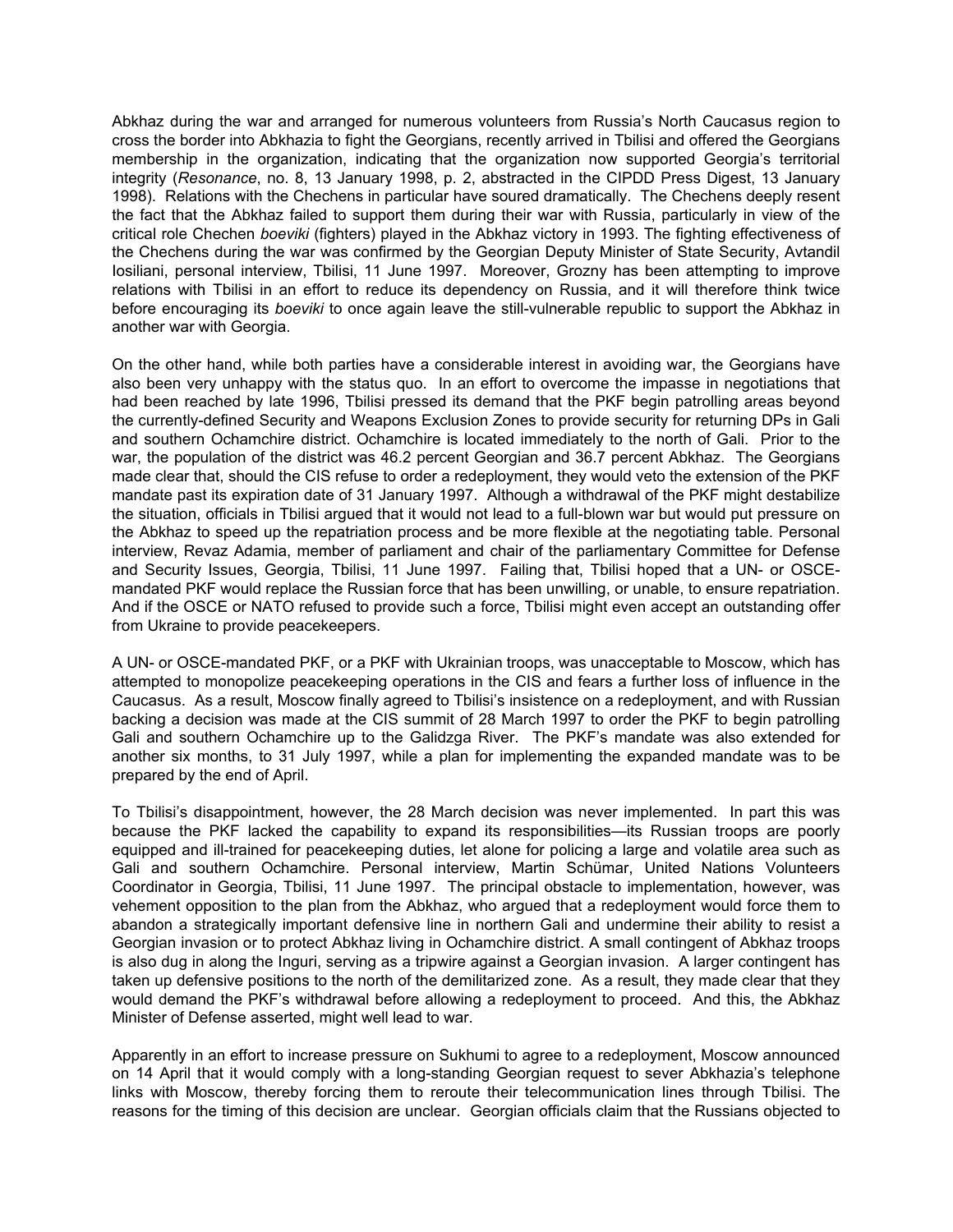progress in behind-the-scenes talks that were taking place between the Georgians and the Abkhaz without Russian participation, and that Moscow chose that particular moment to agree to a long-standing Tbilisi request that it reroute the telephone lines because it hoped to bring these talks to an end. Georgian officials were therefore angered because they believed that the Abkhaz had fallen into a Russian trap by reacting exactly as Moscow had hoped. Two days later, the Georgian parliament raised the stakes further by adopting a resolution demanding the withdrawal of the PKF should the March CIS redeployment decision not be implemented by 31 July. It also suggested that Georgia would then withdraw from the CIS.

To head off a diplomatic debacle, the Russian government intensified efforts to broker a compromise. On 8 June, President Ardzinba arrived in Moscow for a series of meetings with senior Russian officials, the Georgian Foreign Minister, and Tbilisi's Ambassador to Moscow. After almost two weeks of talks, Ardzinba announced that an agreement had been reached on a "possible formula" for a political settlement.

While the details of the agreement were not made public, it reportedly consisted of a seven-point "interim protocol" drafted by the Russian Foreign Ministry. The protocol specified that the two parties agreed "to live within the confines of a shared state within the boundaries of the Georgian SSR as of 21 December 1991." Georgia and Abkhazia would each "preserve its constitution, and relations between them will be regulated by a special treaty, which both sides agree to invest with the status of constitutional law." In addition, the Abkhaz would provide for the repatriation of Georgian DPs. They would, however, be allowed to continue to screen returnees, while the agreement failed to provide for a repatriation schedule. Finally, Tbilisi was required to prevent White Legion and other irregulars from launching raids into Abkhazia.

Unfortunately, hopes that the protocol constituted a breakthrough went unrealized. Georgian constitutional experts reportedly objected that it implied the subordination of the Georgian constitution to a future Abkhaz-Georgian treaty, which would be a violation of the Georgian constitution, the highest law of the land. At the same time, Georgian hard-liners and representatives of Georgian DPs from Abkhazia insisted on a timetable for repatriation. In the absence of a timetable, they asserted, the Abkhaz would continue to keep the rate of repatriation to a trickle. Hard-liners in Abkhazia, on the other hand, objected to the agreement because a redeployment of the PKF would compromise Abkhazia's ability to defend itself and because repatriation threatened to again make the Abkhaz a minority in their own republic. See Elizabeth Fuller, "Solution to Abkhaz Conflict Continues to Prove Elusive," *RFE/RL Newsline,* Endnote, vol. 1, no. 70, 10 July 1997.

To overcome this opposition, Russian Security Council Deputy Boris Berezovsky undertook three days of shuttle diplomacy with Shevardnadze and Ardzinba in early July, but to no avail. A week later, a major clash in Kodori Gorge reportedly led to the deaths of some 20 White Legion guerrillas. With tensions rising once again, Shevardnadze left for a visit to the United States, where he tried to convince US President Bill Clinton and UN Secretary General Kofi Annan to provide UN-mandated PKF to replace the current force. But with both the UN and the Clinton Administration already under fire for overcommitting to peacekeeping operations elsewhere and reluctant to provoke a possible crisis with Moscow, Clinton and Annan again refused.

Instead, as fears of a clash intensified as the 31 July deadline approached, the so-called Friends of Georgia, which had been established by the UN Secretary General to promote a settlement in Karabakh and consisted of France, Germany, Great Britain, and the United States (with Russia having observer status only), stepped up its efforts to promote a settlement. Talks sponsored by the Group got underway in Geneva on 23 July and led to an unexpected agreement three days later not to resume fighting after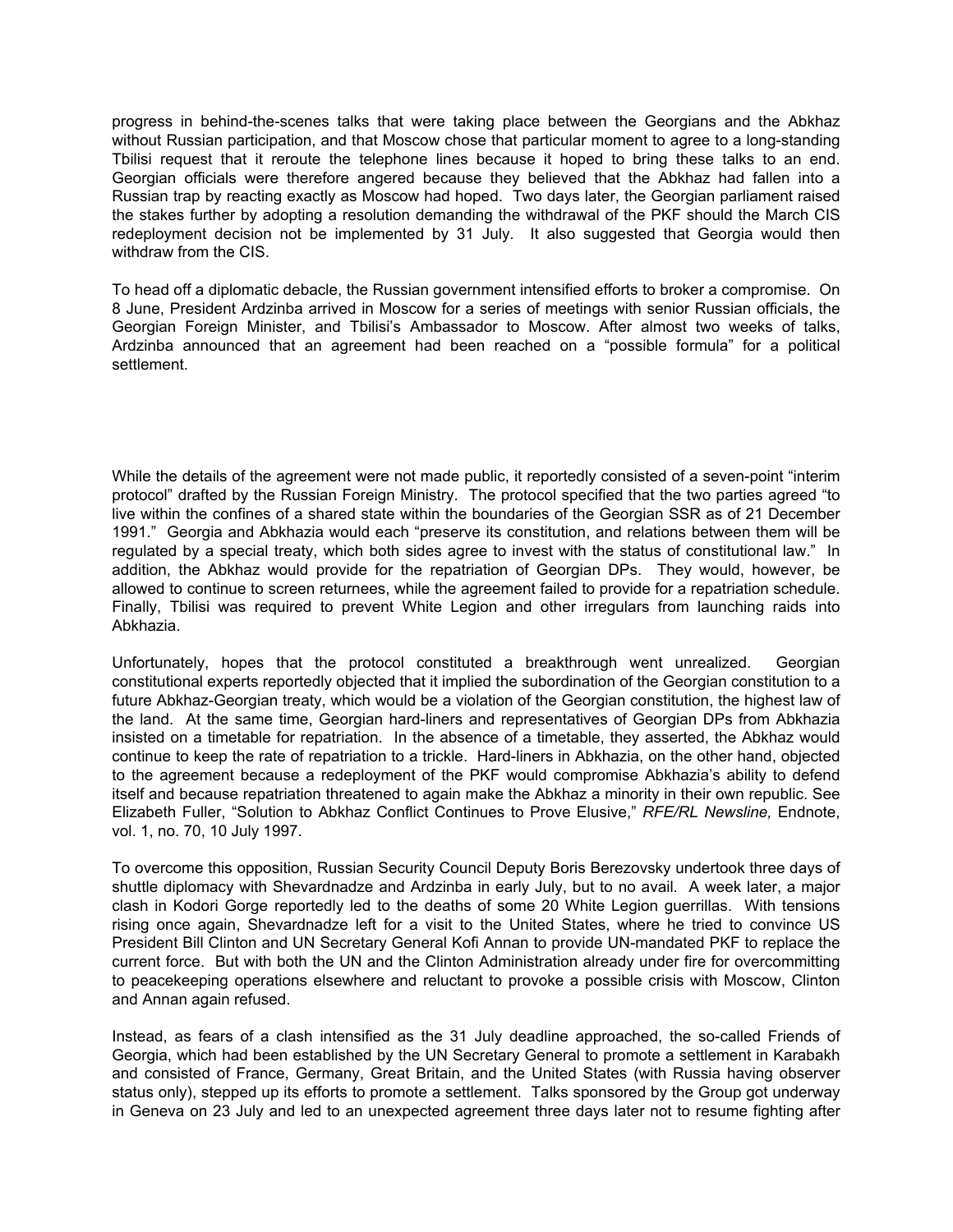the expiration of the mandate. Ardzinba and Shevardnadze then announced separately that they wanted the PKF to remain in place after 31 July. Nevertheless, the Russian Foreign Ministry indicated that Moscow would withdraw its troops unless both sides formally requested that the PKF stay. And as the deadline approached, the White Legion, the Abkhaz government-in-exile, and Abkhaz militants all threatened to move troops into Gali as soon as the peacekeepers left—indeed, the Deputy Speaker of the Georgian parliament announced that 150 Abkhaz militia had entered a Georgian village in Gali and were preparing to occupy the demilitarized zone after the PKF's withdrawal.

Tensions were therefore extremely high on 31 July, the day the mandate formally expired. That morning, Georgian Defense Minister Vardiko Nadibaidze, who is known for his close ties to the Russian military, flew to Moscow for a meeting with his Russian counterpart. The Georgian media reported that the purpose of his mission was to convince Moscow that the PKF should remain in place without Tbilisi having to issue a formal request that the mandate be extended. If so, his trip was a success—later that day, a Russian Defense Ministry official announced that Moscow had agreed to leave the PKF in place until a decision on its future could be taken at a CIS summit scheduled for 22-23 October.

Both Tbilisi and Sukhumi seem to have been sobered by the crisis atmosphere of late July. See Liz Fuller, "Shevardnadze's Abkhaz Brinkmanship," *RFE/RL Newsline*, Endnote, vol. 1, no. 87, 4 August 1997. As a result, in early August Shevardnadze and Ardzinba responded favorably to a Yeltsin invitation to meet in Moscow. To prepare for the meeting, Primakov met Ardzinba on 9 August in Russia's Black Sea resort of Sochi. However, rather than announcing an agenda for a meeting in Moscow as expected, Primakov and Ardzinba flew to Tbilisi (Ardzinba's first visit to the Georgian capital since the war began) for a meeting with Shevardnadze. The next day—15 August 1997—it was announced that the two presidents had signed a no-use-of-force agreement that specified that both sides would use peaceful means only to overcome their differences.

The no-use-of-force agreement, which was similar to the 12 May agreement between Moscow and Grozny, was received by many as a major breakthrough. However, while it made renewed fighting less likely in the event of a withdrawal of the PKF, it did not resolve the fundamental issues of repatriation and status. It therefore came under immediate attack in Tbilisi, with critics arguing that it amounted to Georgian acceptance of the status quo and that it provided Moscow with an excuse to lift its blockade of Abkhazia. Indeed, Georgian news services reported in mid-August that the Russian blockade was no longer being enforced, with the main border crossing at Psou essentially open to all traffic. This was followed on 7 November by a Chernomyrdin decree lifting restrictions on Russian imports of agricultural products from Abkhazia, a decision that Shevardnadze argued created "hot-house conditions" for Abkhaz separatism. *RFE/RL Newsline*, 18 November 1997.

Nevertheless, the 15 August agreement was followed by a series of low-profile meetings between Abkhaz and Georgian officials that reportedly led to significant progress on specific issues, particularly restoring economic links. Despite the improvement in atmosphere, however, Georgia continued to insist that the March 1997 CIS resolution on expanding the PKF's zone of operation be implemented, which again led to speculation that Shevardnadze would demand its withdrawal at the CIS summit in Chisinau, Moldova, on 22-23 October. Once again, however, Shevardnadze agreed to allow the CIS to extend the mandate for yet another six months, this time to 31 December 1997, explaining his reluctance to veto the decision on the grounds that the PKF was facilitating the return of Georgians to Abkhazia.

Although it renewed the mandate of the PKF in Abkhazia, the summit also served to reiterate the deep internal divisions within the CIS in general and the resentment of other states towards Russia in particular. Shevardnadze, along with President Heidar Aliev of Azerbaijan and President Petru Lucinschi of Moldova criticized Moscow for its ineffective approach to resolving the conflicts in Abkhazia, Karabakh, and Transdniester. The last day of the summit, Yeltsin gave a speech in which he admitted that numerous CIS decisions were not being implemented and that the "chronic rift" between decisions and implementation was weakening the organization.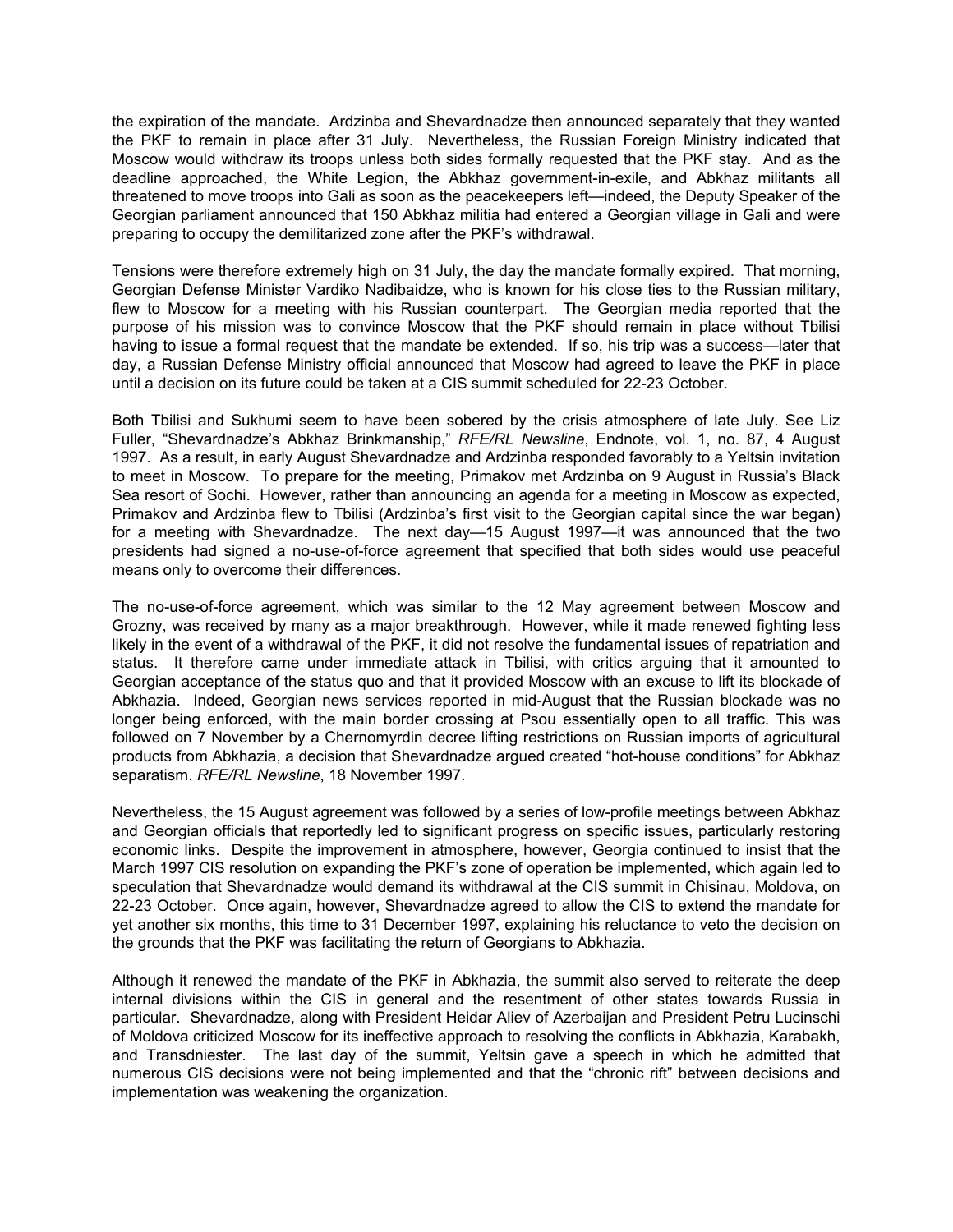With Georgia continuing to complain about the inability or unwillingness of Russia to engineer a political settlement, a second round of the talks sponsored by the Friends of Georgia got underway in Geneva on 17-19 November. Again, the talks led to unexpected progress. Agreement was reached to establish a permanent "Coordinating Council," chaired by a UN special representative, to oversee the negotiating process. Three separate working groups were also established to address repatriation, security issues, and economic cooperation. Delegates to the negotiations reported that Moscow seemed to have become more supportive of the Geneva talks and that the atmosphere at the discussions had improved substantially. Georgia in particular touted the Friends of Georgia process, and in a gesture of goodwill announced the week before the talks began that direct telephone links between Abkhazia and Russia could be restored.

Nevertheless, tensions between Abkhazia and Georgia remain high. Acts of sabotage in Abkhazia and attacks on the PKF by the White Legion, as well as clashes between White Legion and Abkhaz forces, have continued in and around Gali, as has harassment by the Abkhaz militia of Georgian villagers in Gali and the Kodori Gorge. At the same time, militants in Tbilisi are pressuring Shevardnadze to take whatever steps are necessary to accelerate repatriation and restore Georgian sovereignty, including resort to force if necessary. In early October, the Georgian military conducted large-scale maneuvers in western Georgia near the border with Abkhazia, which prompted protests not only from the Abkhaz Defense Minister and the commander of the CIS PKF but from UNOMIG observers in Abkhazia as well. Meanwhile, the Abkhaz are reportedly planning to carry out a referendum in which voters will be asked whether they wish that Abkhazia become part of Georgia, part of Russia, or independent. Abkhaz authorities have also publicly demanded \$60 billion in war reparations from Georgia. Finally, the rolling six-month mandate of the PKF has again expired and will need to be renewed at the next summit (probably in March), raising the prospect of a precipitous withdrawal.

Nevertheless, pressures for a settlement are also great, while obstacles to a compromise over status are somewhat less daunting than in Chechnya or Karabakh. The Georgian constitution, unlike the Russian constitution, is not a major barrier to a settlement. When it was being drafted in early 1995, its framers decided that, given Tbilisi's unresolved conflicts with Abkhazia and South Ossetia and regional tensions throughout the country, it would be wise to defer the inclusion of provisions that would formally constitute Georgia as a federation and define a division of powers between federal and regional governments. Neither does the constitution call for the creation of regional legislatures, and while it provides provisionally for a unicameral legislature, it also specifies that "once appropriate conditions and selfgoverning bodies have been established over the whole territory of Georgia, Parliament will be formed of two chambers: the Council of the Republic and the Senate" (Art. 4). The degree of representation (including possibly disproportionate representation) from Georgia's regions in this future bicameral legislature will be decided when it is constituted. Finally, the constitution is relatively easy to amend, requiring only a two-thirds majority in the current 235-member parliament (Art. 102). *Konstitutsiia Gruzii*, Georgian Parliamentary Press Service, Metsniereba: Tbilisi, 1995. Article 1 states, "Georgia is an independent, single, and indivisible law-governed state, as ratified in the referendum carried out on 31 March 1991 throughout the territory of the country, including the then Autonomous Soviet Socialist Republic of Abkhazia and the former autonomous oblast of South Ossetia..."

The principal obstacle to Georgian recognition of Abkhaz independence is not, therefore, the constitution. Rather, it is the extent to which both the Georgian political elite and the Georgia electorate believe that Abkhazia is an alienable part of Georgia. Unlike Yeltsin, who could doubtless convince the Russian people to accept Chechen independence with little difficulty, Shevardnadze would find it all but impossible to persuade either members of parliament or the Georgian electorate to reconcile themselves to an independent Abkhazia, even if he wanted to (and there is no reason to believe that he does). While many Russian public figures, including Aleksandr Solzhenitsyn, have publicly stated that Russia should allow Chechnya to secede, any public figure in Georgia who made such a recommendation would be jeopardizing his or her career and even life. Moreover, the 180,000-240,000 DPs are well-organized and represent a significant electoral bloc. They have formed a government-in-exile, the leader of which, Tamaz Nadareishvili, is an influential member of parliament and Deputy Prime Minister who is militant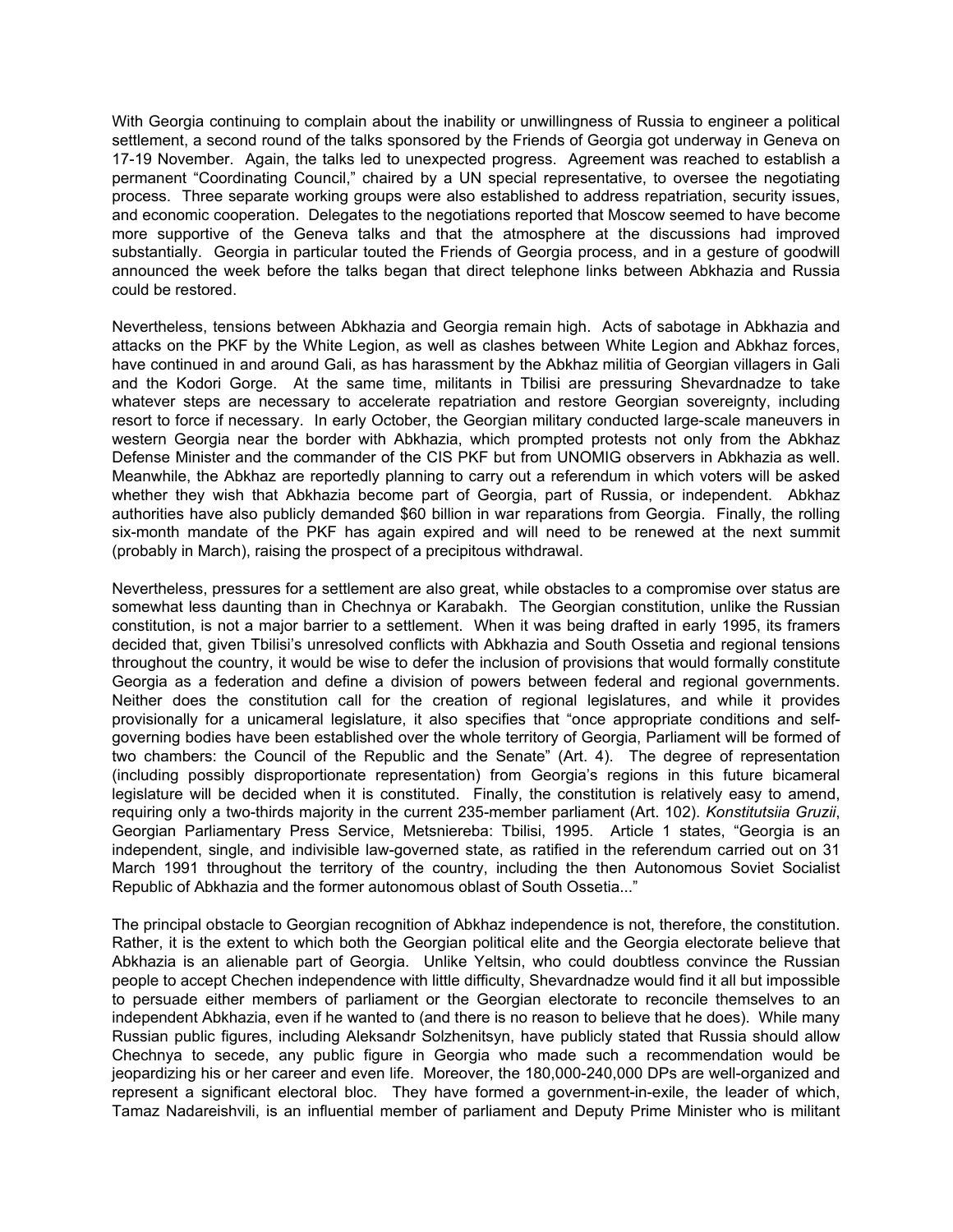about the restoration of Georgian sovereignty in Abkhazia. Personal interview with Tamaz Nadareishvili, Chairman of the Supreme Council of the Autonomous Republic of Abkhazia and Member of the National Security Council of Georgia, Tbilisi, 12 June 1997. Georgians from Abkhazia have also formed a highly vocal "Abkhazeti" faction in parliament.There are reports of growing splits in the ranks of the DP community in Georgia due to accusations of financial improprieties. As a result, the government-in-exile and Nadareishvili have recently been more supportive of Shevardnadze's efforts to reach a compromise with the Abkhaz. In turn, Shevardnadze agreed to allow the government-in-exile to include one of its members in the Georgian negotiating delegation. See Elizabeth Fuller, "Light at the End of the Tunnel?," *RFE/RL Newsline*, Endnote, vol. 1, no. 168, Part I, 26 November 1997.

Nevertheless, it is conceivable that the Georgians and Abkhaz could eventually agree to some kind of compromise arrangement on status. The Abkhaz have indicated that they would accept a status that falls short of full independence entailing a "confederal" arrangement of equal partners, entered into on a purely voluntary basis, whereby neither Georgia nor Abkhazia would be subordinate to the other but with a common defense and foreign policy. Each party to the confederation would have its own constitution, with the confederation itself defined by treaty alone. Accordingly, the Abkhaz have been generally supportive of the agreement drafted by the Russian Foreign Ministry that was initialed in June. On the other hand, Tbilisi continues to insist on the applicability of the Georgian constitution to Abkhazia (hence its rejection of the June agreement). Nevertheless, it has also indicated a willingness to grant Abkhazia "the highest level of autonomy" and a special status within an "asymmetrical" Georgian federation accompanied by security guarantees, including a commitment not to deploy Georgian troops within the republic except (presumably) for a modest force along the Abkhaz-Russian border.

Even if it were possible to reach a compromise on status (and the two sides are still very far apart on this topic), the two sides would still need to deal with the even more intractable problem of DP repatriation. Were it not for the fact that there are 180,000-240,000 Georgians who wish to return to their homes in the republic, Tbilisi and Sukhumi could postpone a resolution of the status question and focus on more prosaic topics such as trade, the restoration of telecommunications links, and the resumption of railroad service between Russia and Georgia across Abkhaz territory. This in turn could help to build trust and make possible a compromise on status.

The need to repatriate the DPs, however, makes a staged approach to a settlement extremely difficult. Unlike Moscow, Tbilisi cannot afford to be patient; unlike Azerbaijan, Georgia is a genuine democracy with a DP population that constitutes a significant electoral block that Georgian politicians cannot ignore; and unlike the Karabakh Armenians, the Abkhaz would become a significant minority in their own republic in the wake of comprehensive repatriation. Given the extent to which they distrust Georgian intentions, the Abkhaz will almost certainly reject a repatriation program that threatened to make them an electoral minority in the republic once again. Even preferential policies, such as parliamentary quotas or reserved positions in government, would do nothing to alleviate their fears that, once a majority, the Georgians would move to eliminate those preferential policies and insist on the full restoration of Georgian sovereignty over the republic, including policing powers. This, the Abkhaz fear, would lead either to "ethnic cleansing" by the Georgians or to more subtle forms of discrimination or cultural pressure that would force them to emigrate, a prospect that is all the more horrifying because, unlike the Karabakh Armenians or the Russians who have fled Chechnya, the Abkhaz have no titular state to escape to should they be driven from Abkhazia.

The Abkhaz have other concerns about repatriation as well. Were Georgian sovereignty over the republic to be restored, repatriated Georgians might take revenge on those Abkhaz who took part in the fighting in 1992-1993 and were responsible for Georgia's humiliating defeat. This revenge could occur by illegal means, or it might take the form of trumped up, or in some cases genuine, charges of having committed war crimes. Nor will the Abkhaz allow members of the White Legion or other Georgian "war criminals" to return to Abkhazia, thereby ensuring that many former combatants on the Georgian side will reject any settlement that does not include an explicit amnesty for them. As a result, the White Legion and other Georgian militant forces will likely continue to wage a guerrilla war against the Abkhaz and any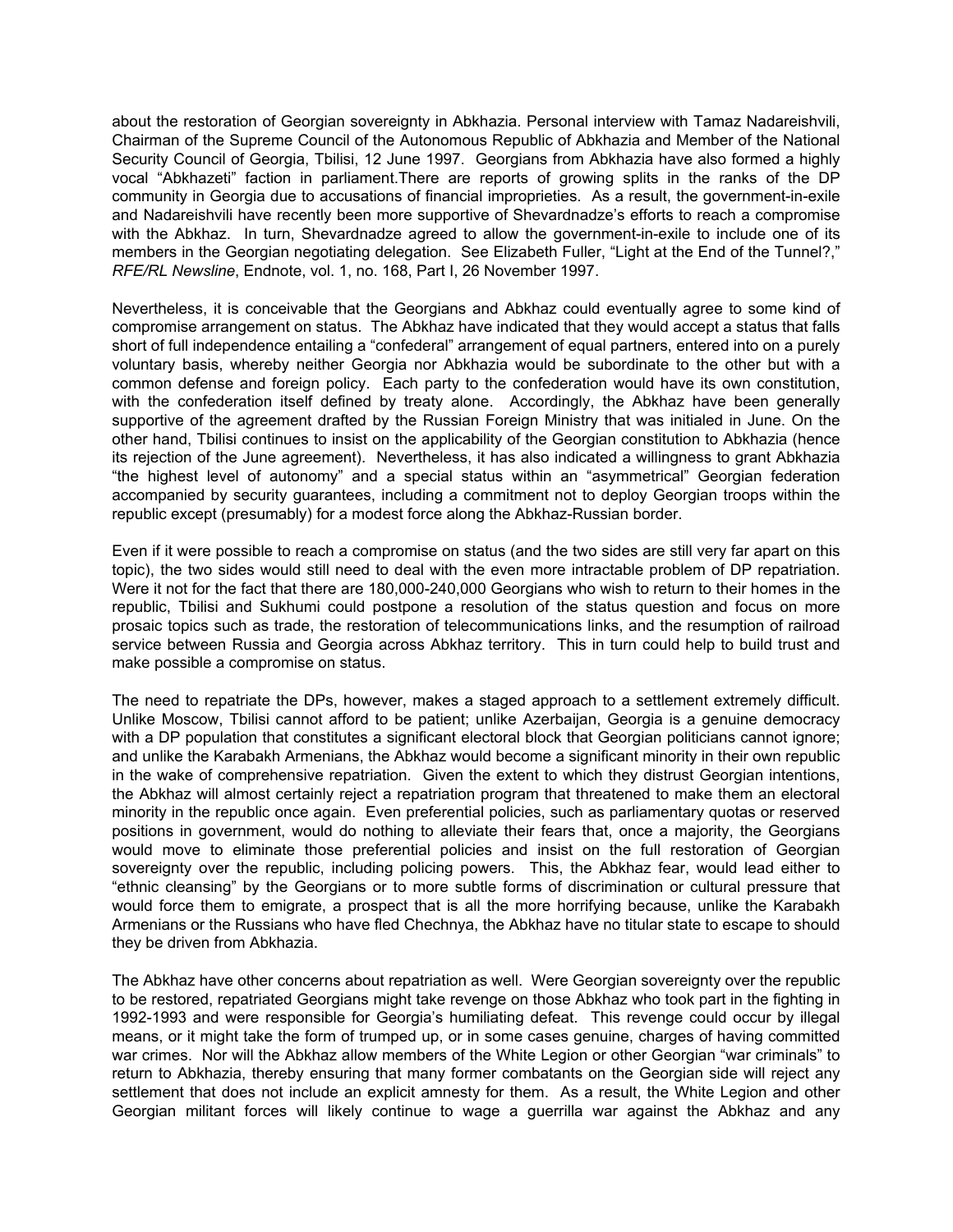international troops or observers who help preserve what they consider to be an unjust peace, although the effectiveness of their operations could be substantially limited were the Georgian government to decide to crack down on their activities.

It is therefore very unlikely that the Abkhaz will accept a repatriation program that restores the demographic balance of 1989. As a result, any settlement will likely require a redrawing of Abkhazia's borders to remove areas with large pre-war Georgian majorities (e.g., Gali District, southern Ochamchire and the Kodori Gorge) from Sukhumi's jurisdiction. In addition, a multilateral PKF would have to be deployed to separate Georgian and Abkhaz troops and to provide Sukhumi with the security needed to induce it to trade territory for peace, and doubtless it would be better if that PKF operated under a UN or (less likely) an OSCE mandate in view of Georgian distrust of Russian intentions. The Abkhaz, it is worth noting here, are not inherently pro-Russian and anti-Western. If anything, they tend to be pro-Turkish. In fact, the "genocide" that almost destroyed the Abkhaz as a distinct people at the end of the last century was perpetrated by the Russian imperial government. Abkhazia's informal alliance with Moscow (which to a certain extent still exists, although relations are now more strained) was based mostly on the former's need for allies and the latter's desire to pressure Georgia. Sukhumi might then be willing to accept a gradual repatriation program for the remaining districts under its control, especially if it had the right to limit the rate of return of DPs, control the number of newcomers who enter the republic in the future, and control citizenship (which would mean that Georgian returnees would not be able to vote in regional elections, something that many Georgians would doubtless consider unfair). Under these terms, the Abkhaz might possibly be persuaded that they were no longer at risk of becoming an electoral minority within the republic.

While possible, reaching such an agreement is by no means probable. It would inevitably leave many grievances unsatisfied—most notably, many Georgian DPs would be unwilling to return to territory controlled by the Abkhaz, while others would be unable to return because the rate and extent of repatriation would be limited. At the same time, the Abkhaz would likely continue to resist repatriation in the areas under their administrative control.

On the other hand, today's "no peace, no war" impasse is also unlikely to persist. Shevardnadze may find that his political credibility is dependent upon his ability to make some progress over Abkhazia, and he may therefore decide to insist on the PKF's withdrawal, gambling that the international community would ultimately step in and provide a replacement force. Alternatively, Moscow may decide to withdraw its troops either because it no longer wishes to incur losses suffered at the hands of the White Legion or other irregular forces, or because it wishes to precipitate a crisis in the region.

Shevardnadze's current strategy for resolving the current impasse is to improve political and economic conditions in Georgia while persuading the international community to take a more active role in mediating a political solution. He has concluded that there is little prospect for solving the Abkhaz conflict simply by appeasing Moscow. Joining the CIS and allowing Russian military bases on Georgian territory did not, contrary to the hopes and expectations of many Georgians, lead Sukhumi to capitulate to Tbilisi's demands, in part because Moscow has been unwilling to apply full pressure on Abkhazia and in part because Sukhumi is not, in fact, a puppet of Moscow. Instead, Shevardnadze is promoting the Friends of Georgia process, which he hopes will prove more conducive to progress than bilateral talks under Russia's sponsorship. However, despite Shevardnadze's recent appeals for a "Bosnia style" peace enforcement intervention by the Western powers in Abkhazia, the international community is extremely unlikely to enter into such an operation. Shevardnadze doubtless understands this. Instead of peace enforcement, he is hoping the Friends of Georgia process will lead to a political settlement and that a UNor OSCE-mandated PKF can, presumably with Moscow's blessing, help entrench the peace and implement the provisions of any agreement.

Thus the impasse in Abkhazia is unstable—the risks of new fighting are significant, while the parties to the conflict are under considerable pressure to reach a settlement. If no such agreement is reached in the next several years, Shevardnadze, or possibly some future leader of Georgia, may well eventually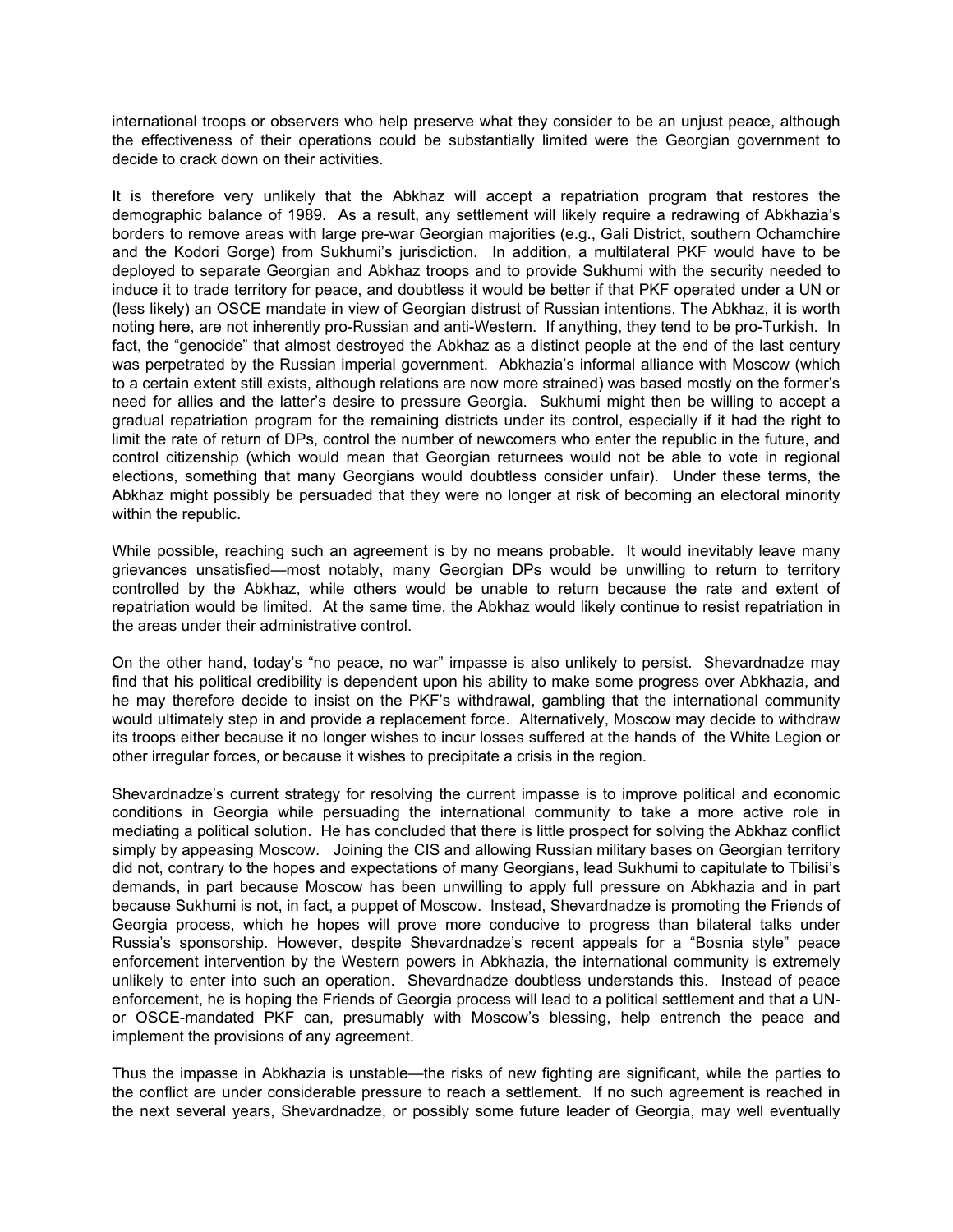decide to order the Georgian army to occupy Gali or even to take Sukhumi, thereby precipitating another full-scale war.

## *Karabakh: An Irresistible Force Meets an Immovable Object*

A relatively effective cease-fire has been in effect in Karabakh since May 1994. Early that month, talks between Armenian, Azeri, and Karabakh officials under CIS auspices in Bishkek, Kyrgyzstan, led to the signing of the so-called "Bishkek Protocol," which provided for a cease-fire and the deployment of a CIS PKF. The agreement was viewed at the time as a victory for Russian diplomacy, which as noted earlier was directed at monopolizing peacekeeping operations in the CIS. Moscow's particular concern in Karabakh was to exclude the CSCE from the peace process, or at least significantly limit its role. In early 1992, the CSCE called for the convening of a "Conference on Nagorno Karabakh" to be held in Minsk, Belarus. In addition, it established a group of member-states to organize the event (referred to as "the Minsk Conference). As it became clear that the conference would be more difficult to arrange than expected, the same group of countries renamed themselves the "Minsk Group," a subgroup of which, meeting separately, managed in late 1992 to agree to a methodology for negotiation, on the basis of three documents. The Minsk Group and the Minsk Conference are essentially the same, the only difference being that the three (formerly two) countries that serve as co-chairs have two levels of representation – that is, they are co-chairs of both the Minsk Group and the Minsk Conference. The co-chairs of the Minsk Group are charged with promoting and chairing the actual negotiations. The Conference co-chairs were added when it was decided that the resolution of the conflict in Karabakh should be given a higher priority, and to symbolize this high level of concern, it was decided to designate co-chairs to the Minsk Conference at the level of Deputy Ministers. The first defined the mandate of the Group itself; the second outlined the basic principles for a resolution of the conflict; and the third—the so-called "military-technical" document—addressed the war's immediate consequences, including security issues, and provided for the deployment of a CSCE-mandated observer mission in Karabakh. The understanding at the time was that each issue would be addressed separately and that there would be no general settlement until agreement had been reached on each of the three documents. In early 1993, agreement was reached on the first document. However, Russian efforts to undermine the initiative, the reluctance of other OSCE memberstates to provide troops or financing, and an Azeri summer offensive prevented the agreement from being implemented.

When it signed the Bishkek Protocol in early May 1994, Baku had made clear that it did so only on the condition that a cease-fire would be followed by the withdrawal of Karabakh and Armenian forces from districts in Azerbaijan outside Karabakh's borders. It also insisted on a prisoner exchange, the repatriation of DPs, restoration of communications between Azerbaijan and Karabakh, and negotiations on Karabakh's status. Karabakh, on the other hand, made clear that it was not prepared to withdraw from occupied areas prior to an agreement on status because doing so would compromise its security. As a result, while a 90-day cease-fire took effect on 12 May 1994, Azerbaijan refused to sign an agreement that had been drafted by Moscow setting out the terms for the PKF's deployment. And only after considerable diplomatic maneuvering would both sides sign a permanent cease-fire, which finally occurred on 27 July 1994.

Azerbaijan's refusal to sign Moscow's proposal and its delay in signing a formal cease-fire was indicative of a general hardening of Baku's position. Azeri hard-liners opposed any agreement, including a ceasefire, to which the Karabakh Armenians were co-signatories on the grounds that doing so would help legitimate a government that represented only the Karabakh Armenians, not the Karabakh Azeris, who had made up some 25 percent of the republic's population prior to the war. Co-signing an agreement with Stepanakert would also imply that Karabakh was an independent actor and not a mere pawn of the Armenian government, whose involvement in the war was said to account for Azerbaijan's defeat. Baku therefore took the position that the conflict was ultimately an international one between the independent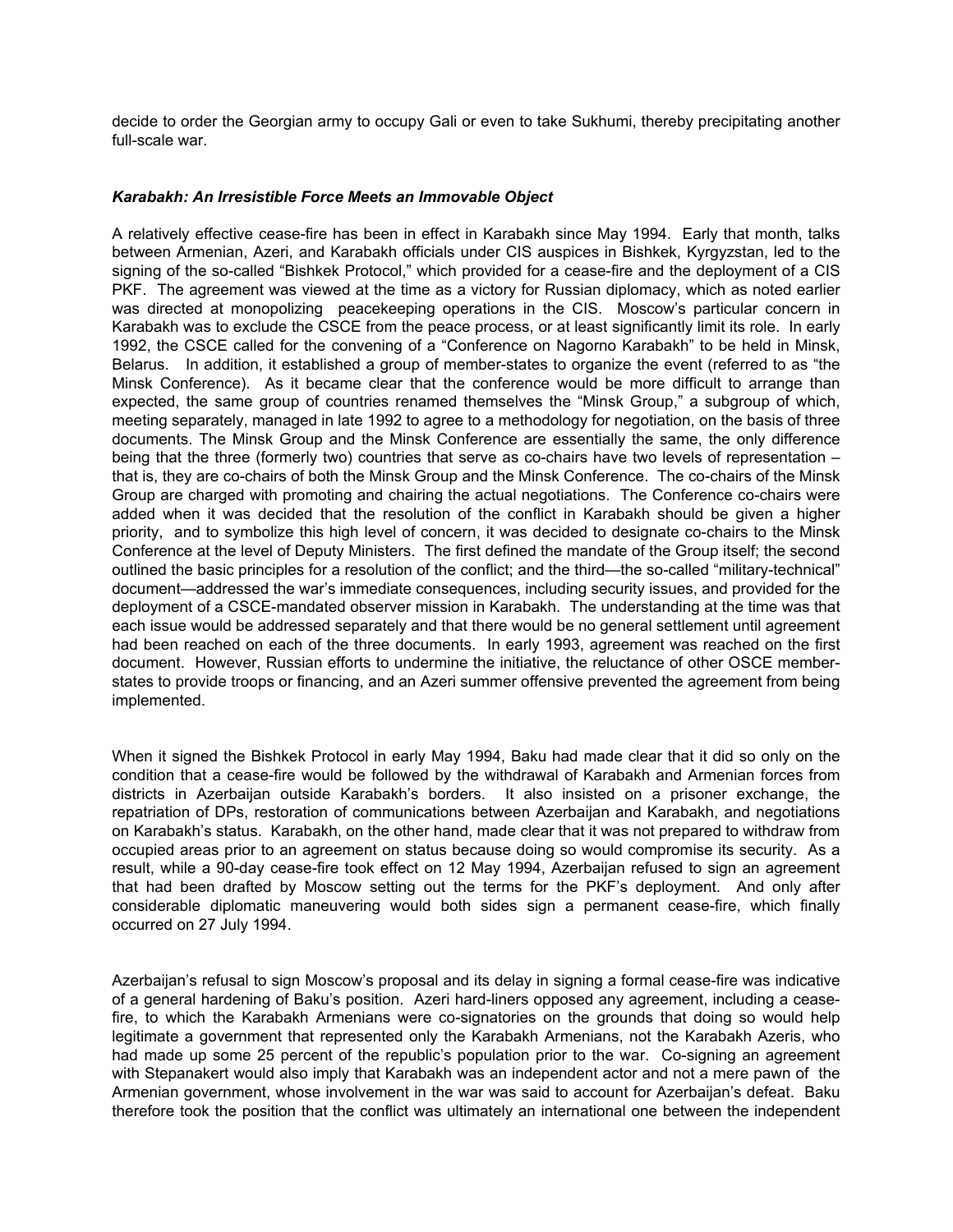states of Azerbaijan and Armenia. As a result, while Baku accepted that Stepanakert was a party to the fighting and could thus be involved in negotiations over a cease-fire or certain "military-technical" issues, it could not be a party to negotiations over a final resolution of the conflict and Karabakh's future legal status. Finally, objections were raised to the presence of Russian troops on Azerbaijani territory-Azerbaijan and Uzbekistan are the only CIS member-states to have refused to allow Russian military bases on their territories, and many Azeris feared that a Russian-dominated PKF in Karabakh would open the door to further Russian interference in Azerbaijan's internal affairs.

As a result of these objections, Moscow's hopes for deploying a CIS-mandated PKF of mostly Russian troops under Russian command were never realized, in contrast to Abkhazia. Nevertheless, the 1994 cease-fire has remained in effect, despite occasional artillery duels, sniper fire, and minor border skirmishes. But as in Abkhazia, the cease-fire not only brought an end to the fighting but helped freeze the status quo, in this case entrenching the territorial gains of the victorious Karabakh army. By mid-1994, Karabakh forces controlled almost all of what had been the Nagorno-Karabakh Autonomous Oblast, as well as seven districts of Azerbaijan proper (henceforth, "the occupied districts), which together represented some 14-15 percent of Azerbaijan's Soviet-era territory. The occupied districts are Agdam, Fizuli, Jebrail, Kelbajar, Kubatly, Lachin, and Zangelan. However, over half of Fizuli district and less than half of Agdam district are not occupied by the Karabakh army. In addition, there were five districts within the Nagorno-Karabakh Autonomous Oblast in the Soviet period: Askeran, Gadrut, Mardakert, Martuni, and Shusha (Shushi). Karabakh forces currently do not control a small amount of territory (approximately 150 square km) in Mardakert and Martuni districts. A small Armenian enclave within the Azerbaijan SSR, Artsvashen, which was located along the Armenian-Azerbaijani border to the north of Karabakh, was occupied by Azerbaijan (as a result of which the Armenians who had lived in the village fled to Armenia), while several Azeri enclave villages, the largest of which were Askipara and Kiarki, to the north of Nakhichevan, were occupied by Armenian forces (which led to the flight of its Azeri inhabitants). It should be noted that Azerbaijani officials and the international media often claim that Karabakh and Armenian forces occupy some 20 percent or more of Azerbaijan's territory, which is incorrect. Of 14.5 percent of the territory of Azerbaijan of the former Azerbaijani SSR currently occupied by Armenian and Karabakh forces, approximately 10 percent lies outside the borders of the former Nagorno-Karabakh Autonomous Oblast. See Arif Yunusov, "Statistics of the Karabakh War," unpublished paper in the author's possession, and Emil Sanamyan, "Conflict Mythology and Azerbaijan," analysis distributed on the GROONG On-line Armenian News Network, 17 September 1997.

Of particular importance to any future political settlement was Stepanakert's control of two districts outside Karabakh, Lachin and Kelbajar, which had separated the former autonomous oblast from Armenia and had been populated mostly by Azeris and Kurds before the war. In addition, the Karabakh army controlled the strategic heights to the south of Stepanakert, including the town of Shusha (Shushi), where again the population had been predominately Azeri before the war. At the same time, however, Shusha had been the traditional capital of Karabakh, and both Azeris and Armenians consider it of cultural and historical significance. Moreover, its location and strength as a fortress make it of great military value, as evidenced by the fact that Azeri forces subjected Stepanakert to sustained shelling from Shusha during the war, thereby forcing the evacuation of much of the city's population. Shusha became the capital of an independent "Azeri" Khanate in 1752 (Azeri in the sense of Muslims who spoke a version of the Turkic language we call Azeri today). In 1988, the population was approximately 90 percent Azeri. However, at the turn of the century the population had been predominately Armenian. Moreover, Shusha, along with Tbilisi (Tiflis), was at one time one of the two main Armenian cities of the Transcaucasus and the center of a self-governing Armenian principality in the 1720s. It therefore contains both Azeri and Armenian cultural monuments, while the surrounding area includes a number of ancient Armenian villages. In addition, Shusha's strategic location makes the Karabakh Armenians reluctant to relinquish control of it even to an international peacekeeping force. Control of Lachin, Shusha, and Kelbajar therefore became a critical issue in negotiations over the conflict's resolution.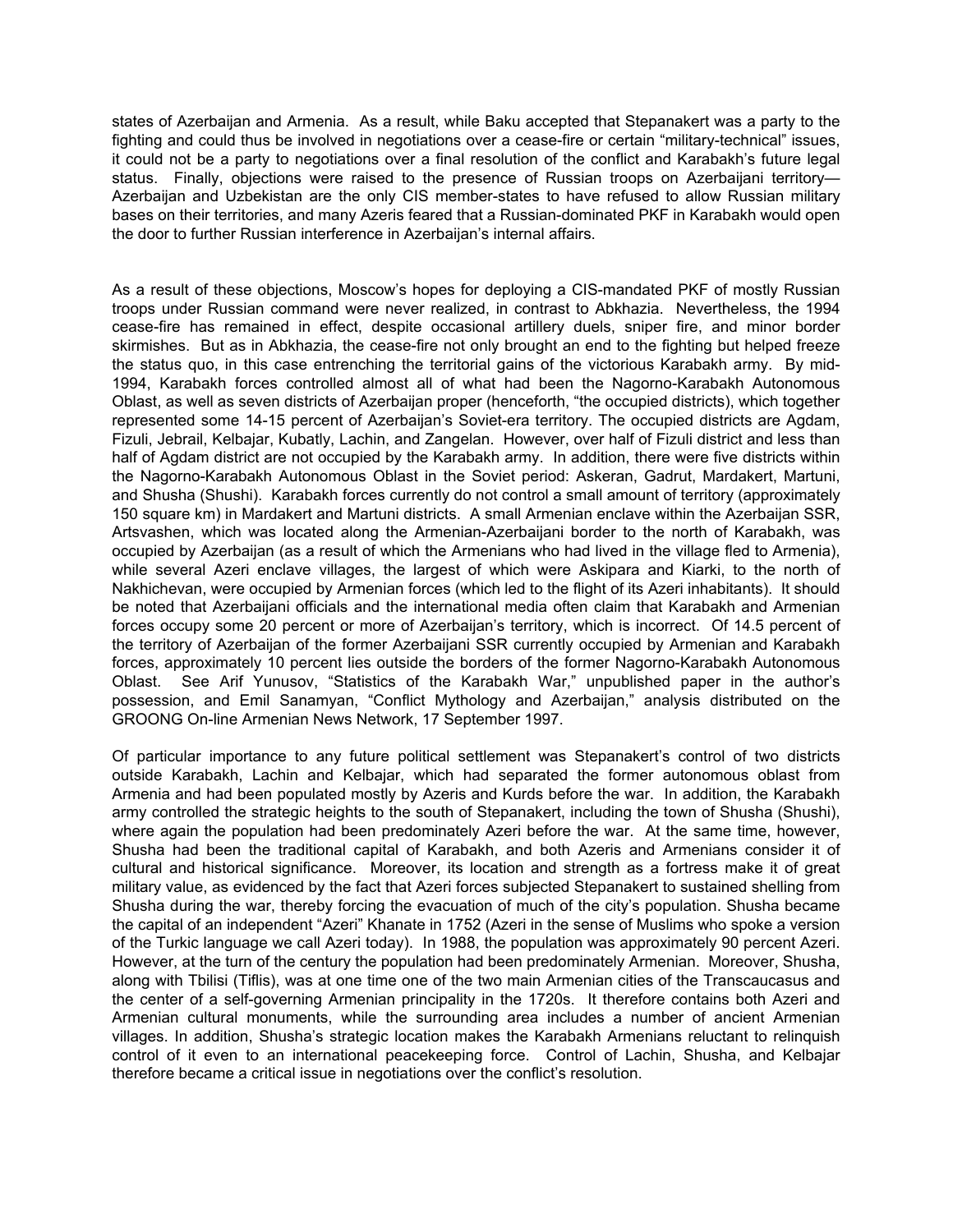While less appalling than in Chechnya, the costs of the Karabakh war, along with related fighting between Azeris and Armenians beginning in early 1988, were substantially greater than those in Abkhazia. Some 15,000-25,000 people were killed and 50,000 were wounded, while many towns and villages in the region were completely destroyed. Yunosov, op.cit., estimates total casualties at 17,000 dead (11,000 Azeris and 6,000 Armenians) and 50,000 wounded (30,000 Azeris and 20,000 Armenians).. In addition, Armenia suffered acutely from an economic blockade imposed by Azerbaijan and later Turkey. Azerbaijan imposed a blockade on Karabakh beginning in 1988. It also blockaded Armenia intermittently that year, and permanently from 1989 on. Turkey allowed some humanitarian aid to pass through its territory to Armenia in winter 1992-1993, but then imposed a full blockade beginning in April 1993. Armenia's ties to the outside world, and particularly to Russia, were also affected by the interruption of railway service to Russia through Abkhazia and by the general turmoil in Georgia in 1992-1994. It has also contributed to political instability in Azerbaijan, which has suffered numerous coup attempts and four leadership changes since 1988, and more recently in Armenia as well, where the current president, Levon Ter-Petrossian, won reelection in late 1996 in tainted elections that international observers characterized as "free but not fair" and that were followed by anti-government demonstrations and street violence in Yerevan.

The conflict has also been responsible for the former USSR's largest DP crisis. While figures are controversial, the vast majority of the estimated 345,000 Armenians who lived in Azerbaijan prior to 1988 have fled the country, with some 280,000 of them now in Armenia and Karabakh and another 45,000 in Russia. Among these were Armenians living in two districts in Azerbaijan proper, Shaumian and Getashen, most of whom fled to Karabakh. The Karabakh Armenians argue that the number of DPs from these two districts roughly balances the number of Azeri DPs from Karabakh, and that both sides should accept that repatriation of both populations is impractical. In addition, virtually all of the estimated 185,000 Azeris who lived in Armenia and the estimated 47,000 Azeris who lived in Karabakh (out of a total Karabakh population of approximately 190,000) have fled. The largest number of DPs—over 500,000—come from the occupied districts bordering on Karabakh (most of whom are ethnic Azeris, although some are ethnic Kurds from Lachin and Kelbajar). Not all of these 500,000, however, are still in Azerbaijan—UN officials estimate that the population of Azerbaijan has fallen by approximately one million since 1989, which suggests that many DPs have since left the country. Together with the estimated 48,000 Meskhetian Turk refugees from Central Asia now in Azerbaijan, the DP population in Azerbaijan is therefore estimated at between 600,000 and 800,000 (although government sources claim that there are over one million).The UNHCR estimates the DP population in Azerbaijan at around 670,000. The DPs in both Azerbaijan and Armenia continue to experience extreme hardship, although Armenia has made an effort to integrate its significantly smaller DP population into Armenian society while the Azeri DPs continue to live for the most part in appalling conditions in refugee camps or homes abandoned by Armenians or others.

Between May 1994 and late 1996, international efforts to mediate a settlement to the conflict continued episodically. Nevertheless, no agreement was reached on the withdrawal of Karabakh forces from the occupied territories, repatriation, the deployment of a PKF, or status. Three factors in particular blocked a compromise. First, Baku was unwilling to accept the Karabakh Armenians as a party to negotiations on status, insisting instead that it would negotiate this fundamental question with Yerevan only. Yerevan, on the other hand, argued that the government in Stepanakert was an independent actor not under its control, and that Yerevan could not agree to anything that was unacceptable to Stepanakert. In 1992, the CSCE agreed that "elected representatives" of Karabakh Armenian authorities as well as "other representatives" (by implication, the Karabakh Azeris) would participate in the negotiating process. Nor would the Armenians agree to treat representatives of the Karabakh Azeris as a party to the conflict with equal status to the Karabakh Armenians. Second, Baku insisted that negotiations on status and other issues could begin only after the Karabakh army had withdrawn from the areas beyond Karabakh's borders. Stepanakert, however, refused to give up hard-won territory and undermine its security in the absence of an agreement on status and international security guarantees. Finally, a Vienna-based OSCE High Level Planning Group (HLPG) failed to reach agreement on the composition and command of a PKF. For an overview of the negotiations, see John J. Maresca, "Resolving the Conflict over Nagorno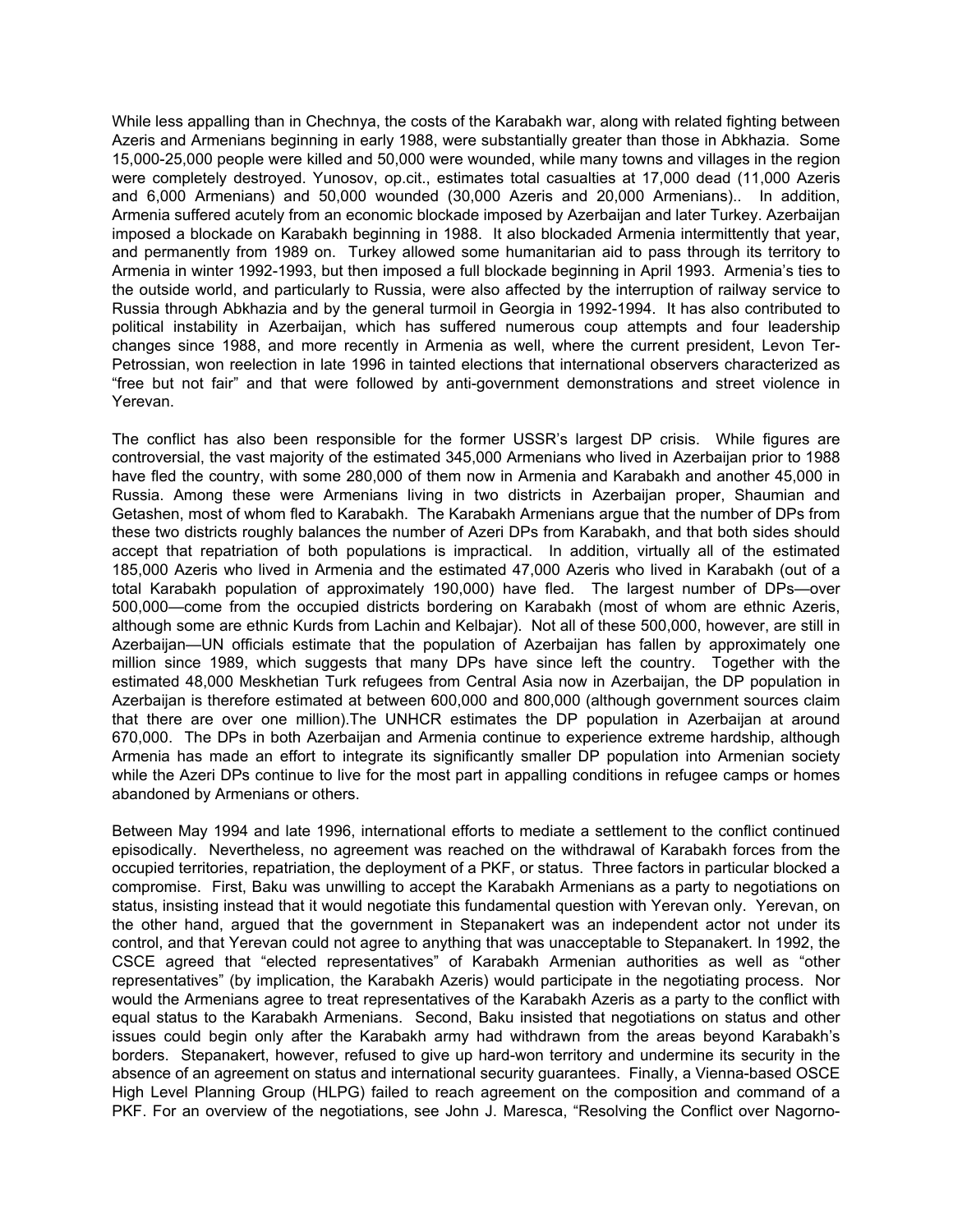Karabakh: Lost Opportunities for International Conflict Resolution," in Chester A. Crocker and Fen Osler Hampson, with Pamela Aall, eds., *Managing Global Chaos: Sources of and Responses to International Conflict*, US Institute of Peace, Washington, DC: 1996, pp. 255-73. While Baku opposed the deployment of a Russian-dominated PKF, insisting that Russian troops constitute no more that 30 percent of any peacekeeping contingent and that the PKF be answerable to the OSCE and not Moscow, Armenia objected to the inclusion of Turkish troops or the use of military bases in Turkey. The OSCE, on the other hand, refused to deploy either an observer mission or a PKF until a settlement had been reached on force separation and repatriation. Finally, Moscow pressed for a Russian-dominated "separation force" that would be under Moscow's command and deployed prior to a broad political settlement, as in Abkhazia.

Other factors contributed to the stalemate as well. The Western powers, particularly the United States, were reluctant to become involved in what was seen as a remote and irreconcilable conflict. They also wanted to support Yeltsin in his struggle with the nationalist and communist opposition in Moscow and wished to avoid a confrontation with Moscow over an area that many Russians consider within Moscow's sphere-of-influence. Finally, the international community was already committed to difficult peacekeeping operations elsewhere, particularly in Bosnia, and had been sobered by the peacekeeping operation in Somalia. As a result, it was initially somewhat sympathetic to Moscow's demands that Russia be afforded a leading role in conflict mediation in the CIS, including Karabakh. See Maresca, "Resolving the Conflict," op.cit., p. 264.

In an effort to reconcile Russia's advocacy of "sphere of influence" peacekeeping in the CIS with the OSCE-led mediation effort, an agreement was reached at a OSCE summit in Budapest on 5 December 1994 to increase Moscow's weight within the Minsk Group. The Group would henceforth have two chairmen, with Russia being a permanent co-chair. It was also agreed that any future PKF in Karabakh would be a joint OSCE-Russian force operating under a UN mandate. The deployment of a PKF, however, would have to wait for a political settlement, at which point its composition, financing, and chain of command would be determined. Finally, the OSCE expressed its support for UN Security Council Resolutions 822, 853, 874, and 884, which had called for the withdrawal of Karabakh and "local Armenian forces" from the occupied districts and affirmed the territorial integrity of Azerbaijan. While papering over differences between the West and Russia regarding peacekeeping in the CIS, the Budapest summit therefore effectively postponed the deployment of a PKF while relieving pressure on the conflicting parties to reach a settlement.

As a result, negotiations achieved little by late 1996. Instead, both sides dug in along the Line of Contact, improved their defensive positions, and built up their military capabilities. Azerbaijan received significant military support and training from Turkey, signing a military cooperation treaty with Ankara on 5 May 1997. It also reportedly purchased some 150 tanks and 10 warplanes from Ukraine. Nevertheless, morale in Azerbaijan's armed forces has been poor, its soldiers are paid little if at all, and the government has had difficulty enforcing conscription. Moreover, while President Aliev had managed to stabilize the country politically, the economy continued to contract, making a sustained commitment to improving Azerbaijani military capability difficult. As a result, Azerbaijan had done little to improve its near-term prospects for resolving the Karabakh conflict by force by late 1996.

Armenia, on the other hand, had moved to cement its already close ties with Russia. Prior to 1997, a series of bilateral agreements provided the legal framework for a Russian military base in Armenia. In addition, Russian officers have helped train the Armenian military, and Russian and Armenian units have conducted regular joint maneuvers. The extent of Russian military support for Armenia was highlighted in early 1997 when Moscow newspapers reported that Russia had delivered some \$1 billion in military hardware, including 84 T-72 tanks, 50 BMP2 armored personnel carriers, 8 SCUD-B ballistic missile launchers, and 32 SCUD-B missiles, to Yerevan despite a Yeltsin directive of September 1993 banning arms sales to either Armenia or Azerbaijan pending a settlement in Karabakh. Azerbaijan's Foreign Minister, Hasan Hasanov, claimed in September 1997 that the SCUDs were capable of carrying nuclear weapons, a charge subsequently denied by Moscow. Hasanov also asserted that Armenia might use nuclear material from its Medzamor nuclear power station to build a nuclear weapon and that Medzamor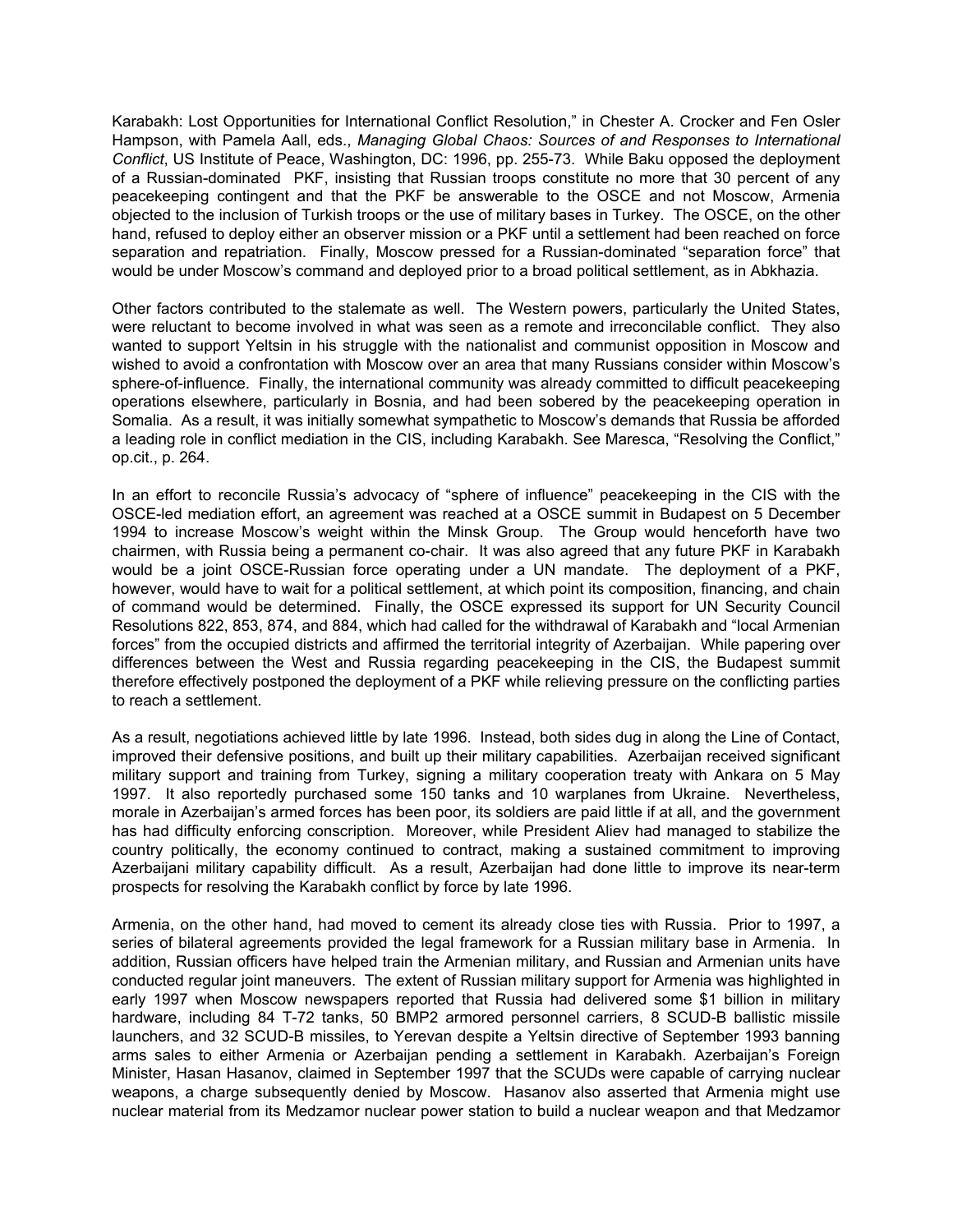should accordingly be closed down. A Trilateral Commission with Russian, Azerbaijani, and Armenian representatives was supposed to investigate the charges of illegal arms transfers, but it has been ineffective because Armenia has insisted that it investigate weapons transfers to all three Transcaucasian countries, not Armenia alone, a condition that neither Azerbaijan nor Moscow has been willing to accept. Many of the weapons had allegedly been deployed in Karabakh. *Moskovskii Komsomolets*, 14 February 1997. Although an Armenia official denied having received any illegal arms transfers, the Armenian Defense Minister, Vazgen Sarksian, later boasted that Armenia's defense capability had doubled in the past two years at no cost to the budget. This was followed in September 1997 by the signing of a "Treaty on Friendship, Cooperation and Mutual Assistance" that provides for further military and economic cooperation, including a requirement that each country assist the other in the event of armed aggression by a third party. Also on 1 September, Russia and Armenia agreed to form a joint stock company to build a natural gas pipeline allowing Russia to deliver gas to Armenia and possibly Turkey. Armenia hopes to use Russian natural gas to deliver some three billion kilowatts of energy to Turkey per annum. Moscow is also considering a new \$42.7 million loan to Armenia to help finance Armenia's troubled Medzamor nuclear power plant, in exchange for which Moscow will receive additional shares in the power plant and possible shares of other Armenia enterprises as well. Baku has claimed that the treaty represents a fullblown military alliance that requires Russia to intervene on Armenia's behalf should Baku try to take Karabakh by force. While Moscow has denied this, the treaty will deter the Azeris from undertaking any military operations inside Armenia should they decide to attack Karabakh. On 17 September, Primakov issued the following statement: "I am authorized by Russian President Boris Yeltsin to state that the Treaty of the Russian Federation with Armenia is in no way targeted against Azerbaijan and will never be used in favor of those who are speaking against its territorial integrity. (*ITAR-TASS*, 17 September 1997).

Karabakh, too, used the cease-fire to improve its military capabilities. In contrast to Chechnya and Abkhazia, Stepanakert has managed to maintain a high degree of internal order, to the point where its economy has reportedly begun to improve. Militarily, Karabakh forces control most of the strategic heights along the Line of Contact, and they have fortified their defensive positions and mined and concentrated artillery fire along possible routes for an Azeri offensive. The republic's popular president, Robert Kocharian, was reelected in November 1996, despite international concerns that the election would destabilize the region. And unlike Abkhazia and Chechnya, which have received little support from the outside world since the fighting has ended in each republic, Karabakh has received extensive material and political support from Armenia, and through Armenia, from the relatively wealthy Armenian Diaspora in the West and Middle East.

Of particular importance to Karabakh's improved internal condition was the expansion of the small and tortuous road between Karabakh and Armenia through the so-called Lachin corridor. Financed largely by Armenian-Americans, the road passes from Stepanakert through Shusha, and then for some 15 km through Lachin district and on to the Armenian town of Goris. While the project is not yet completed, heavy trucks now use the road to bring goods, including food, fuel, and military equipment, to Karabakh from Armenia, Iran, and elsewhere.

Ties between Karabakh and Armenia are not limited to trade, however. There are virtually no border controls along the Lachin road except for a tiny "customs station" that does little except check the documents of Iranian truck drivers on their way to Stepanakert. The Armenian dram is the sole legal tender in Karabakh, while Karabakh Armenians use Armenian passports when traveling abroad. Nor do they need visas to cross the border, just as Armenians do not need visas to visit Karabakh. The extent of the semi-union between Karabakh and Armenia was highlighted in March 1997 when Ter-Petrossian appointed Robert Kocharian, Karabakh's president, to be Armenia's new prime minister. Despite his appointment, Kocharian retained his Karabakh "citizenship" and returned to the republic in September to vote in elections for his successor.

By late 1996, then, little progress had been made toward a settlement despite the best efforts of the Minsk Group and periodic bilateral meetings between Vafa Gulazade, a senior advisor to Aliev, and his Armenian counterpart, Gerard Libaridian. Guluzade's formal title was "State Advisor for Foreign Policy"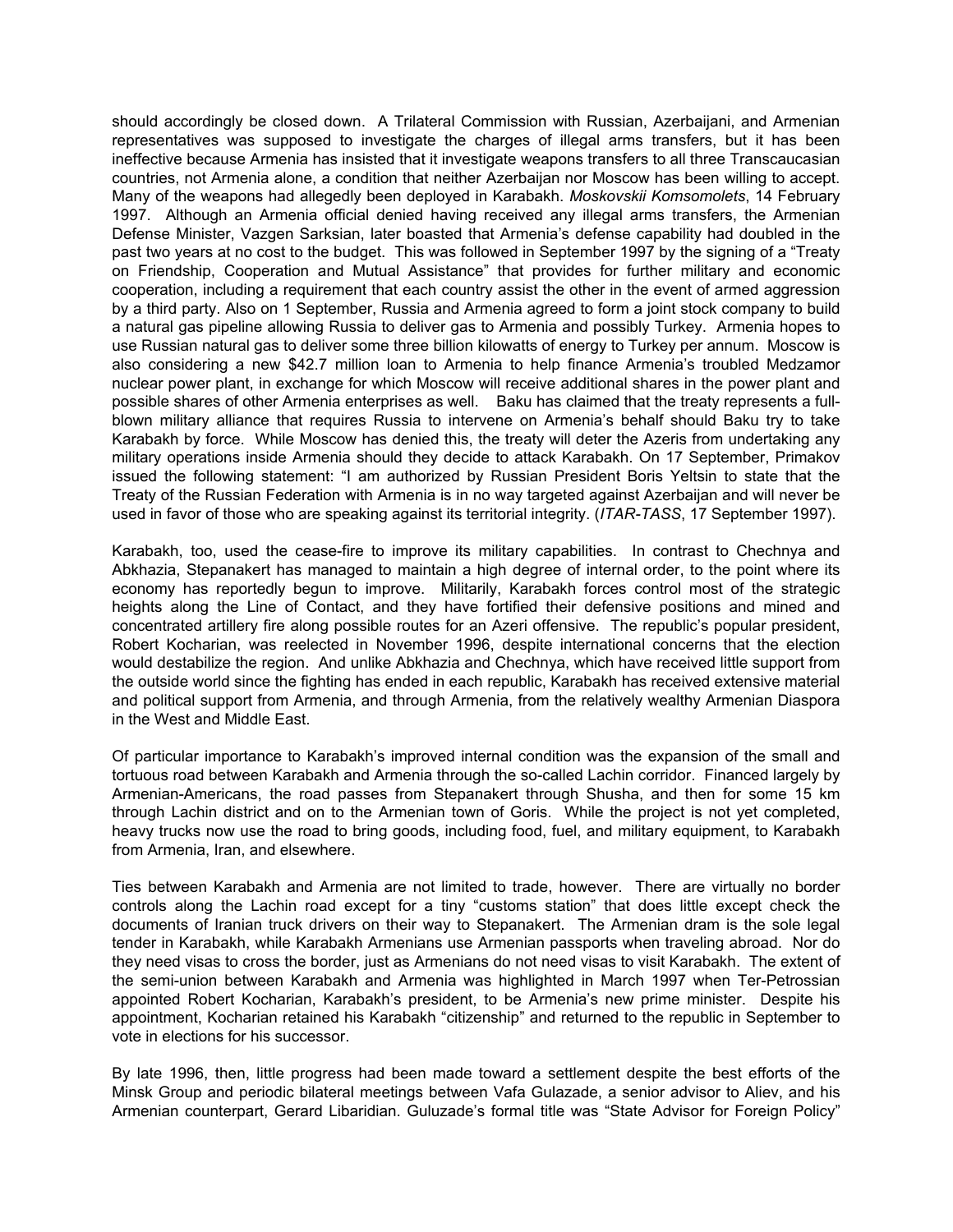while Libaridian's was "Senior Advisor." The informal talks had begun in late 1995 and were held approximately monthly. While this impasse may have been acceptable to Stepanakert and (less so) to Yerevan, it was not acceptable to Baku. Indeed, like Shevardnadze, Aliev frequently asserted that while Baku would prefer a political solution to the conflict, it would eventually use to force to defend its territorial integrity in the absence of a settlement. As Aliev put it in September 1996, "If our lands are not freed, we will have to free them ourselves" ("Presidential Vote Held in Karabakh," *UPI*, 24 November 1996).

While similar threats had been made before, what was different in late 1996 was the intensifying international pressure on the warring parties to reach an agreement. For Moscow, the withdrawal of its troops from Chechnya in mid-1996, Yeltsin's reelection, and Yeltsin's decision to rid his administration of hard-liners in the so-called "party of war" had led to a change of policy towards conflict zones in the former Soviet Union generally and the Caucasus particularly. Yevgenii Primakov, the Russian Foreign Minister and a specialist on the Middle East and former Soviet Union's "southern tier," was engineering a shift in focus for Russian foreign policy from the West toward the south. As a result, Moscow began to abandon its clumsy divide-and-rule tactics of 1993-1994 and committed more unequivocally to the pursuit of regional stabilization and the promotion of Russian economic interests in Caucasus.

At the same time, the international community generally and Russia and the United States particularly were becoming increasingly interested in the Caucasus and the Caspian littoral as the extent of the region's oil and gas reserves became clear. Both US and Russian oil and gas companies were committing huge sums of money to the development of these resources, and renewed fighting over Karabakh seemed likely to sabotage investment projects and complicate plans to build the pipelines needed to bring the Caspian's energy reserves to market. Renewed fighting might even lead to a fullblown showdown between Azerbaijan and Armenia (Armenia's involvement in the fighting during 1992- 1994 had been substantial but covert), in which case Karabakh and Armenian forces might carry the war even deeper into Azerbaijani territory, threatening Gyandzha (Azerbaijan's second largest city which lies only 30-40 km to the north of the Line of Contact) or even Baku. Nor could attacks by Armenian and Karabakh forces on Azeri oil production facilities and pipelines be ruled out. At the least, renewed fighting could lead to renewed political chaos in Baku. As a result, Moscow and Washington decided in late 1996 that the time had come to launch a diplomatic offensive to promote a settlement in Karabakh.

Baku, too, had come to the conclusion that it needed to switch tactics. Apparently convinced that Ter-Petrossian had been weakened by his disputed election victory in late 1996 and that the international community was now more sympathetic to its position on Karabakh, Baku decided to abandon the quiet diplomacy being carried out by Guluzade and Libaridian. Instead, it managed to convince the Minsk Group co-chairs to submit a proposal establishing a broad framework for a settlement to the OSCE at its Lisbon summit scheduled for early December 1996. The proposal was based on three broad principles: the preservation of Azerbaijan's and Armenia's territorial integrity; the realization of the right of the Karabakh people to self-determination through the provision of the "highest degree" of autonomy within Azerbaijan; and security guarantees for all parties.

Armenia, however, proved unwilling to accept the proposal, particularly the language on the preservation of Azerbaijan's territorial integrity. Doing so, they argued, would pre-determine Karabakh's status even before negotiations had begun. Moreover, the argued that it constituted an OSCE effort to impose a solution on Karabakh, which was not even represented at Lisbon. Yerevan therefore vetoed the inclusion of the principles in the summit's final communiqué. Instead, under a US-sponsored compromise, the proposal was read as a "Chair-in-office" statement that affirmed all three of the principles entailed in the proposal, including the provision that Karabakh should have the "highest degree" of autonomy *within* Azerbaijan. The Chair also affirmed that the statement had been approved by all member-states except Armenia.

Predictably, the Armenians were furious at the summit's outcome. They were convinced that Baku was using its oil weapon to force the West, and particularly the United States, to take Baku's side, and that as a result Armenia and Karabakh were becoming increasingly isolated. They also felt they had been blind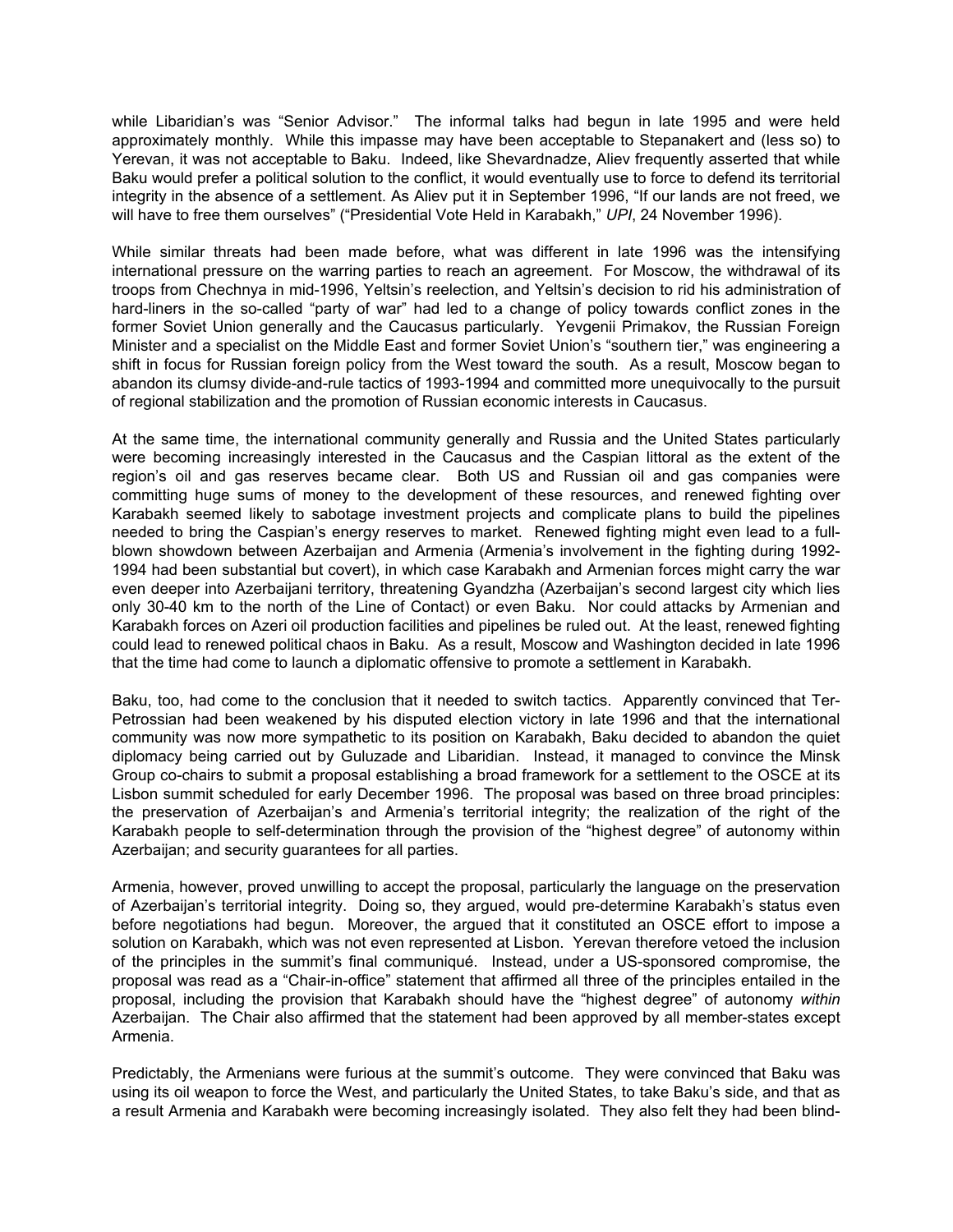sided by the rapid change in tactics in Baku and by the Minsk Group's willingness to succumb to Azeri pressure. Accordingly, Ter-Petrossian promptly issued a formal objection to the statement, Karabakh's parliament threatened to withdraw from the Minsk process, and Libaridian announced that he would no longer engage in bilateral meetings with Guluzade unless representatives from Karabakh were present. Guluzade responded that Baku would reject any direct talks with the Karabakh Armenians until Stepanakert formally accepted the principles outlined in the Lisbon statement.

Although the Armenians asserted that the Lisbon statement had set back the peace process, the OSCE nevertheless continued its diplomatic offensive into the new year. When Baku objected to France succeeding Finland as the new co-chair of the Minsk Group in January (Baku considers both Russia and France to be traditional allies of Armenia), and after Washington indicated that it was now interested in the position, it was agreed that the United States would join Russia and France as the Group's third chair. The three co-chairs then met in Copenhagen in late February and decided to send a French fact-finding mission to the region. In late March, the co-chairs reconvened in Paris and announced that they had agreed to "a common approach" to a new round of negotiations that would begin in April with a visit to the region by the co-chairs.

The April round took place as planned but did not lead to a substantive breakthrough. Instead, tensions mounted as a series of military clashes broke out along the Line of the Contact. In addition, the appointment of Kocharian as Armenia's Prime Minister was vigorously objected to by Baku, as were the reports of Russian arms transfers to Armenia in 1995-1996. Baku responded by asserting Russia that could no longer be an impartial mediator, that the terms of the 1994 cease-fire had been broken, and that Armenia was now in violation of the CFE treaty. Adding to tensions was a speech by Kocharian before the Armenian parliament, his first as Armenia's new Prime Minister, in which he suggested that Armenia give serious consideration to annexing Karabakh, a statement that Azerbaijan's Foreign Minister claimed was confirmation that "Armenia is waging war on Azerbaijan."

Amidst these rising tensions, an-OSCE delegation that included US Deputy Secretary of State Strobe Talbott and his Russian and French counterparts arrived in the region at the end of May to present a proposal for a resolution of the conflict. Clinton named Strobe Talbott as the US representative and cochair of the Minsk Conference in early 1996, thereby reaffirming the US interest in mediating a settlement over Karabakh. The US co-chair of the Minsk Group at the time, Joe Pressel, was replaced by Lynne Pascoe in late 1997. While the exact wording of the plan was not made public, it reportedly consisted of two parts, the first of which dealt with the conflict's immediate "consequential issues" and the second with status. The first part of the proposal provided for Karabakh's withdrawal from all the occupied districts (that is, including Lachin), and a OSCE-mandated PKF that would patrol a buffer zone separating the two armies. The PKF was reportedly to have consisted of Russian, US, and French troops, although it is doubtful that the US Congress would have agreed to send US troops to Karabakh given Congressional concerns about an extension of US participation in the NATO peacekeeping force in Bosnia. The PKF's mandate would last for a year and then be renewable. The Lachin corridor would be leased from Azerbaijan by the OSCE, which would in turn lease it to Karabakh. The PKF would be responsible for keeping the Lachin corridor open to traffic between Armenia and Karabakh, although juridically the district would be part of Azerbaijan proper, not Karabakh. Azeri DPs would be repatriated in the occupied districts. Finally, the blockade of Armenia by Azerbaijan (and presumably by Turkey as well—Turkey indicated its approval of the plan on 2 June) would be lifted. As for status, the second part of the proposal provided that Azerbaijan's territorial integrity would be formally preserved but that Karabakh would become fully self-governing and a free economic zone with a right to its own currency, government budget, and tax-raising powers. It would also be allowed to keep its own "national guard" and police force, but at the "minimum necessary level." Finally, it was to be a "multinational" society, thereby implying that Azeris would eventually be repatriated to Shusha and other parts of Karabakh. The proposal is summarized in "Po Proektu Sopredsedatelei Minskoi Gruppy Karabakhu Otvoditsia Rol' Mnogoetnicheskoi Avtonomii s Natsional'noi Gvardiei [According to the Proposal of the Minsk Group Cochairs Karabakh will be an Multiethnic Autonomous Area with a National Guard]," *Noyan Tapan*, 16 June 1997.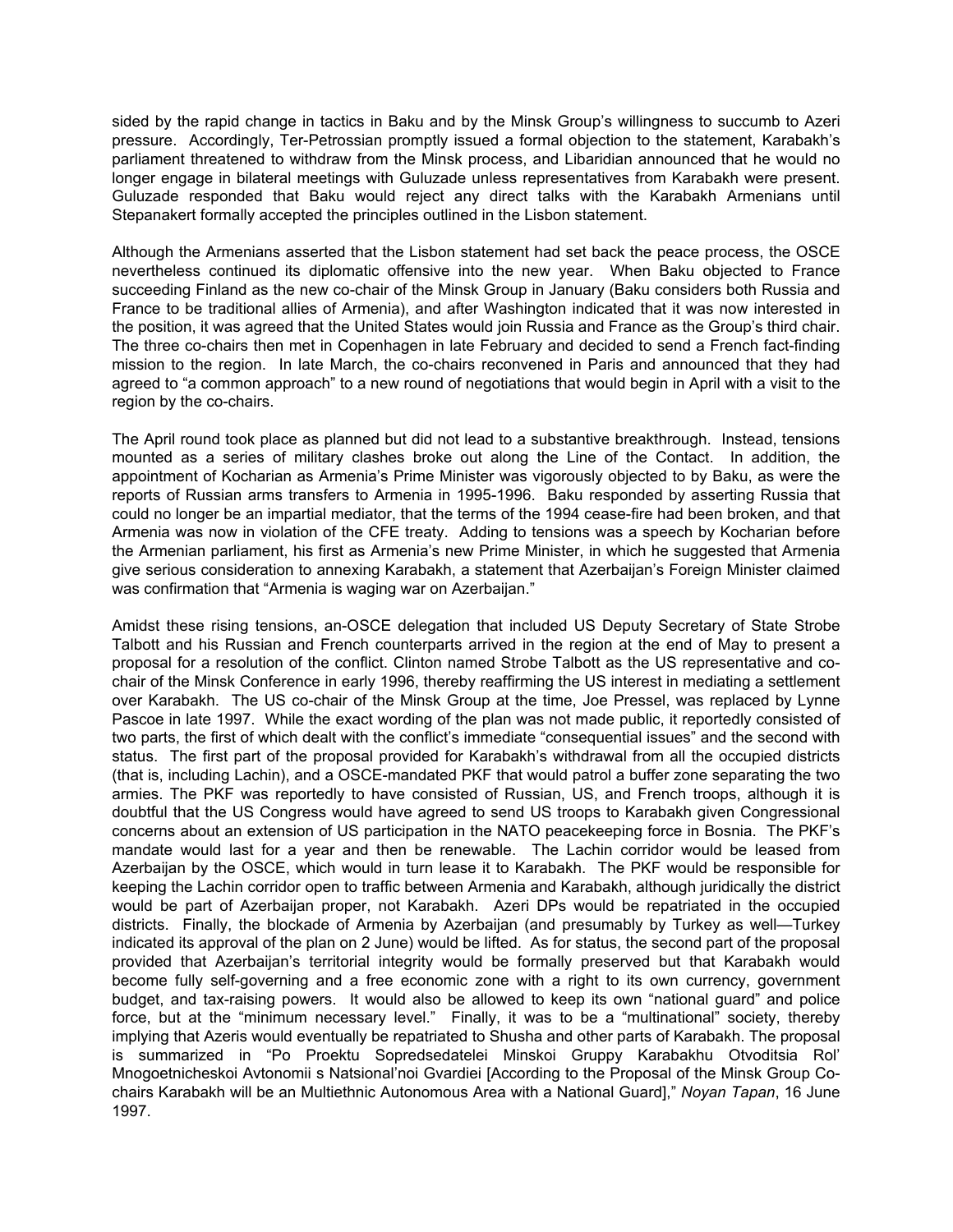The intent of the Minsk co-chairs was not that the proposal be immediately accepted as a rigid blueprint for a final settlement—rather, it was to serve as "the basis for negotiations." Negotiations on both parts of the proposal would proceed simultaneously, and while it was assumed that an agreement on consequential issues would likely precede agreement on status, agreement and implementation in one forum was not contingent upon an agreement in the other. The proposal was therefore neither strictly a step-by-step nor a package one—rather, it left both possibilities open.

While Azeri officials had some objections (in particular, they wanted explicit jurisdiction over the towns of Lachin and Susha), Baku was generally pleased by the proposal. Personal interview, Vafa Guluzade, State Advisor for Foreign Policy, Baku, 6 June 1997. Yerevan was less so, although it indicated that it was willing to accept it as a basis for negotiation with "serious reservations." Personal interview, Gerard Libaridian, former Senior Advisor to President Levon Ter-Petrossian, Cambridge, MA, 4 December 1997. Stepanakert, however, made clear that it would not withdraw from Lachin nor agree to repatriation in the absence of ironclad security guarantees from the international community, including Armenia. Neither would it accept any preconditions, particularly the preservation of Karabakh's territorial integrity, before entering into negotiations over status.

After the extent of Karabakh's objections to the May proposal were made clear, the co-chairs returned to the region in July with a modified version of the May proposal. This time, however, the co-chairs proposed a step-by-step, or "staged," approach that would address consequential issues first and leave negotiations over status to the future. At Yerevan's suggestion, they also removed the question of Lachin from the consequential issues stage and placed instead on the agenda for the second-stage negotiations. In addition, repatriation of Azeri DPs within Karabakh (including Shusha) and Lachin, and Armenian repatriation in Shaumian or other neighboring districts in Azerbaijan, would be left to the second-stage. The first-stage negotiations would thus address the withdrawal of Karabakh forces from the six occupied districts other than Lachin; repatriation within these six districts; the deployment of a PKF to separate the two armies, and the lifting of the blockade. Meanwhile, Lachin would remain under Karabakh's control, while Karabakh would retain full control of its existing armed forces.

While the Azeri, Armenian, and Karabakh governments were digesting this new plan, Karabakh became a subject of discussion at the Denver Summit of 21-22 June. Clinton, Yeltsin, and French President Jacques Chirac, the heads of state of the Minsk Group's co-chairs, took the opportunity to issue a joint statement calling for a resolution of the conflict while "taking into consideration the interests and concerns of all parties." The next week, Aliev arrived in Washington for his first official visit to the United States. In yet another sign of the growing US interest in the Caspian's oil and gas reserves, he and Clinton signed a "Joint Statement on US-Azerbaijani Relations" and a "US-Azerbaijani Bilateral Investment Treaty." Aliev and Vice President Gore then presided over the signing of a series of oil contracts between SOCAR, the state-owned oil company, and Exxon, Mobil, Chevron, and Amoco. White House Press Release, 1 August 1997. Finally, Aliev used the opportunity to announce an important concession regarding Karabakh. Whereas previously Baku had insisted that Karabakh withdraw from all seven occupied districts simultaneously, Aliev stated that Baku was now willing to consider a first-stage agreement that would allow Karabakh to retain control of Lachin.

Further developments in the peace process had to await the outcome of presidential elections in Karabakh on 1 September. Arkadii Ghukasian, Karabakh's Foreign Minister since 1993, was elected with 89.3 percent of the vote. Like the other two candidates, Ghukasian had promised during the election campaign that he would doggedly defend Karabakh's sovereignty and enhance the republic's security. He also announced a week before the election that Stepanakert's leadership had decided to reject the Minsk Group proposal. As he explained the day after the election, "It is unacceptable for Nagorno-Karabakh to discuss a status within Azerbaijan. Nagorno-Karabakh will never accept that." Nevertheless, he called for direct talks with Baku and argued that the Minsk process might "provide a new impetus to the peace process." *Agence France Press*, 2 September 1997.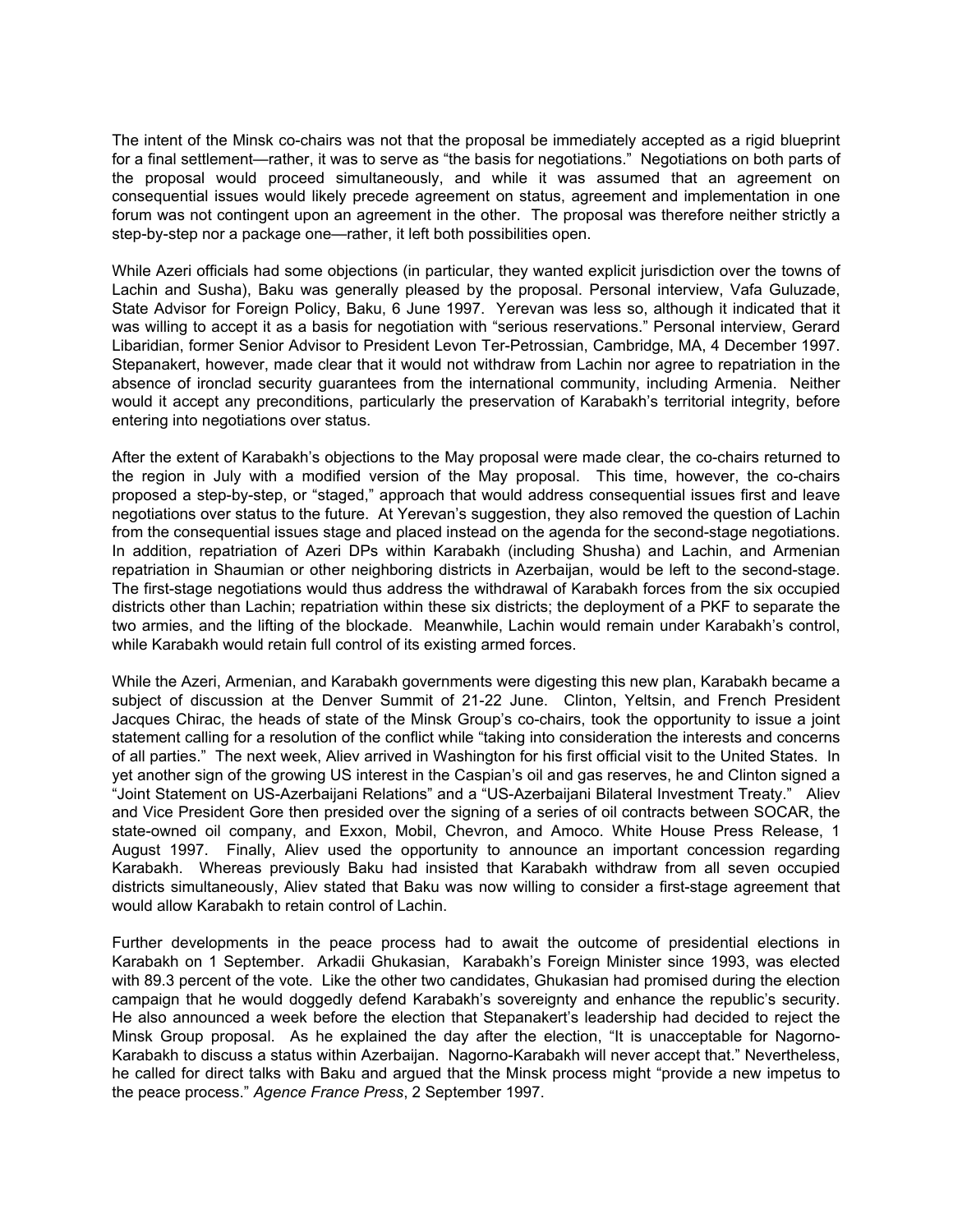Ghukasian's position was made clearer in an interview published in *Nezavisimaia gazeta* on 10 September. Although autonomy within Azerbaijan was unacceptable, he asserted that Karabakh might accept "a sort of abridged statehood" based on a horizontal relationship with Azerbaijan, which he described as "something similar to a confederation." He was thus suggesting an arrangement similar to the confederal plan advocated by the Abkhaz. The Chechens, however, have never indicated that they would be willing to accept anything less that full independence since the end of the war. He also suggested that the arrangement could include a single all-union parliament "to coordinate our activities" in areas such as ecology, energy supply, communications, and financial and economic issues. Finally, he indicated that some of these responsibilities might be delegated to Azerbaijan alone. However, a "vertical relationship" in which Stepanakert would be subordinated to Baku would never be accepted. And neither would Stepanakert accept a step-by-step approach that required it to withdraw from strategically important areas prior to an agreement on status.

Diplomatic efforts to broker an agreement resumed in the wake of the elections. On 20-22 September, the Minsk Group co-chairs returned to the region and met with officials in Baku, Yerevan, and Stepanakert. They presented a slightly modified version of the May proposal, this time placing all security issues, including the right of Armenia to intervene on Karabakh's behalf in the event on an Azerbaijani invasion, in the first stage in an effort to allay Stepanakert's security concerns. Again, the delegation reported that Aliev had endorsed the Minsk proposal and that Yerevan had agreed that the proposal could serve as the basis for negotiation. Stepanakert, however, demurred.

Armenia's position on the Minsk process was clarified by Ter-Petrossian at an important press conference on 26 September, reportedly his first in five years. After expressing his support for a staged settlement, he argued that the coming month would be critical to the peace process and that "unilateral demands" for Karabakh's secession would never be accepted by the international community. He also asserted that a settlement in Karabakh was essential for Armenia's prosperity: "As long as the Nagorno-Karabakh problem remains unresolved, Armenia cannot return to normality and live like any other European country." Accordingly, Armenia must seek a settlement to the conflict on the basis of "serious mutual concessions." *Agence France Press*, 26 September 1997. I should note that Ter-Petrossian was not really articulating a new position—rather, he was making his previously expressed position explicit at a crucial moment, which accounts for the controversy his comments generated in Yerevan.

Two weeks later, Ter-Petrossian and Aliev attended a Council of Europe summit in Strasbourg. Addressing the assembled heads of state, Ter-Petrossian reiterated his government's commitment to a peaceful resolution of the conflict, while Aliev claimed that Azerbaijan hoped to establish "firm and longlasting relations with Armenia." In a face-to-face meeting, Aliev and Ter-Petrossian reportedly agreed to the terms of the Minsk Group's first-stage provisions, after which they issued a joint statement calling for a new round of negotiations in which all parties to the conflict, including Stepanakert, would participate. Exactly what the two presidents agreed to at Strasbourg has not been made public, although reports in the Armenian press claim that Ter-Petrossian in effect agreed to the Lisbon principles in violation of a 8 July 1992 resolution of the Armenian parliament prohibiting the Armenian government from signing any document that refers to Karabakh as a part of Azerbaijan. See "Sersbka Krajina, Nagorno Karabakh: Similarities and Differences," Daniel Petrosyan, *Noyan Tapan Weekly Highlights*, nos. 44 and 45, 1997. Yeltsin and Chirac, who were also in Strasbourg for the summit, then publicly invited Ter-Petrossian and Aliev to Moscow for talks under their auspices. While Yeltsin added that the United States would be welcome to participate, clearly there had been no prior agreement that Clinton would attend, and neither was there any likelihood that he would be willing to do so. Nor did Yeltsin specifically invite Ghukasian to Moscow, despite a Aliev and Ter-Petrossian statement that the next round of talks should include representatives from all parties. Emil Danielyan and Liz Fuller, "Is Yeltsin's Proposed Karabakh Summit A Non-Starter?," *RFE/RL Report*, Endnote, vol. 1, no. 140, 16 October 1997. As it turned out, however, there was no follow-up to the proposed meeting – i.e., no formal invitations were issued.

The Yeltsin and Chirac invitation suggested that divisions were emerging once again inside the Minsk Group. Russian complaints about the excessive influence of the United States in the international arena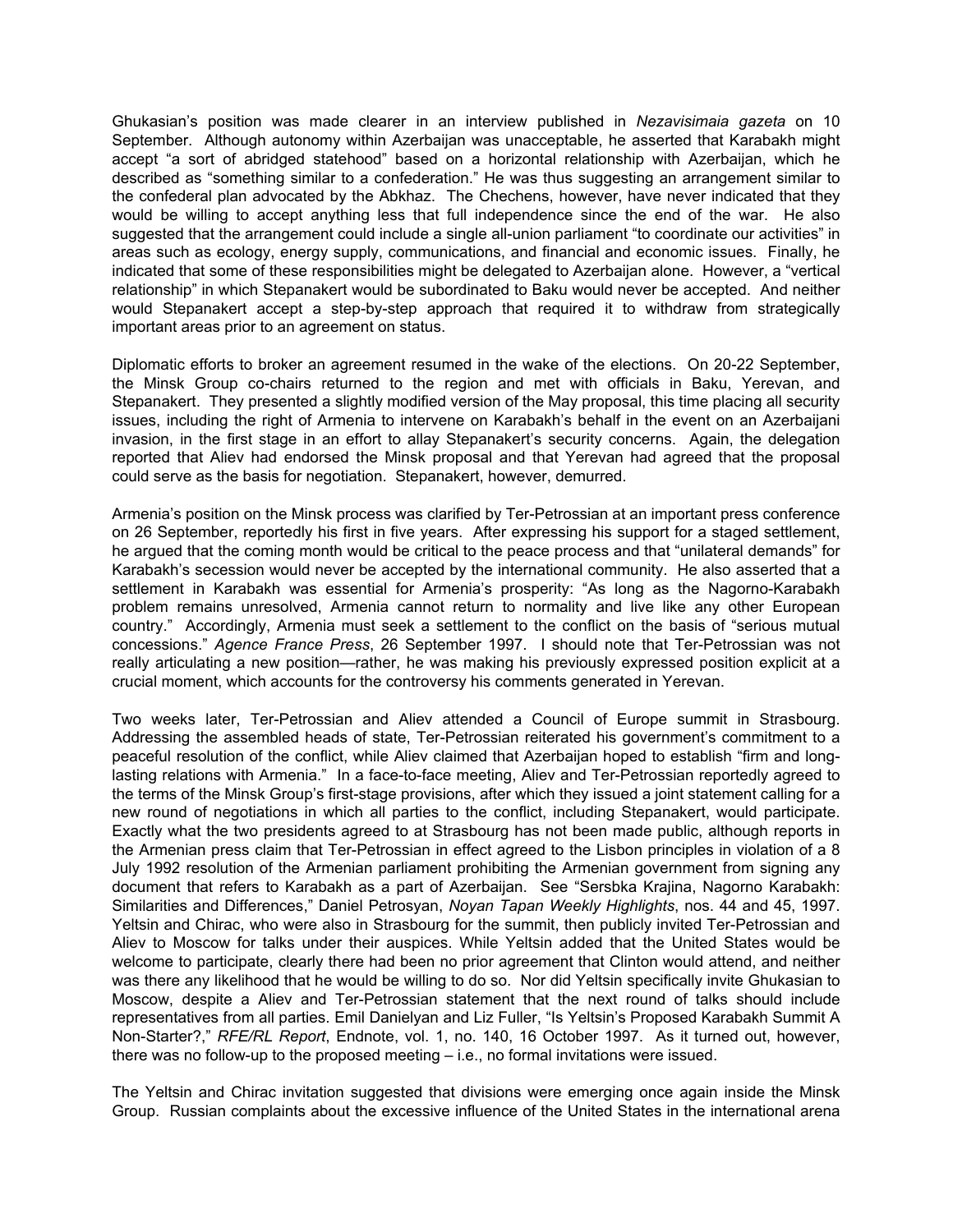generally and its involvement in the Caucasus particularly had been increasing over the summer. In August, Yeltsin has asserted that "the Americans already are starting to infiltrate [the Caucasus], openly calling it a zone of their interests," while Primakov, in a September address to the UN General Assembly, argued that no single country can be responsible for settling all conflicts, an obvious reference to the United States. Concerns in Moscow about US activities in the region were aggravated in September when 500 US troops participated in military exercises in Kazakhstan, together with military personnel from Kazakhstan, Kyrgyzstan, Uzbekistan, Russia, and Turkey. The NATO-sponsored exercises, called Centrazbat, included a second stage help in Uzbekistan, with participation of troops from Georgia and Latvia but no US troops.

Moscow's response has been to move closer to Paris, which like most US allies has been angered by extra-territorial legislation coming out of Washington, particularly the 1996 Iran-Libya Sanctions Act that called for sanctions against non-US companies that invested more than \$40 million in the oil and gas sectors of Iran or Libya. Tensions between Washington and Moscow-Paris came to a head in September 1997 when France's Total, Russia's Gazprom, and Malaysia's Petronas signed a two billion dollar natural gas contract with Iran, and by reports that Washington was considering imposing sanctions on the three firms.

Whether the Yeltsin-Chirac statement in Strasbourg indicates a significant shift in Russian or French policy toward the Minsk process remains to be seen. Russia may be concerned about US involvement in the region, but it also has an interest in cooperating with Washington to stabilize the region. Indeed, Primakov singled out the joint efforts of Russia, France, and the United States in the Minsk Group for praise in his September speech to the United Nations, while US officials reported late last year that Moscow was continuing to take a constructive approach to the Minsk process.

Indeed, Washington remained optimistic about the possibility of an agreement to begin first-stage negotiations by the end of the year. Undersecretary of State Stuart Eizenstat was particularly frank about US expectations of a settlement in his testimony before Congress on 23 October (*Reuters*, 24 October 1997). Unfortunately, these expectations proved unwarranted. Stepanakert remained adamant in rejecting the Minsk Group plan, again making clear its objections during a meeting with the Group's cochairs in Stepanakert on 3-4 December 1997. Karabakh has continued to insist on either a comprehensive settlement or a staged agreement that would address status first, determine borders second, and provide for a troop withdrawal third. It also wants to be recognized as a party to the conflict throughout the negotiating process—that is, even after a possible first stage agreement. Finally, it insists that negotiations begin between Baku and Stepanakert without preconditions, particularly ones that would predetermine the republic's status.

As a result, the OSCE was unable to announce a breakthrough at its foreign ministers meeting in Copenhagen on 18-19 December 1997. Neither did it reaffirm the 1996 Lisbon declaration, as Baku had hoped, or rescind it, as Yerevan and Stepanakert had hoped. Finally, it denied Karabakh's request that it be recognized as a permanent party in the negotiating process. Baku and Yerevan expressed their satisfaction with the results of the meeting. Stepanakert, however, complained that it had done nothing to reinvigorate the peace process.

By the end of 1997, then, the negotiations therefore seemed to have reached an impasse once again. It was clear that Karabakh was not prepared to accept the Minsk Group's proposal for a staged settlement. Nevertheless, the pressures on all the parties to the conflict to reach a compromise are formidable and growing.

For Azerbaijan, a first-stage settlement would contribute to the government's efforts to improve Azerbaijan's economy. In the short run, it would lead to the lifting of Section 907 of the US Freedom Support Act, which limits US government-to-government aid to Azerbaijan as long as the blockade remains in place. In addition, shuttle trade with Armenia across the Armenian-Azerbaijani border in the north would likely pick up. Most importantly, foreign investment, including but not only foreign investment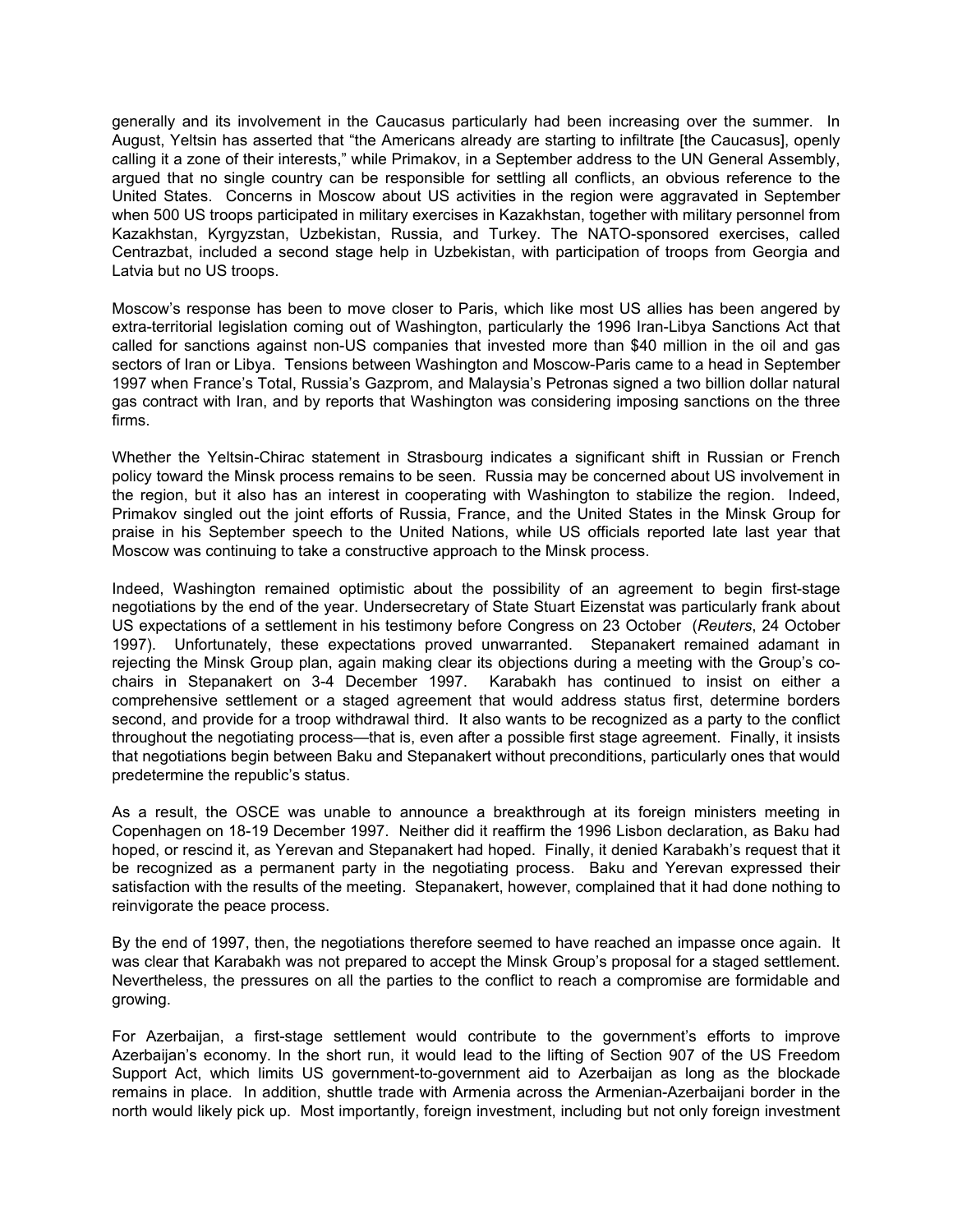in Azerbaijan's energy sector, would be given a significant boost. Finally, a settlement would improve the prospects for diversifying pipeline routes to bring Azerbaijan's hydrocarbon reserves to the international marketplace.

Popular sentiment within Azerbaijan also seems to be amenable to a compromise. The conflict began earlier than those in Abkhazia and Chechnya, and war weariness has had ample opportunity to set in and temper extremist sentiments. The Azeris have already suffered one military defeat in their effort to preserve Baku's authority over a relatively remote and mostly Armenian-populated area, and they are not anxious to risk more casualties and territorial losses in another round of fighting, at least for now. While the Azeris will continue to reject out-of-hand full independence for Karabakh, they would very likely accept a face-saving arrangement under which Karabakh forces withdrew from the occupied districts, the 500,000 DPs from the occupied territories were allowed to return to their homes, and Azerbaijan preserved its territorial integrity de jure but accorded the Karabakh Armenians self-government in practice.

In addition, Aliev remains firmly in power in Baku and would doubtless be able to push through a settlement within these broad limits if he wished to. He is apparently supported by a substantial majority of Azeris, who are grateful for his ability to restore political order in the country and proud of his considerable political skills. Neither is Aliev particularly scrupulous about defending civil liberties or political rights—indeed, the presidential elections scheduled for October 1998, like the parliamentary elections of 1995, are likely to fall significantly short of "free and fair." Even though the main opposition parties, Musavat and the People's Front, have condemned the Minsk Group's proposal (as has Aliev's predecessor as president, Abulfaz Elchibey), the political opposition is no position to attack Aliev for his handling of the negotiations, particularly given the 500,000 DPs who wish to return to the homes in the occupied districts and Elichibey's inept handling of the Karabakh crisis while he was president. Finally, although the Azerbaijan constitution provides for a unitary state (Nakhichevan, however, has been granted a special status), Aliev would have little difficulty pushing through a constitutional amendment to accommodate any agreement on Karabakh should it prove necessary.

In contrast, domestic opposition to a compromise over Karabakh within Armenia is a very serious problem for Ter-Petrossian. See Emil Danielyan, "Nagorno-Karabakh: Imminent Breakthrough or Yet Another Stalemate," *Prism*, The Jamestown Foundation, vol. III, no. 18, part 3. The Armenian president's political position was already significantly weakened by his tainted reelection victory, and his political opponents have begun to attack him for showing "weakness" toward Baku. Vazgen Manukian, who ran against Ter-Petrossian in 1996 and might have beaten him in a fair election, went so far as to charge Ter-Petrossian with "capitulation" and "treason" after the latter's conciliatory statements during his 26 September press conference. Of the major political parties in Armenia, only the ruling Hanrapetutyun bloc that backs Ter-Petrossian has expressed support for the president's Karabakh policy, while street demonstrations protesting the Minsk process and Ter-Petrossian's policies have become a regular event in Yerevan.

Even more disconcerting for the president is significant opposition to his Karabakh policy from within his own administration. Armenia's Defense Minister, Vazgen Sarksian, has called on Armenians to "fight our last war to the finish" and asserted that a withdrawal from Shusha, Lachin, and Kelbajar districts is impossible under any circumstance, even if Karabakh's independence were accepted by Baku. Armenia's Interior and National Security Minister, Serzh Sarkisian, likewise opposes a compromise with Baku and has called for the permanent annexation of some Azerbaijan territories. *Aravot* (Yerevan) carried by *Noyan-Tapan*, 27 October 1997. Most importantly, Prime Minister Kocharian, who remains extremely popular in both Karabakh and Armenia, has repeatedly expressed his reservations about the Minsk process, stating in early October that he did not "intend to give Karabakh away to anybody" and that Armenia would fight for Karabakh to the end. He has also rejected Ter-Petrossian's claim that economic prosperity for Armenia was impossible in the absence of a Karabakh settlement, and has asserted, "No decision adopted in Armenia will be implemented without Karabakh's consent, irrespective of who is in power in Yerevan." Quoted in *Monitor*, vol. III, no. 201, 28 October 1997. Finally, he has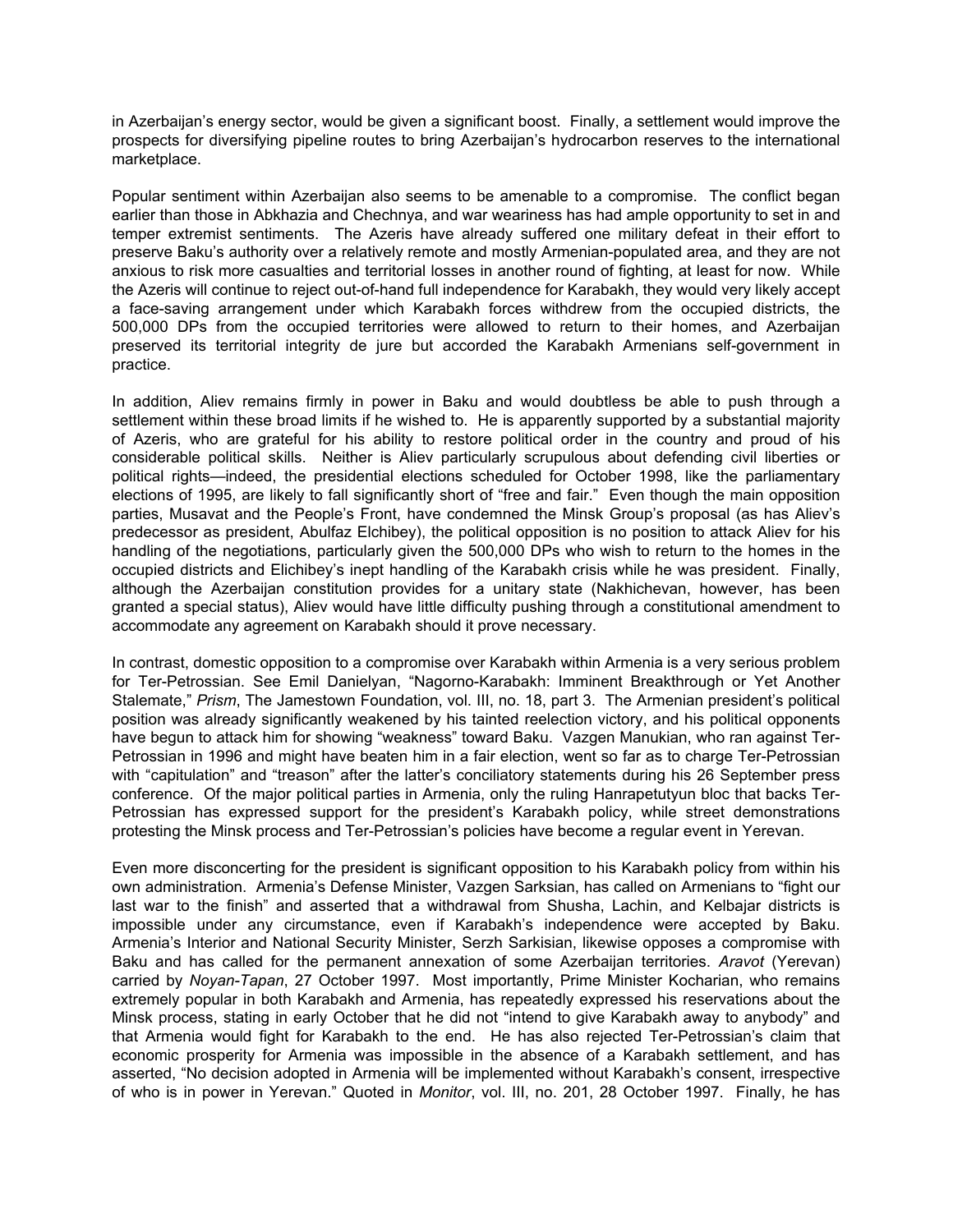expressed his opposition to a staged settlement and, like Ghukasian, has rejected any kind of "vertical" arrangement that would subordinate Stepanakert to Baku.

The deepening rift between Stepanakert and Yerevan on the one hand, and between Ter-Petrossian and Kocharian on the other, came to head at a meeting of Armenia's Security Council on 7-8 January 1998. The meeting was attended by Ghukasian and other members of the Karabakh leadership. During the two-days of heated discussions, Kocharian and the two Sarkisians reportedly sided openly with Ghukasian and his colleagues in rejecting the Minsk proposal. *Monitor*, vol. IV, no. 9, 15 January 1998. Given the rift between the president and his prime minister, it is possible that either Ter-Petrossian or Kocharian will be forced to resign. Indeed, the Armenia press began to refer to a "diarchy" of power and "dual sovereignty" in Yerevan. Some two weeks later, three senior Armenian officials—the head of the presidential security guard, the commander of Armenia's Interior Ministry troops, and a senior member of the ruling Armenian Pan-National Movement (the dominant party in the majority Hanrapetutyun bloc in Parliament), all supporters of Ter-Petrossian—were the victims of assassination attempts in which two of the three were wounded. These incidents, along with Ter-Petrossian's political weakness and the breadth of the opposition to the Minsk proposal, has led to speculation in Yerevan about a possible coup attempt. See, for example, David Petrosyan, "Lisbon, Copenhagen Outcomes as a Prologue to Resumption of War in Karabakh," *Noyan Tapan Highlights*, vol. 1- 2, no. 198-99, 1998, distributed on the GROONG On-line Armenian News Network, 20 January 1998. Of particular concern is the fact that not only Prime Minister Kocharian but also the heads of the "power" ministries (defense and interior/security), "Yerkrepah" (a paramilitary force made up of veterans of the Karabakh war, which is represented by an important faction in Parliament with the same name), and virtually all opposition parties have come out against Ter-Petrossian's course.

Whether Kocharian, whose support would be critical to a coup attempt, is prepared to take such a drastic step remains to be seen. He is, however, a careful and astute politician who doubtless realizes that ousting Ter-Petrossian would greatly complicate Armenia's relations with the United States and other Western powers. Moreover, Ter-Petrossian has so far refused to demand Kocharian's resignation. As a result, some Armenians, and even more Azeris, have concluded that Ter-Petrossian's conciliatory position is disingenuous and is directed primarily at relieving international pressure on Yerevan. By this reasoning, a specious demonstration of flexibility on Yerevan's part will force the Minsk Group and Baku to realize that Stepanakert, not Yerevan, is the key interlocutor in the peace process, and accordingly they will pay more attention to its security concerns and proposals for a confederal solution on status.

However, this interpretation neglects the very considerable pressure that Ter-Petrossian is under to reach a settlement. It has become increasingly clear that Armenia's poor relations with its neighbors and its inaccessibility to international markets have been major impediments to improved economic performance. While Armenia's peak-to-trough decline in output was substantially greater than Azerbaijan's, it began to recover earlier (indeed, it was the first CIS economy to do so after the Soviet collapse), growing at a rate of 5-7 percent per annum in 1994-1996. See the interview with Andrei Illarionov, "Blockade has Some Positive Effects," *Noyan Tapan*, 28 August 1997. However, Armenia's GDP grew by only 1.4 percent in the first six months of 1997, down from 5.8 percent in 1996, while its annualized inflation rate rose from 5.7 percent to 16 percent and exports shrank by some 30 percent.

This slowdown augurs poorly for an economy that has yet to return to 1989 levels of output, particularly given the government's earlier success in reducing inflation and privatizing most of agriculture and much of industry. Moreover, Armenia is the third-largest per capita recipient of US foreign aid (after Israel and Egypt) in the world. To grow more robustly, Armenia will need not only continued aid from Washington but also, even more importantly, foreign capital. However, its limited natural endowments make foreign investment particularly dependent upon domestic stability, a favorable legal regime, and a settlement over Karabakh. Armenia has high hopes, however, for exploratory drilling that is now underway in the country. (Talk by Vazgan Oskanian, "Oil: Stabilizing or Destabilizing Factor in the Caucasus," UC Berkeley, 13 November 1997.) Under the best of circumstances, however, it will be years before oil or gas production within Armenia significantly reduces Armenia's dependency on energy imports. Given its small size and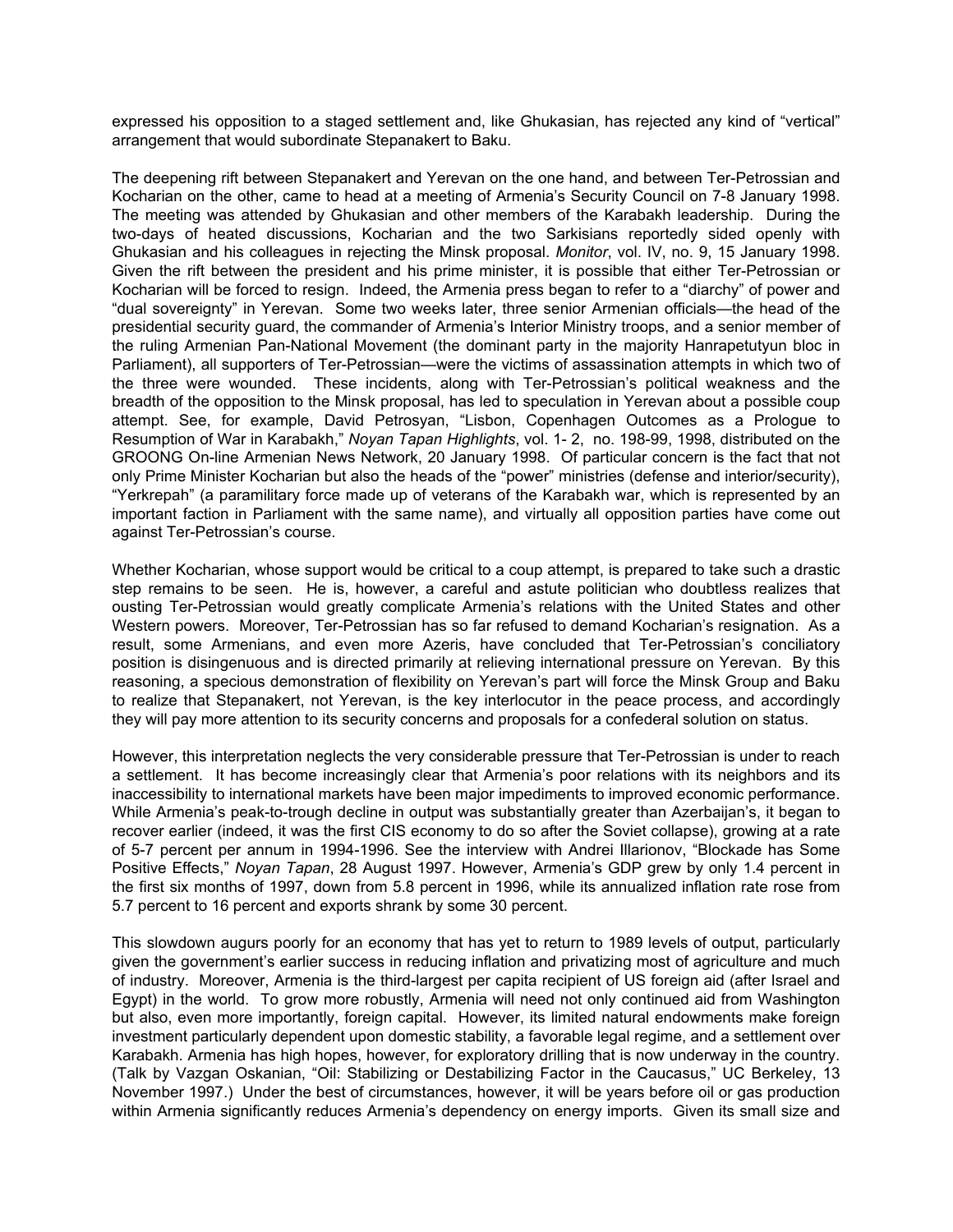educated and industrious labor force, robust growth will require an export-oriented and skill-intensive development strategy, which in turns requires inexpensive access to the international marketplace. This, however, will be extremely difficult to achieve as long as the Turkish and Azerbaijan embargoes remain in place, particularly given US efforts to isolate Iran. Above all, Armenia needs its border with Turkey to open up so that trade can increase with the large and relatively developed Turkish economy, the Middle East, and Eastern Europe. All of this—continued aid from Washington, foreign investment, and improved access to the international marketplace—is hostage to a resolution of the Karabakh conflict, as Ter-Petrossian suggested during his 26 September press conference and in a follow-on article in *Hayastani Hanrapetutyun* on 1 November 1997. "Armenian President Addresses Issue of Gharabagh," Aragil Events of the Week, 28 October-3 November 1997, distributed on the GROONG On-Line Armenian News Network, 3 November 1997.

Armenia's long-term security is also threatened by a continuation of the impasse over Karabakh. Support for Armenia from the international community may well deteriorate in the coming years. Iran is currently the only neighboring country with which Armenia has both reasonably good relations and significant trade. While inter-governmental relations between Armenia and Georgia are good, there are considerable tensions between Armenians and Georgians. This, plus poor roads, the interruption of railroad service, and the poor state of both economies, has contributed to the relatively low level of trade between the two countries, although trade between the two countries has been growing. Iran, however, can provide Armenia with limited diplomatic, financial, or military support, in part because closer ties with Teheran would give offense to Washington. Since gaining its independence, Armenia has relied primarily on Russia and the United States to be its international benefactors. However, this awkward collection of friends—Iran, Russia, and the United States—is unlikely to last given Moscow's and Washington's interest in Azerbaijan's energy reserves and Washington's hostility to Iran. Nor can Yerevan continue to count on unqualified support from Moscow, which already has been trying to improve its relations with Baku and has repeatedly expressed its unequivocal support for the preservation of Azerbaijan's territorial integrity. After Yeltsin reiterated Russia's commitment to the existing borders of the successor states at the CIS summit of 22-23 October, Ter-Petrossian admitted that "we have no illusions in that regard, because Russia could not act differently... it has its own twenty Karabakhs." Finally, the Clinton Administration has made the resolution of the Karabakh conflict a top foreign policy priority. Deputy Secretary of State Strobe Talbott expressed the US position in this regard in a major speech on 22 July 1997 and the Central Asian Institute at the School for Advanced International Studies in Washington as follows: "Conflict resolution must be job one for US policy in the region." See Sonia Winter, "Central Asia: US Says Resolving Conflicts a Top Priority," *RFE/RL*, 22 July 1997, distributed on the GROONG On-line Armenian News Network, 22 July 1997. To this end, it has argued for even-handedness in US relations with Azerbaijan and Armenia, which it feels requires the lifting of Section 907 restrictions on US government-to-government aid to Azerbaijan. To date, Armenia's supporters in Congress have been able to block these plans. However, were Yerevan and/or Stepanakert to prove unreasonably obdurate, pressure to lift Section 907, a move that has been vigorously advocated by the US oil lobby, as well as to reduce aid to Yerevan would increase significantly.

Armenia also has cause to worry about increased Azeri military spending, particularly after oil revenues begin flowing into the country. Already the US Arms Control and Disarmament Agency (ACDA) estimates that Azerbaijan's military expenditures increased by 46 percent between 1992 and 1995. Armenia and Karabakh, on the other hand, are already heavily burdened by their defense expenditures, and this burden is likely to increase if Russia's clandestine arms transfers of 1995-1996 have indeed halted. Finally, the Armenians cannot be confident that the balance of military power is clearly in their favor even today. Azerbaijan has some 87,000 men and women in arms, compared to Armenia's 60,000 and Karabakh's 20,000-25,000. As in Abkhazia, however, Stepanakert could probably mobilize a considerably larger number of reserves in an emergency.

For all these reasons, Ter-Petrossian is under considerable pressure to reach a settlement. Indeed, he may have decided that his political future as well as Armenia's and Karabakh's prosperity and security require a compromise. Nevertheless, his political vulnerability, and the opposition to a compromise from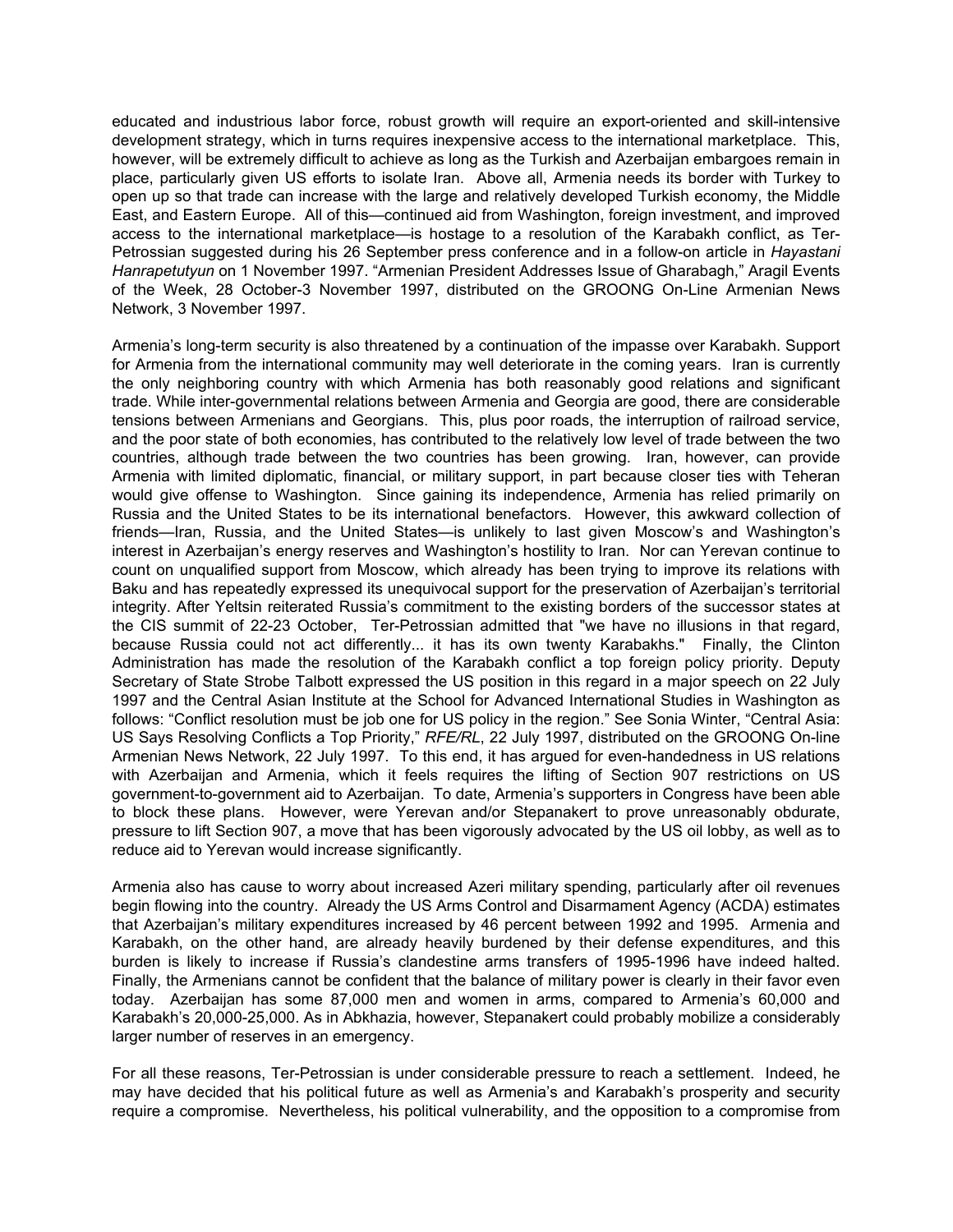key members of his administration, makes it unlikely that he will be able to persuade the Armenian political elite or (less clearly) the electorate to accept a negotiated settlement that is rejected by Stepanakert. And even if Yerevan endorses the Minsk Group's proposal, no agreement can be implemented without Stepanakert's support. As a spokesman for the Armenian Foreign Ministry made clear in late October, any first-stage agreement will therefore require Stepanakert's approval.

Stepanakert, however, has officially rejected the Minsk Group proposal and continues to express its preference for a package rather than a staged settlement. A phased agreement, it argues, would force it to withdraw from the occupied districts without guaranteeing that Baku would not later launch an offensive to retake Karabakh if it did not get its way on status. As noted earlier, it has also indicated that it could accept a phased settlement in which agreement was reached first on status and then on "consequential issues," a position doubtless intended for public relations purposes given the improbability of an agreement on status before trust is restored by more modest measures. Karabakh is also very reluctant to place its security in the hands of a multilateral PKF, preferring instead that Armenia, and/or possibly some other regional power, act as a guarantor of any settlement, presumably in the form of a commitment to come to the republic's aid in the event of an Azeri attack. It also continues to object vigorously to the Lisbon principles and its "predetermination" of status, and it has indicated that it will not sign any agreement that does not formally retract the Lisbon statement in support of Azerbaijan's territorial integrity. Finally, it has made clear that any first-stage agreement will have to specify not only that Karabakh is an equal party with Azerbaijan and Armenian in the first-stage negotiations, but that it will be an equal party in follow up negotiations over status as well. Talk by Vartan Oskanian, "Oil: Stabilizing or Destablizing Factor in the Caucasus," UC Berkeley, 13 November 1997.

Nor is it clear that Ghukasian could change Karabakh's opposition to the Minsk Group proposal even if he wanted to. Karabakh's political leadership has been remarkably cohesive to date, and it appears to make important decisions collectively, particularly since Kocharian left to become Armenia's Prime Minister. Ghukasian would have to convince his colleagues to accept any compromise. However, other important members of the leadership seem to be even more intransigent than Ghukasian. For example, Karabakh's Defense Minister, Samvel Babaian, argued in an interview in September that the chances of renewed war with Azerbaijan were high and that a new round of fighting would lead to a decisive victory by one side or the other, a statement that was understood in Baku as a threat to carry a new round of fighting even deeper into Azerbaijani territory. Babaian also argued that Azerbaijan would either have to accept defeat or launch an offensive by late 1998 or early 1999 (i.e., after Azerbaijan's presidential elections), and that withdrawing from any of the occupied territories would therefore pose an unacceptable security risk to Karabakh. Finally, he asserted that even if Baku recognized Karabakh's independence, Stepanakert would not withdraw from Lachin and Kelbajar unless all Armenians who fled Azerbaijani after 1988 were allowed to return to their homes. *Noyan Tapan*, 12 September 1997.

Public opinion within Karabakh also appears to be strongly against the Minsk proposal. All three candidates in the recent presidential elections expressed their commitment to Karabakh's independence and security, and all three made clear their opposition to the Minsk plan. Indeed, most Armenians, including those in Karabakh, fear and distrust the Azeris, and they are convinced that were Baku to win control of Karabakh, it would either ethnically cleanse Armenians from the region or discriminate against them and force them to emigrate, just as Baku allegedly drove Armenians out of Nakhichevan in the Soviet period. Complicating the situation further is the fact that Armenian DPs from Azerbaijan, as well as some from Armenia proper in search of housing and land, have been moving into Karabakh and the occupied districts, particularly Lachin and Kelbajar, occupying homes and tilling fields that had belonged to Azeris before the war.

It is therefore very unlikely that the Karabakh Armenians will accept a repatriation program that allows Azeri DPs to return to areas of Karabakh under Stepanakert's control. Neither is it likely that Azeri DPs would be willing to return under those conditions. Presumably the Minsk proposal does not require this. It *is* possible, however, that Stepanakert could be persuaded to accept a face-saving arrangement that formally preserved Azerbaijan's territorial integrity but left Stepanakert in control of its own military, with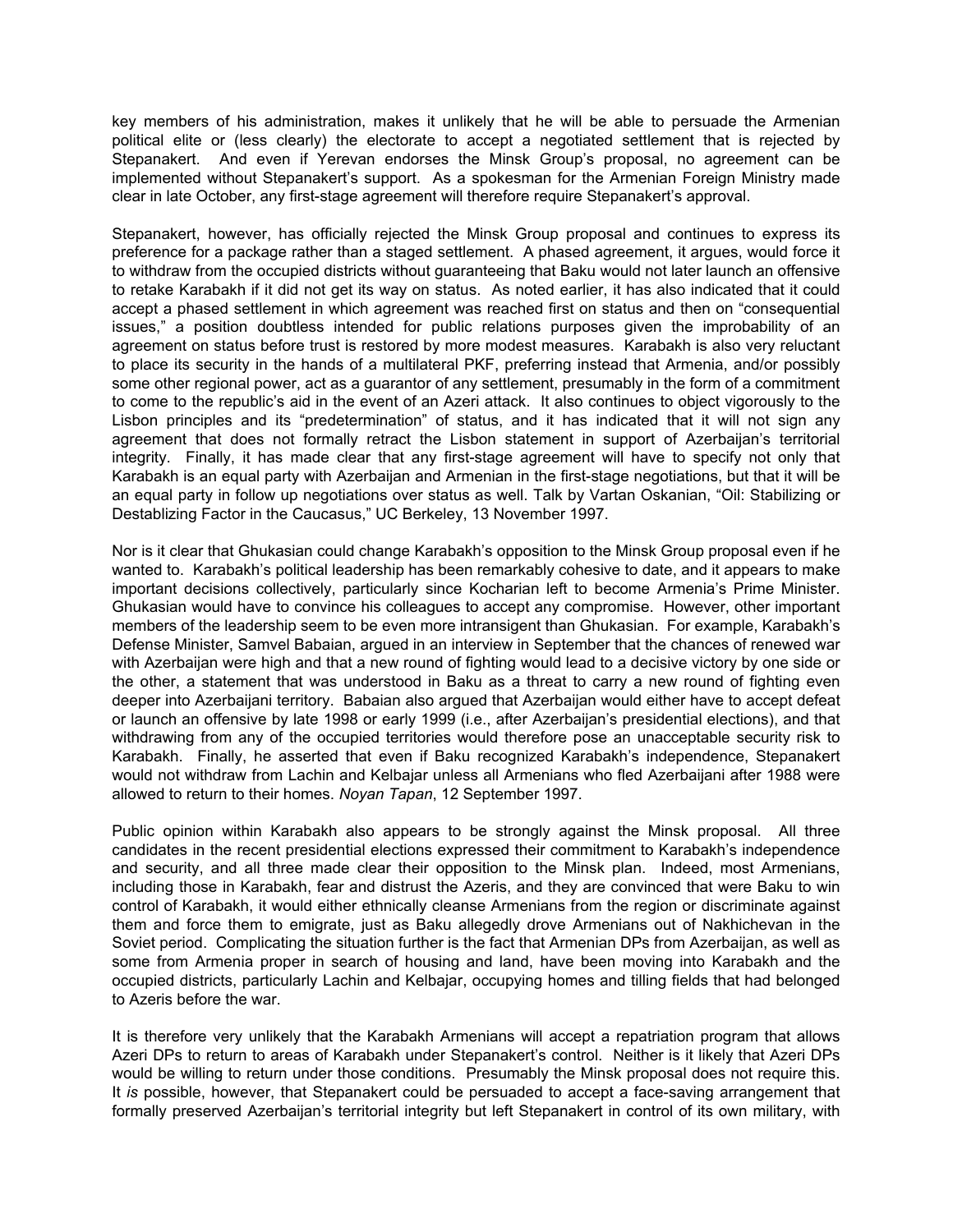full self-government within Karabakh, and a lifeline to Armenia through the Lachin corridor, as long as there were some kind of international guarantees against an attack by Azerbaijan and as long as Baku had no legal writ in Karabakh territory.

This is what the Minsk Group plan appears to entail, including the deployment of an OSCE-mandated PKF comprised of a multilateral military force, the establishment of a demilitarized or weapons exclusion zone in the occupied districts, an early warning system, and possibly even some kind of security commitment from Armenia. The OSCE is reportedly prepared to dispatch a PKF of some 5,000 troops for at least two years, and possibly longer. The US earlier had indicated that it would help pay for the operation and provide logistical support but not contribute troops, although Ter-Petrossian has claimed that the extent of the US commitment has increased recently. Whether the PKF will include Russian or Turkish troops, and if so how many, may prove controversial if negotiations over a first-stage settlement get underway. The rub, however, is in the details. The Karabakh Armenians have to be convinced not only that they will be protected from an Azerbaijani offensive in the near future, but that a PKF or some alternative security mechanism will remain in place for a substantial period. Moreover, the territory that remains under their control will have to be defensible, which means that Azerbaijani forces will be unable to move into areas, such as Shusha, Lachin, or Kelbajar, that would give them a decisive military advantage in the event of renewed fighting. Above all, the international commitment to keeping Karabakh's link to Armenia open through Lachin and protected from interference from Baku will have to be credible.

This will be a very difficult but perhaps not impossible task. To facilitate the peace process, the US Congress has agreed to set aside \$52.5 million in discretionary spending in its foreign aid bill for the coming year for "transportation, telecommunications, and other infrastructure that promote regional economic integration" in the Caucasus. Azerbaijan will not be eligible for these funds until it lifts its blockade of Armenia. On the other hand, while the Administration was unsuccessful in persuading Congress to remove Section 907 restrictions entirely, Congress did agree to allow the Overseas Private Investment Corporation (OPIC) to provide political risk insurance of up to \$200 million per project to US companies investing in Azerbaijan. In addition, the Trade and Development Agency can now provide up to \$5 million for feasibility studies on economic development in Azerbaijan. Finally, Congress agreed to provide \$12.5 million in humanitarian aid directly to Karabakh (the first time US aid had been specifically earmarked for Karabakh), along with \$87.5 million to Armenia (\$7.5 million less than last year but \$5 million more when combined with the \$12.5 million for Karabakh). Press Release of the Armenian Assembly of America, 28 October 1997, "Nagorno Karabagh to Receive Direct Humanitarian Aid from U.S," distributed on the GROONG On-line Armenian News Network, 29 October 1997; Press release of the Armenian National Committee of America, 28 October 1997, "Foreign Aid Conference Maintains Section 907," distributed on the GROONG On-line Armenian News Network, 29 October 1997; and Press Release of the Armenian Assembly of American, 26 November 1997, "Clinton Approves Aid for Karabagh," distributed on the GROONG On-line Armenian News Network, 26 November 1997.

Given Stepanakert's rejection of the Minsk proposal in its current form, it seems unlikely that an agreement to negotiate on the basis of the plan will be reached in the near future. Additional steps will have to be taken to alleviate Stepanakert's concerns. Moreover, at some point Baku and Stepanakert will have negotiate directly. It is now perfectly clear that the authorities in Karabakh are not mere puppets of Yerevan and that they are ultimately answerable to the people of Karabakh, who have their own interests and political preferences. Moreover, the political leadership in Stepanakert controls a separate and formidable military force. It is therefore not enough for Yerevan and Baku to come to terms, even assuming Ter-Petrossian could convince the Armenian electorate to accept a deal rejected by Stepanakert (which is very unlikely).

If indeed Stepanakert rejects a first-stage agreement, and if no agreement is reached by the end of 1998, this would be a substantial embarrassment to Washington given its commitment to mediating a settlement. In response, the US might decide to have the conflict taken up by the UN Security Council where Armenia not only does not have the veto it has in the OSCE but is entirely without a voice.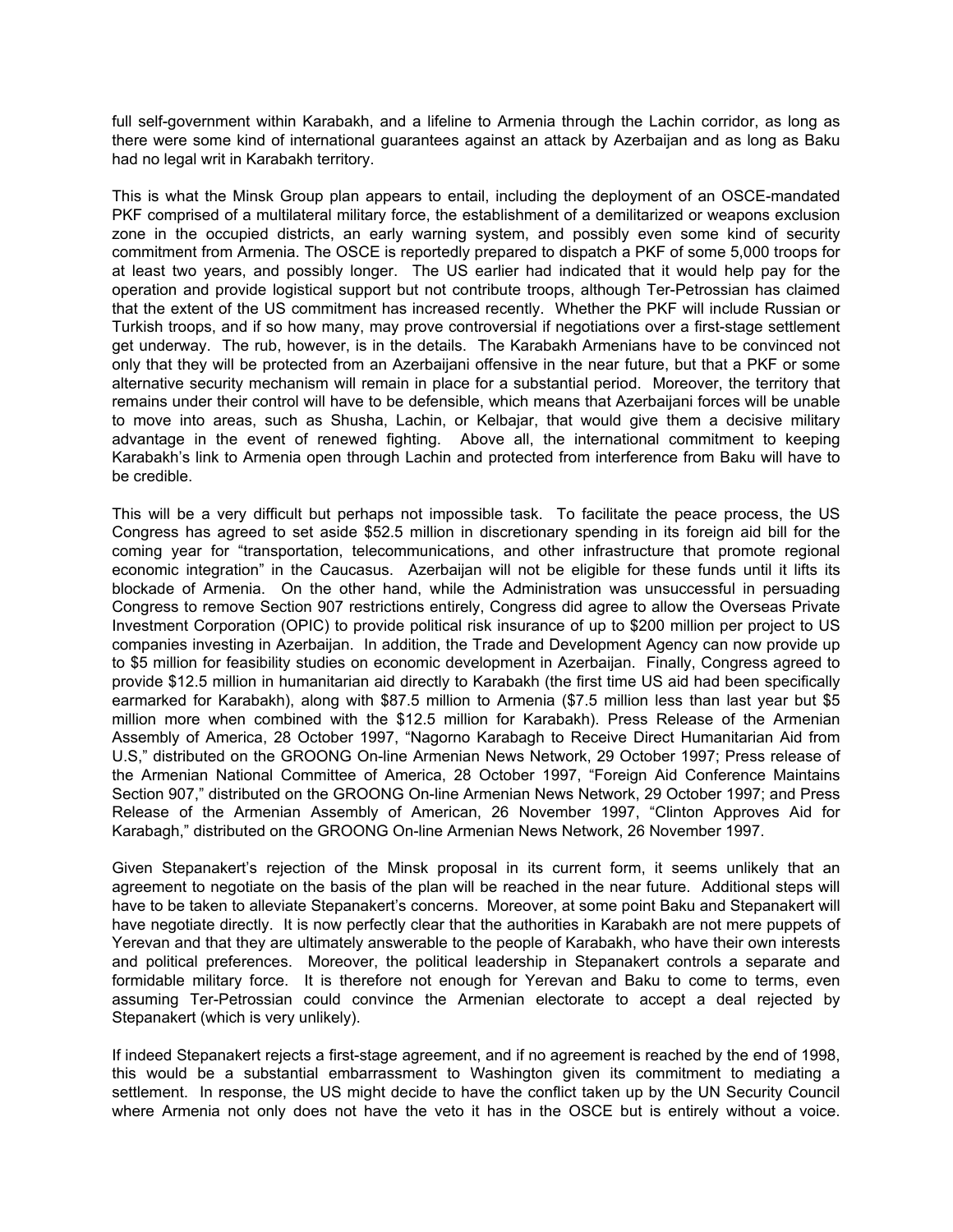Conceivably, this could lead to sanctions against Armenia, or more likely to a UN-mandated embargo of the Karabakh that Armenia would be required to abide by. In the longer run, the conflict would likely fall into one of two patterns: either a frozen impasse lasting for many years, as in Cyprus, or worse, and more likely, periodic military clashes or even full-scale wars, as in the Arab-Israeli conflict. The risk of renewed fighting in the absence of a settlement will likely increase after Azerbaijan's presidential elections in the fall, and will become particularly acute if either Ter-Petrossian or Aliev leaves or is forced out of office.

## *Common Patterns and Varying Pressures*

Despite the differences in the risks of war and the opportunities for a settlement between the three cases, there are also a number of common patterns that warrant emphasis. The first is the growing appreciation by the warring parties that outside powers will not solve their problems and that they will ultimately have to come to terms with each other. Immediately after their victories on the battlefield, the separatists in all three cases were unduly optimistic about their prospects for winning diplomatic recognition and formal independence. While these hopes are still prominent in Chechnya, where fighting has ended more recently, even the Chechens are beginning to understand that the international community's default position is overwhelmingly in favor of territorial integrity, not self-determination.

While this may make the secessionists bitter, the international community's position is entirely sensible there is simply no objective way to determine what groups qualify as "nations" with the right to "selfdetermination" except in cases where the relationship is clearly colonial—that is, where the citizens (or subjects) of a particular region are not full citizens of the metropole. Nor does the international community wish to create a "moral hazard" whereby the legitimization of secession in certain cases induces others to launch wars of secession elsewhere. And most states, including Russia and even the United States, are fearful of encouraging demands for self-determination and secession within their own borders. Indeed, Turkey, Iraq, or Lebanon, which might otherwise have supported the Abkhaz or the Chechens, or Iran, which might have been a significant ally for the Karabakh Armenians, confront active or potential separatist threats within their own borders and are therefore very reluctant to support secessionists elsewhere.

Nor is there a realistic chance, despite the hopes and efforts of the Chechens, of forming some kind of pan-Caucasian confederation that would allow Azerbaijan and Georgia to accept the loss of sovereignty over Karabakh or Abkhazia. Not only are confederations inherently impractical, but political differences, divergent interests, and enmity between the peoples of the region are far too great for any pan-Caucasian confederation to form, let alone last. Moreover, neither the Azeris nor the Georgians, with whom the Chechens have been hoping to form an alliance, wish to undermine their own territorial integrity or provoke Moscow unnecessarily.

As time passes, it has therefore become increasingly clear neither the international community acting in concert nor any single power acting independently will, or indeed can, be the arbiter of their conflicts. Once they accept this, they have three choices: accept the status quo; try to resolve their differences by force; or negotiate. For the separatists, however, the use of force is not really an option because they already control their territories and are in no position to invade and occupy more territory. The only partial exception is Karabakh, which might be in position to take more Azeri territory, including Gyandzha, as noted above. However, it would not be in Karabakh's interest to occupy additional territory because doing so would only increase its military burden while further outraging the international community, particularly if pipelines were threatened. At the same time, they appreciate that "no peace, no war" is a significant impediment to the normalization of life within their territories—not only does it mean on ongoing risk of renewed fighting, but it makes the already daunting task of economic reconstruction even more difficult. Accordingly, the only way for them to break the impasse is to negotiate a compromise, which leads inevitably to consideration of some form of autonomy.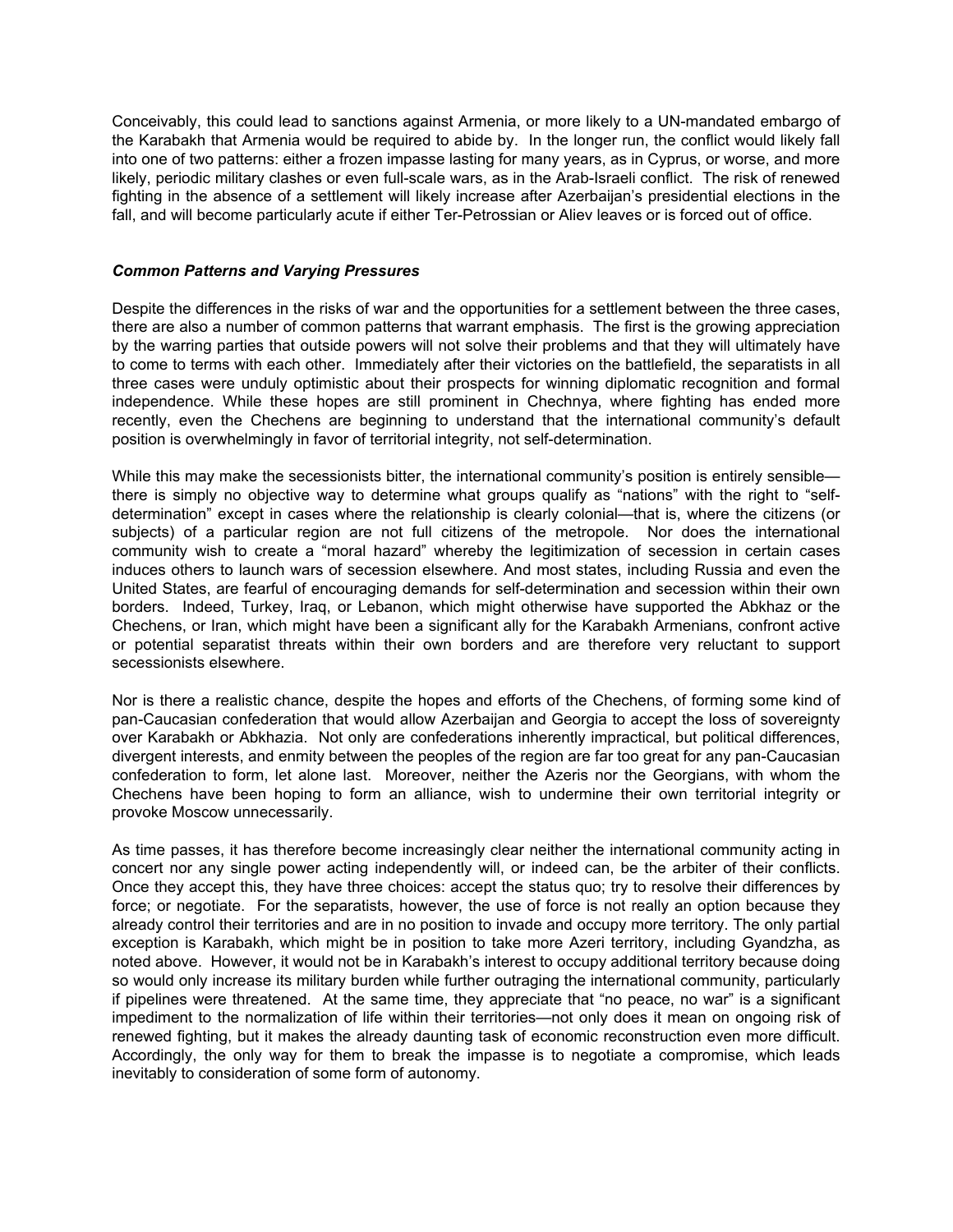Although hostile to separatism, the international community is generally supportive of autonomy as a means for reconciling territorial integrity and national self-determination. Essentially, the argument is that autonomy can turn a zero-sum game into a positive-sum game by making possible a wide range of compromises that de jure preserve territorial integrity while allowing self-government for minorities, indeed to the point where the national government has virtually no authority within the area whatsoever. Exactly what form autonomy should take, however, and what groups deserve it, is not specified by those international organizations, such as the Council of Europe, that promote autonomy as a means for resolving secessionist or ameliorating interethnic tensions. In practice, of course, the specific arrangements that are possible and efficacious differ between cases, and ultimately the specifics of any autonomy arrangement is a political, not a normative, question.

Accordingly, the autonomy-based proposals suggested by international organizations or major powers as the basis for the settlement a particular secessionist conflict are intended to contribute to negotiation and not serve as blueprints for a solution imposed from the outside. Of course, resting behind the proposals may be an implicit or explicit threat that should a particular party prove obdurate, it will lose the sympathy of the proposal's sponsors and risk diminished economic, military, or political support or increased support for its opponents. Still, the sponsors make clear that the terms of any final settlement must be decided upon by the contending parties themselves.

Once the parties to the conflict conclude that it is their interest to attempt to negotiate a political settlement, it usually becomes clear that a staged approach is more practicable than a package settlement because coming to an agreement on status is so highly charged and will likely, if tackled immediately, derail the peace process. This is not only because of the many practical problems, including security guarantees, that are inherent in power-sharing arrangements. Equally important are the symbolic implications of status. Those engaged in secessionist conflicts rarely believe that they are fighting for economic benefit—rather, they are usually motivated by deeply-rooted normative beliefs and the conviction that justice is overwhelmingly on their side (the Russians being a partial exception), and the basis for those beliefs are usually twofold. I am not arguing that normative beliefs alone motivate parties to a secessionist conflict—minority fears of assimilation and the destruction of their culture, the fear on the part of the national state that the secession of one region will lead to the secession of others, security concerns, and economic considerations can also be important.

First, both sides assert what amounts to an ownership claim to the disputed territory, a claim that is rooted in history and law. This land, they contend, *belongs* to us, and our enemies are trying to steal it, and indeed they may even try to eliminate us as property claimants through genocide or ethnic cleansing. Both sides usually defend this claim by reference to primary appropriation (we were here first) and specific legal instruments (international treaties, constitutional and statutory law, etc.) or their absence ("we were incorporated into the empire by force"). The more recent and concrete the legal claim, the more vigorously it is asserted. In the post-Soviet case, these claims to ownership were reinforced by the institutional peculiarities of Soviet federalism, which afforded certain (but by no means all) nationalities their own eponymous homeland with well-defined borders and affirmative action programs for the titular nationality. These institutions and the ownership claim they help foster in turn help to explain why the Armenians are fighting over Karabakh, not their traditional heartland in eastern Anatolia, and why the Azeris have taken up arms over Karabakh, not over northern Iran where some 20-25 million Azeris reside. These normative beliefs in turn make it very difficult to compromise over symbolic issues because doing so might be interpreted as undermining their ownership claim, which explains why Moscow and Grozny have found it easier to agree on the need for a "common economic space" and the reconstruction of the Baku-Grozny-Tikhoretsk pipeline than on the seemingly inconsequential issue of what passports Chechens carry when traveling abroad.

Second, combatants on both sides generally believe that their people are a "nation" and deserve to recognized as such, and that the mark of a "real" nation, at least in the twentieth century, is full independent statehood—only statehood makes it possible to take one's place at the table beside other "real" nations of world. This argument is elaborated in Ghia Nodia, "Visions and Causes," op.cit. For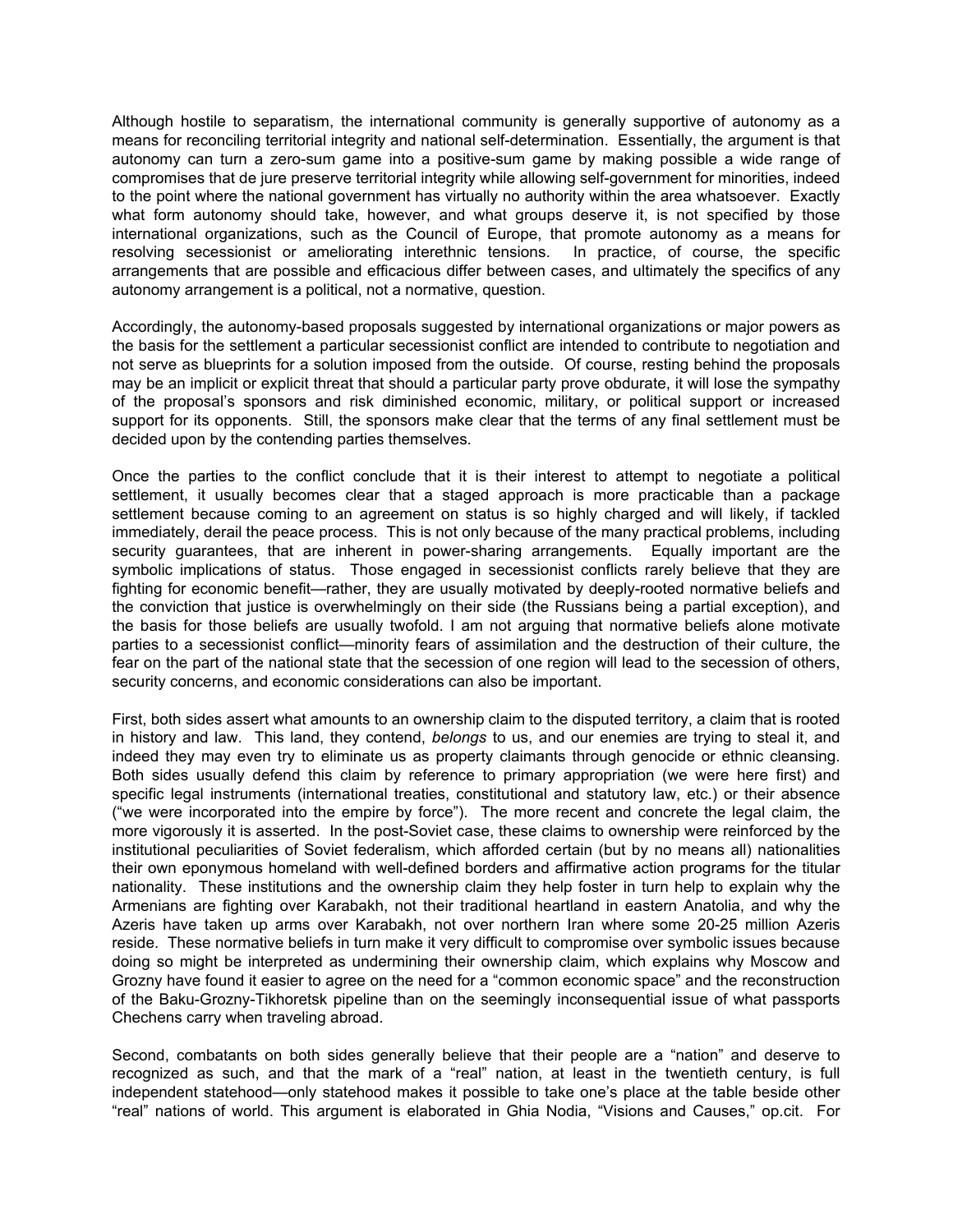ardent separatists, anything less than recognition by the international community and a seat at the UN is therefore viewed as an insult and an implicit denial of their status as a genuine nation. Ardent defenders of territorial integrity, on the other hand, fight to preserve the borders of their "national state" because their state, like any other hand, supposedly has the right to defend its territorial integrity by force. And again both sides fear that compromise over status will undermine their claim that their nation deserves its own state just like all the other "real" nations in the world.

As a result, if and when both sides finally accept that normalization requires a negotiated settlement, they discover that reaching agreement on status is extremely difficult and that it is usually more productive to pursue a "staged" approach that allows to negotiate initially over force separation, the deployment of a peacekeeping force or international monitors, the establishment of a demilitarized or weapons exclusion zone, the restoration of transportation and communication links, and so on. Staged agreements, however, have problems of their own. In particular, one or both parties may fear that a first-stage settlement will turn out to be the final settlement. The Karabakh Armenians, for example, are very suspicious that a first-stage agreement will force them to make military and territorial concessions that will leave them vulnerable should an agreement on status prove unreachable. The Azeris, on the other hand, are concerned that a first-stage agreement will make it impossible for them to use, or threaten to use, force to compel the Karabakh Armenians to compromise on status in the future. Still, the choice may be between a first-stage agreement and no agreement at all.

To date, the Russians have been the most explicit in embracing a staged approach. The Khasavyurt Accord and the 12 May 1997 Treaty have made it possible to postpone agreement on status, which has meant that Moscow can continue to claim that Chechnya is still a part of the Russian Federation while the Chechens assert that their republic is fully independent. It is important to stress, however, that one of the factors that made this outcome possible was the international community's clear position that it would refuse to recognize Chechen independence unless Moscow did so first. Had Moscow believed that it needed to demonstrate its effective control over Chechnya or risk international recognition, it would have been more reluctant to withdraw its military or sign a no-use-of-force treaty because they would have feared that doing so would have led the international community to recognize Chechen independence. Those who argue that the May Treaty constitutes de jure Russian recognition of Chechnya and that the international community should therefore afford Chechnya diplomatic recognition should consider the possibility that such a policy might well induce Moscow to attempt to impose its writ by force once again. It would also likely have a deterrent effect on other national governments considering no-use-of-force agreements as a first step toward compromise with separatists.

While the May 1997 Treaty has been touted by Moscow as a model for other settlements (much as Moscow had earlier promoted its power-sharing treaty with Tatarstan as a model of autonomy), it is unlikely to prove an important precedent for Abkhazia or Karabakh. No-use-of-force agreements tend to entrench the status quo, so where one party is highly dissatisfied with the current state of affairs, a nouse-of-force agreement will either not be signed or, if signed, will have little credibility. The Azeris are therefore unlikely, for example, to sign a no-use-of-force agreement even as part of a first-stage settlement. And while Moscow was able to persuade Ardzinba and Shevardnadze to sign the 15 August 1997 agreement, it is not very credible, for three reasons. First, ongoing clashes between Georgian and Abkhaz irregular forces mean that both sides are in a position to accuse the other of having violated the agreement should they wish to abrogate it. Second, the agreement has little status under Georgian law the Georgian constitution has no provision allowing "treaties" to be signed between the national and regional governments, and indeed regional governments are not recognized by the constitution at all. In contrast, the Russian constitution explicitly allows the national government to enter into "power sharing" treaties with regional governments, and indeed Moscow has done so with 37 of its regions and republics, which means that the 12 May Treaty has the force of law in Russia. Finally, and most importantly, the Georgians are very unhappy with the status quo and thus have substantially greater incentives to reinitiate hostilities than the Russians.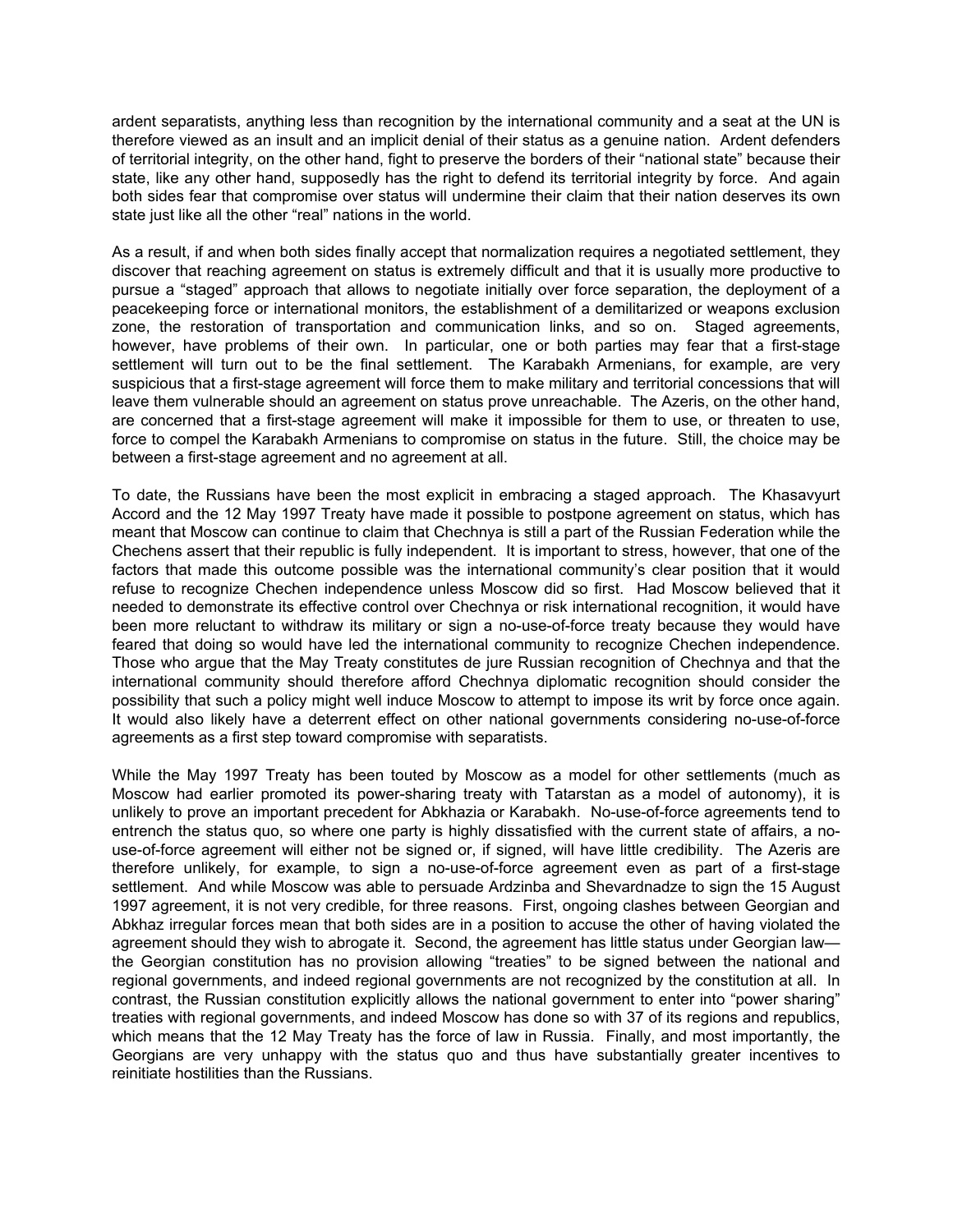While staged agreements may be easier to reach than package settlements, they are not a solution to the other key obstacle to a political settlement in either Abkhazia or Karabakh—displaced persons. It is very difficult for both Tbilisi and Baku to postpone repatriation because of the immediacy of the humanitarian and economic crisis created by the DPs and because of the political influence of the DPs. The DPs also fear that their prospects for returning to their homes or reclaiming their property diminishes over time, which reinforces their unwillingness to be patient. This creates considerable pressure in Azerbaijan to reach a first-stage agreement that allows the 500,000 DPs from the occupied districts to return to their homes. For Georgia, it means that any first-stage agreement will have to provide at the least for repatriation in Gali District, as well as for some kind of partial and/or staged repatriation program for the remainder of the republic.

The DP problem points to the importance of relative size in influencing the prospects for, and character of, a settlement. To begin with, the relative size of the DP population to total population affects the ability of the national government to be patient or to compromise. In Chechnya, the fact that Russian DPs from the republic represent only a small portion of the total Russian electorate means that Yeltsin does not have to accommodate a significant voting bloc demanding repatriation and restitution of property, which makes a continuation of "no peace, no war" more politically acceptable. Likewise, the fact that Russian DPs from Chechnya are relatively dispersed within Russia, which is a huge country that can more easily absorb DPs than Georgia or Azerbaijan, also means that the DPs in Russia have a more difficult time organizing politically. And the fact that Chechnya is tiny compared to the rest of Russia makes it easier for the Russians to accept the loss of Moscow's sovereignty over the area. None of this is true for Azerbaijan and Georgia, however, where the territories in dispute represent a larger portion of total national territory and the DPs constitute a substantial portion of total population. In Georgia in particular the DPs are concentrated in the capital and are significant and very visible presence.

However, while asymmetries of size may facilitate settlements in certain circumstance, in others it confounds them. Where, for example, the DPs demanding repatriation outnumber the secessionists, it becomes much more difficult for the latter to accept repatriation. It is thus even more difficult for the Abkhaz to agree to the repatriation of Georgians, who outnumbered them so dramatically before the war, than for the Karabakh Armenians to agree to repatriate Azeris (which is difficult enough). So, too, do settlement patterns prior to the war affect the possibility of repatriation. Compact settlements are easier to repatriate than highly mixed settlements, and territorial adjustments are less difficult where compact settlements were located near the border, as generally was the case in Karabakh. In Abkhazia, on the other hand, Georgians were widely dispersed prior to the war (although they were an overwhelming majority in Gali). As a result, while a territorial adjustment involving Gali could make repatriation more palatable to the Abkhaz, it will be very extremely difficult to agree to and implement a repatriation plan that will make the Abkhaz a minority in the republic once again.

Likewise, the character of the fighting during the three secessionists wars affects the relative prospects for, and character of, a peace settlement. In Chechnya, the fighting for the most part did not take the form inter-communal "ethnic" violence between Russians and Chechen civilians living in the republic. Rather, it was between the Chechen resistance and the Russian military, and indeed the great bulk of Russian civilian casualties were caused by Russian artillery fire and aerial bombardment of urban areas, particularly Grozny. Nor did the Chechens attempt to "ethnically cleanse" the republic of Russians. In contrast, there was a great deal of inter-communal violence in Abkhazia and Karabakh, and indeed many atrocities were committed by and against civilians on both sides. This is particularly true in Abkhazia, where the settlement patterns of Abkhaz and Georgians were more mixed than in Karabakh, where Armenians and Azeris tended to live in compact settlements. There is therefore more "ethnic hatred" in Karabakh and Abkhazia than in Chechnya. In the case of Karabakh, this is compounded by the historical enmity between Armenians and Azeris, and Armenian memories of the genocide of 1915 and repression by "Turks" and the Ottoman and Turkish governments. The Russian electorate, in contrast, is both less fearful and less intent on retribution, which has made it easier for Moscow to sign a no-use-of-force agreement and postpone a settlement on status. It would also make it easier for Moscow to recognize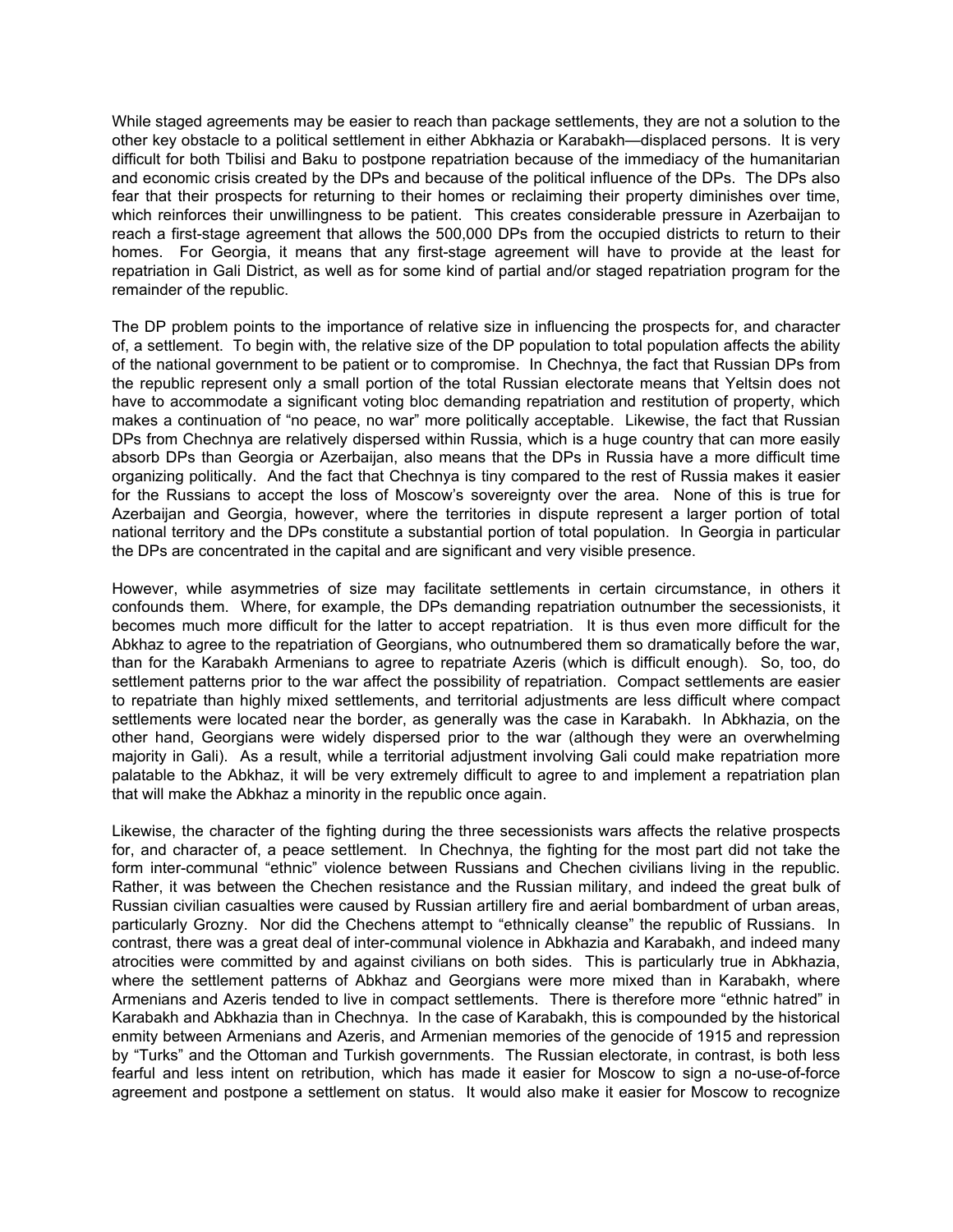Chechen independence if its political elite could ever reach a consensus that doing so would be in Russia's national interest.

Location and, to a lesser extent, natural endowments, have also been important factors in influencing the prospects for peace settlements in the three cases. However, the reasons for this are more subtle than is often assumed. Indeed, what is striking about all three cases is that the natural endowments of the secessionist areas was extremely limited—only Chechnya has any natural resources to speak of (in this case, oil), but even there, the republic's reserves represent only a tiny portion of Russia's fossil fuel resources. On the other hand, the Caspian's oil and gas reserves have clearly contributed the Minsk Group's interest in promoting a settlement in Karabakh, while the possibility of moving oil through Chechnya may have contributed to Moscow's decision to agree to a military withdrawal in mid-1996. Nevertheless, Caspian oil and gas reserves and the prospect of a pipeline through Armenia have done nothing to change Stepanakert's insistence on its sovereignty, not only because there is no prospect of a major pipeline through Karabakh itself but even more because its leaders are not prepared to risk the republic's security for future (and uncertain) economic gain. Moreover, many officials in Azerbaijan, and to a lesser extent in Georgia as well, are convinced that oil and gas production and pipeline revenues will eventually allow them restore their state's territorial integrity by force, thereby making renewed fighting more likely. In certain respects, then, the region's oil and gas reserves have increased incentives for peace settlements, but in other respects they have increased the likelihood of renewed fighting.

Location and geography have been important for other reasons as well. The fact that all three separatist regions are highly mountainous helps explain the military success of the secessionists and makes national governments more reluctant to use force to reassert their sovereignty. Karabakh's reluctance to withdraw from some of the occupied territories results in part from the fact that the republic is an enclave within Azerbaijan and needs to control Lachin to preserve its link with Armenia. At the same time, the fact that Armenia, Karabakh's principal foreign backer, is only some 30 km away has been an enormous benefit to Stepanakert's military capacity and economic reconstruction. In contrast, Chechnya's relative isolation from the outside world makes it easier for Moscow to accept the current impasse because it knows that the Chechens will have a difficult time rebuilding without Moscow's cooperation. Moscow can therefore hope that the Chechens will eventually agree to some kind of compromise on status. Finally, the fact that Abkhazia borders on Russia and has a Black Sea coastline with excellent ports helps explain Sukhumi's belief that it can be a viable independent state, while it has made it easier for the Abkhaz to receive military support from Russia and from the Abkhaz and Circassian community in Turkey.

Finally, the nature of the regimes of the national states has had an influence on the prospects for peace in the three conflicts. Authoritarian rule and human rights abuses in Azerbaijan, for example, have reinforced the Karabakh Armenians' conviction that the Azeris cannot be trusted and that Baku is not fit to exercise sovereignty over the region. So, too, has Azerbaijan's rejection of federalism and its reputation for denying cultural autonomy or political rights to its other ethnic minorities (regardless of the accuracy of that reputation). Georgia, in contrast, has left open the possibility of establishing itself as an asymmetrical federation. In addition, democracy appears to be consolidating in the country while civil liberties are being reasonably well respected. As a result, it should prove easier for Tbilisi to convince the Abkhaz that its intentions are benign.

## *Conclusion*

Secessionist wars do not end easily. The justice claims and security concerns of the warring parties inevitably make compromise difficult, particularly where the fighting has been extremely destructive of life and property. Where secessionists win control of their territory but fail to occupy the national capital or otherwise force the central authorities to recognize their independence, the result will likely be either an